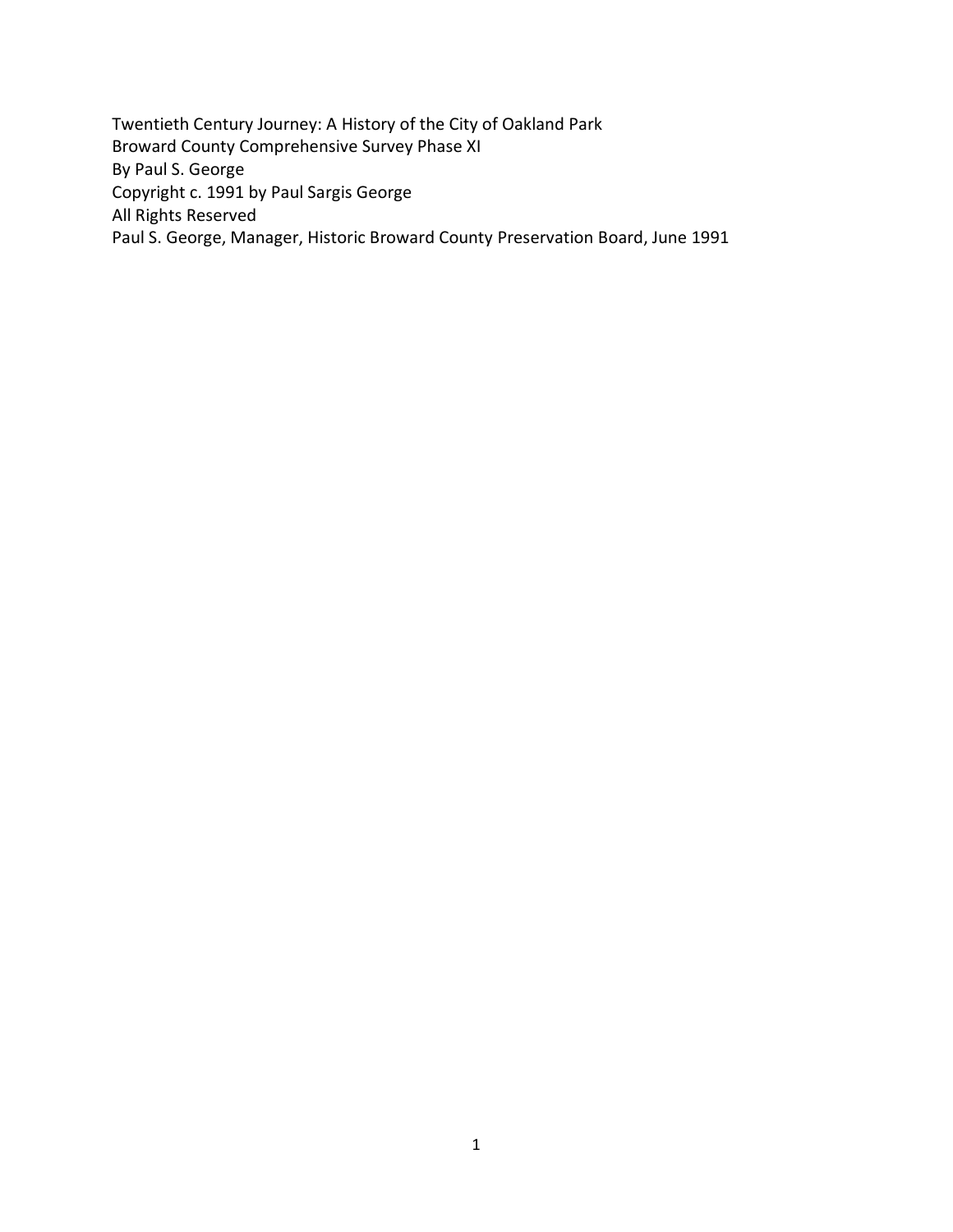Table of Contents

Introduction

Chapter One—In the Beginning—the Oakland Park Area in Early Times

Chapter Two—The Early Oakland Park Community

Chapter Three—Flamboyant Floranada

Chapter Four—Oakland Park in Depression and War

Chapter Five—A Postwar Boom, Oakland Park from 1945-1960

Chapter Six—A Generation of Change, Oakland Park Since 1960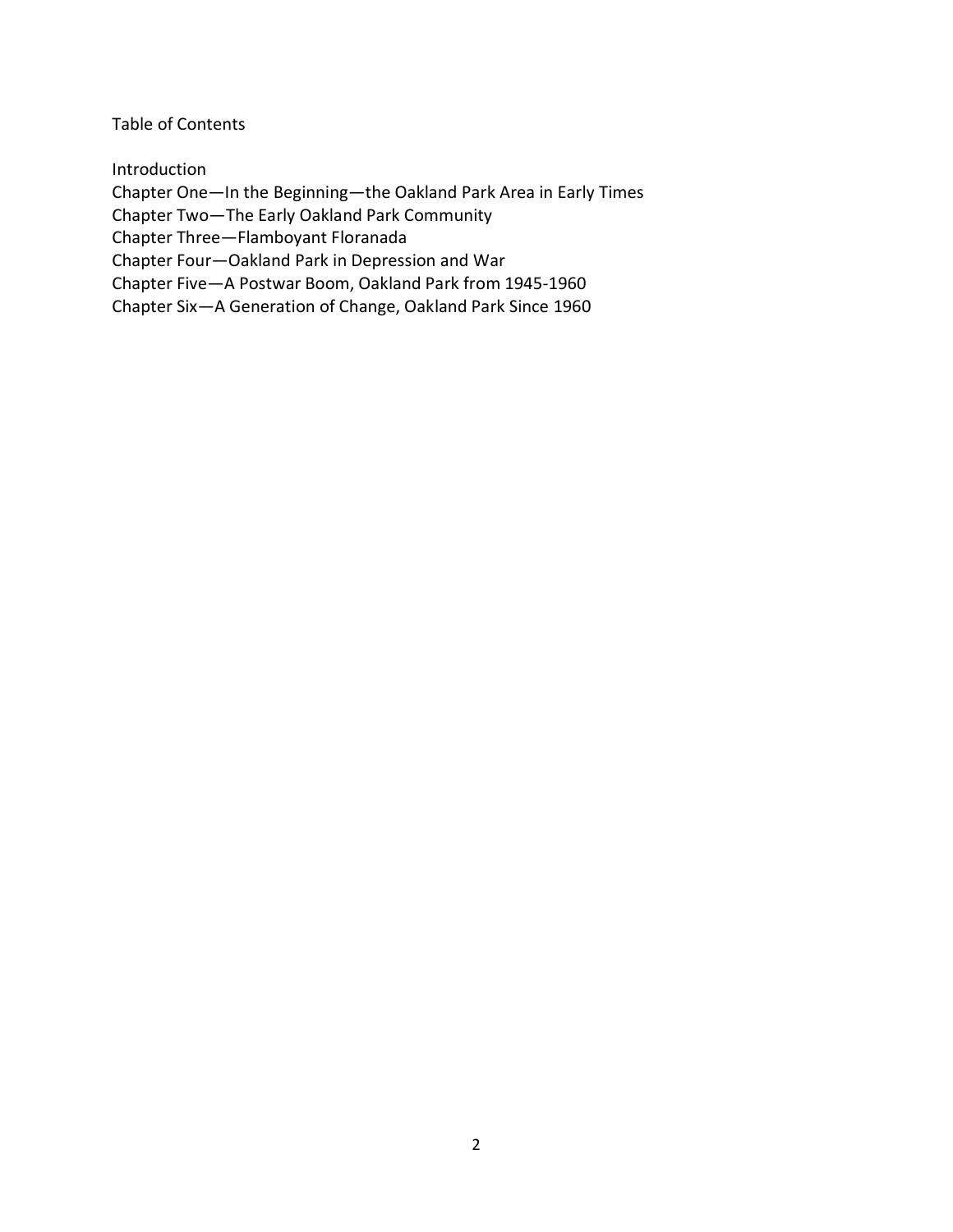#### Introduction

In its twelve year existence, the Historic Broward County Preservation Board has identified, evaluated, protected, and interpreted Broward County's historical resources. Moreover, each year since 1981, the Board's manager has written and compiled a lengthy narrative history of one of Broward's most significant communities. Hollywood, Dania, Davie, Pompano Beach, Deerfield Beach, Plantation, Hallandale, Fort Lauderdale, and Oakland Park have served as subjects for developmental histories.

In addition to a detailed history of the community of Oakland Park, the Broward County Comprehensive Survey Phase XII contains a listing of the city's most historic structures, as well as a listing and description of each of the thirteen properties in Broward County that are listed on the National Park Service's National Register of Historic Places, the official list of buildings, structures, sites, districts and objects that are considered significant in American history, architecture, archaeology, engineering, and culture, and deemed worthy of preservation. Although the number of such structures is relatively small, it is growing rapidly as Broward Countians are beginning to evince a strong awareness and appreciation for their historic built environment.

The Broward County Commission has enthusiastically supported historic preservation in the county for many years. The Historic Broward County Preservation Board has been the beneficiary of its largesse for more than a decade. Beth Chavez, Assistant Director of the Division of Public Services, has assisted the Board with county-related matters for several years. Mary Becht, Director of the Broward County Cultural Affairs Council, has also been very helpful and supportive.

Several persons were instrumental in the completion of this work. My greatest debt lies with Rodney Dillon, Coordinator of the Broward County Historical Commission. Mr. Dillon guided me to valuable source material on the City of Oakland Park, encouraged my work, and provided it with sagacious editing. Dorothy Bryan, scion of a pioneer Fort Lauderdale family, and Helen Landers, Broward County historian, who also work for the Broward County Historical Commission, were very helpful, too. Darleen Mitchell, former Clerk of the City of Oakland Park and a pioneer member of that community, and Carol Gold, Assistant City Clerk, as well as other members of that municipality's administration, were extremely helpful in providing information and records for my perusal. Midge Turpen, Oakland Park historian at the time of her death in 1989, first piqued my interest in the community through her enthusiasm for and knowledge of its history.

Jena Dickson and Sue Gillis of the Fort Lauderdale Historical Society assisted me with maps and other important documents. Laura George, my wife, helped me in so many ways. Most importantly, she encouraged me, gently and otherwise, to complete the project on time, and assisted with arranging the illustrations and maps found in the study.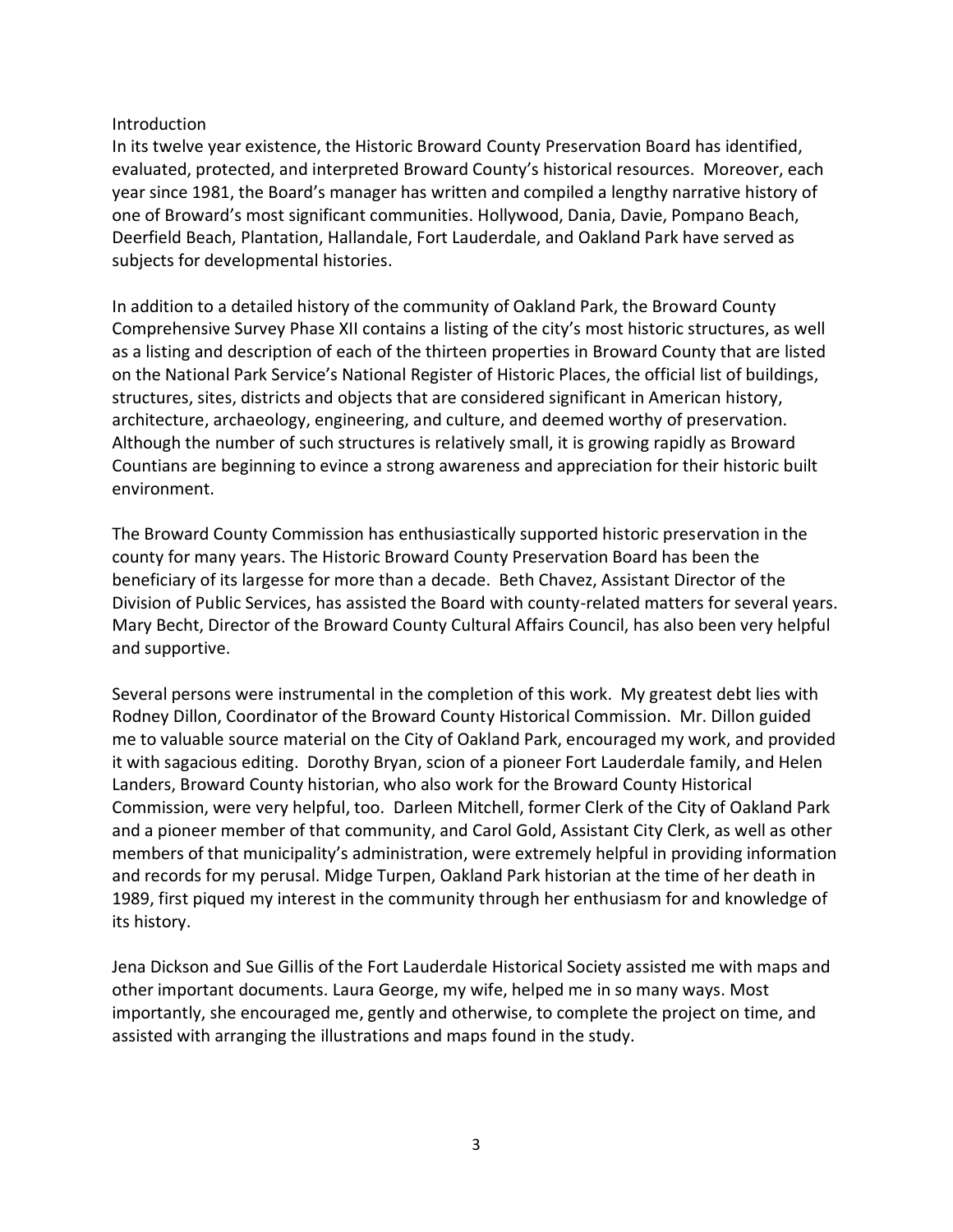Alice and Sargis George, my parents, Keith and Catherine Matheny, Louis Jepeway, Jr., and Serge A. Martinez also rendered inestimable assistance to this project. I deeply appreciate the assistance of all of the above.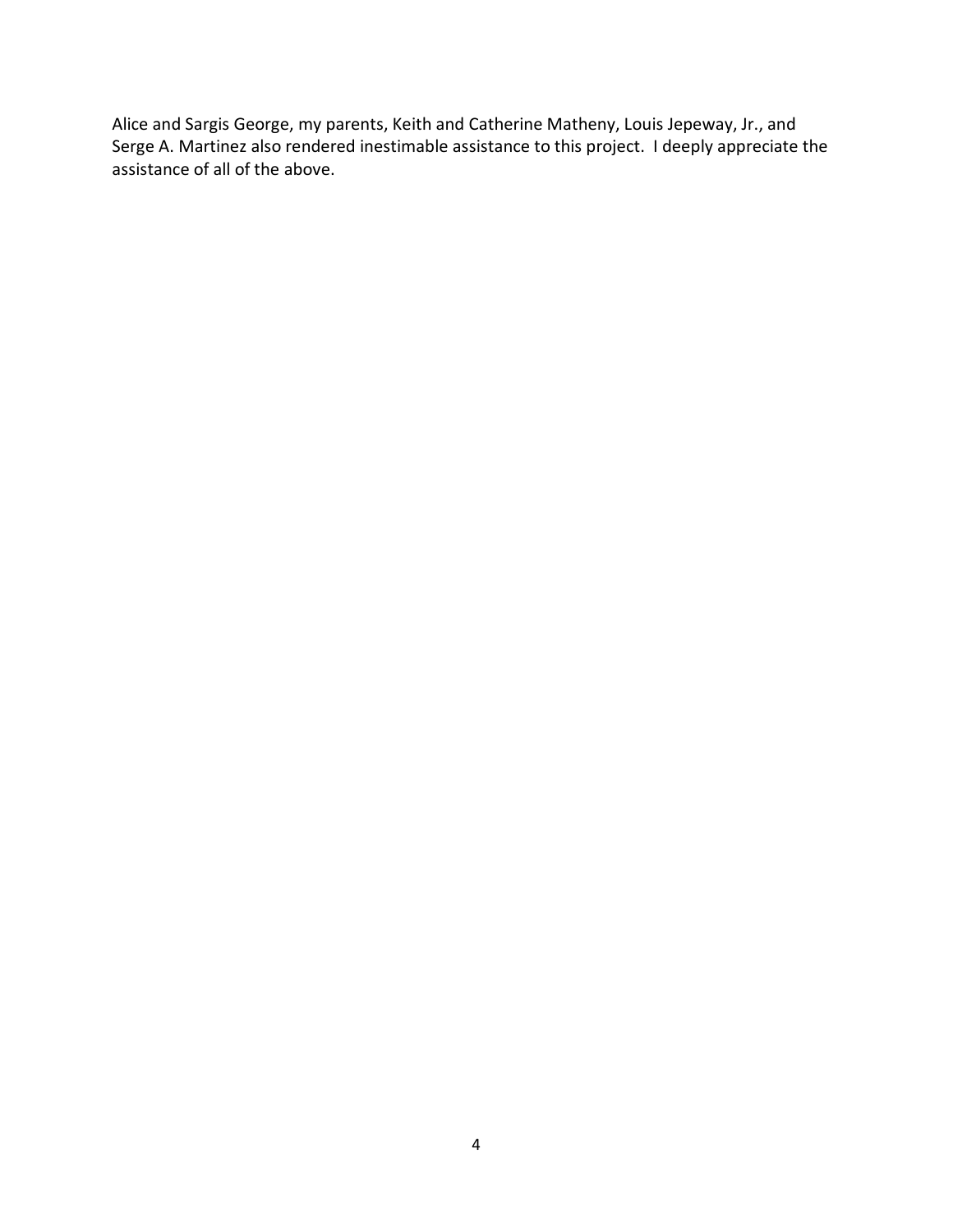# Chapter One In the Beginning—The Oakland Park Area in Early Times

Located in the geographic center of eastern Broward County, bustling Oakland Park claimed 27,000 residents by the early 1990s. Incorporated first as the City of Floranada in 1925, and four years later, as the City of Oakland Park, this municipality comprises 6.77 square miles. A residential community with busy retail centers, a large array of warehouses, and small manufacturing plants, Oakland Park lies nearly three quarters of a mile west of the Atlantic Intracoastal Waterway. Oakland Park's boundaries are highly irregular and, with few exceptions, are not defined by natural features, like many other communities. Oakland Park shares borders with several other Broward communities. Oakland Park abuts Fort Lauderdale and Tamarac on the north, Wilton Manors and unincorporated Broward County on the south, Fort Lauderdale (again) on the east, and Lauderdale Lakes on the west. The north fork of the Middle River, a major stream that stretched from the Everglades east to the East Coast Canal (part of today's Atlantic Intracoastal Waterway, it consisted of the waters lying immediately north of today's East Las Olas Boulevard) lies south of Oakland Park and comprises a tiny portion of its southern border; the C-13 canal, an arm of the South Florida Water Management District, lies near the northwest perimeter of the community.<sup>1</sup>

Historically, Oakland Park has been defined, both spatially and commercially, by two artificial features. In 1896, the rolling stock of Henry M. Flagler's Florida East Coast Railway (FEC) punctured the wilds of south Florida, bringing dramatic changes to the area. The FEC's right-ofway proceeded on a slight southwesterly diagonal through the future Oakland Park en route to the Miami River. Nearly twenty years later, roadbuilders completed the Dixie Highway, the first roadway connecting south Florida with the northern United States. The Dixie Highway runs parallel to the FEC tracks. Both roadways served as the focal points for a tiny farming community that arose slowly around them. Both but especially the railroad, served as commercial spurs to farmers and other mercantile interests in Oakland Park. Each continued to play a major role in the community's commercial activities until after World War II, when other modes of transportation stripped the rail of much of its importance, and I-95 and the Florida Turnpike, the "super highways" west of the Dixie Highway, drew a significant volume of traffic away from the old road.

Fifty years ago, Oakland Park was overwhelmingly rural and contained just 815 residents; cows and hogs still strayed on to the city's primitive roads, to the consternation of many residents. The city's meteoric growth since then has been inextricably bound to the spiraling development of Broward County. Created in 1915 from portions of Palm Beach and Dade Counties, rural Broward County claimed 39,394 residents in 1940. Fifty years later, the county contained 1.25 million residents. Today's Oakland Park is virtually indistinguishable from countless residential communities that comprise Broward County. Vacant land is sparse, and memories of its recent, rural past have receded.<sup>2</sup>

In earlier times, the area hosting today's Oakland Park was a dense wilderness dotted with pine trees and palmetto scrub. The city rests upon a coastal ridge, an oolite limestone bluff that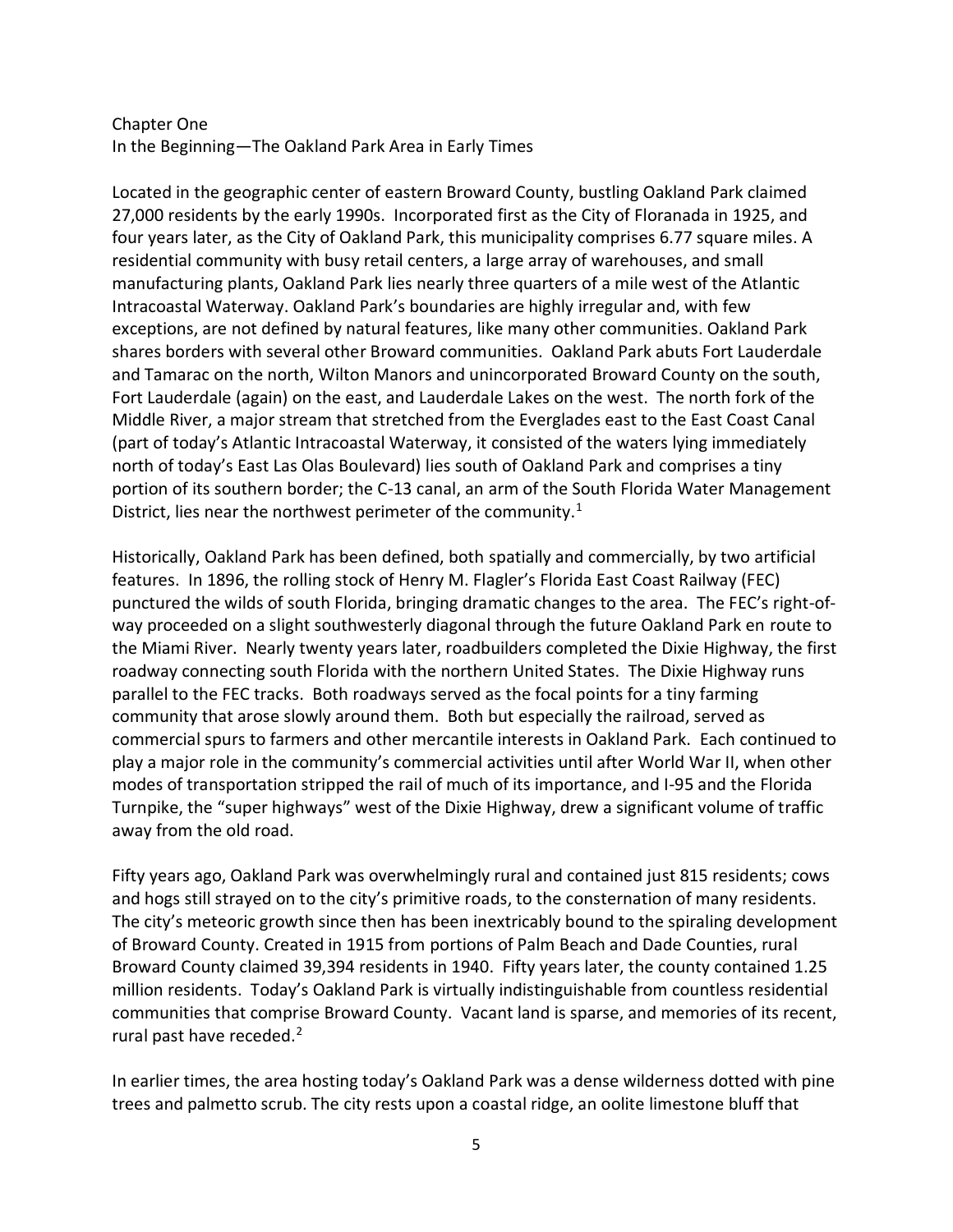undergirds the eastern sector of Dade and Broward Counties and represents the only high ground between the Atlantic Ocean and the Everglades. Two feet below the surface of the land lies solid rock. East of the ridge the warm waters of the Atlantic Ocean have proved a seductive lure to generations of residents and visitors. Several miles west of the ocean, the ridge gave way to the Everglades, a slow moving, freshwater swamp sixty miles wide and one hundred miles long that stretched across the lower Florida peninsula. Following Everglades reclamation, or drainage, in the early 1900s, settlement pushed west of the ridge; the borders of today's Oakland Park attest to this movement, since they include a vast area of reclaimed swamp land.<sup>3</sup>

Recent archaeological discoveries suggest that human beings inhabited parts of today's Broward County several thousand years ago. The Tequesta Indians, the first residents identified and named, roamed the region from the Florida Keys to southern Palm Beach County between the Atlantic Ocean and the western environs of the peninsula. The Tequestas represented one of six major Indian groups, consisting of several hundred thousand members that occupied Florida at the time of the first Spanish contact in 1513. Hunters, fishermen, and food gatherers, these aborigines built a camp on New River 2,000 years ago.<sup>4</sup>

European contact proved cataclysmic for Florida's aborigines. Victimized by Europeanintroduced diseases, slave raiders, and internecine warfare, the Tequestas, who claimed several thousand tribesmen at the time of the *entrada*, saw their ranks diminish alarmingly until they disappeared in the late 1700s. With the extinction of the Tequesta, the area encompassing today's Broward County was bereft of people.

By the late eighteenth century, Spain had controlled Florida as a colony for more than 200 years. The Second Spanish Period, a reference to Spain's final era of control following a twenty year British interlude, stretched from 1783 to 1821, at which time the Iberian power sold Florida to the United States for \$5 million. The Second Spanish Period was marked by a sharp departure in policy from the earlier or First Spanish Period. In the latter era, Spanish encouraged settlement in Florida in an effort to develop the underpopulated, isolated and impoverished colony. By the final decade of the 1700s, a tiny number of settlers had accepted the generous Spanish offer of land and were living along the banks of the New River. A short, deepwater stream, the New River received its name from the Spanish because the forces of nature had change its contours over time giving it the appearance of a new body of water.<sup>5</sup>

By the early decades of the 1800s, several families, who were engaged in agriculture, wrecking, and coontie starch making, comprised the New River colony. Wrecking, also called salvaging, involved the retrieval of ship cargo from disabled vessels on the Great Florida Reef; a watery bramble bush lying near the shoreline of Broward County, the reef took its toll of hundreds of ships in the region in the nineteenth century. Upon learning of the presence of a ship on the reef, wreckers hurried to it to salvage the vessel's cargo. Wrecking provoked great controversy because of the gusto employed by its operatives in stripping a disabled vessel, as well as their fees for this service. With the establishment of a United States District Court in Key West in the second decade of the nineteenth century, salvaging became regulated. The appearance of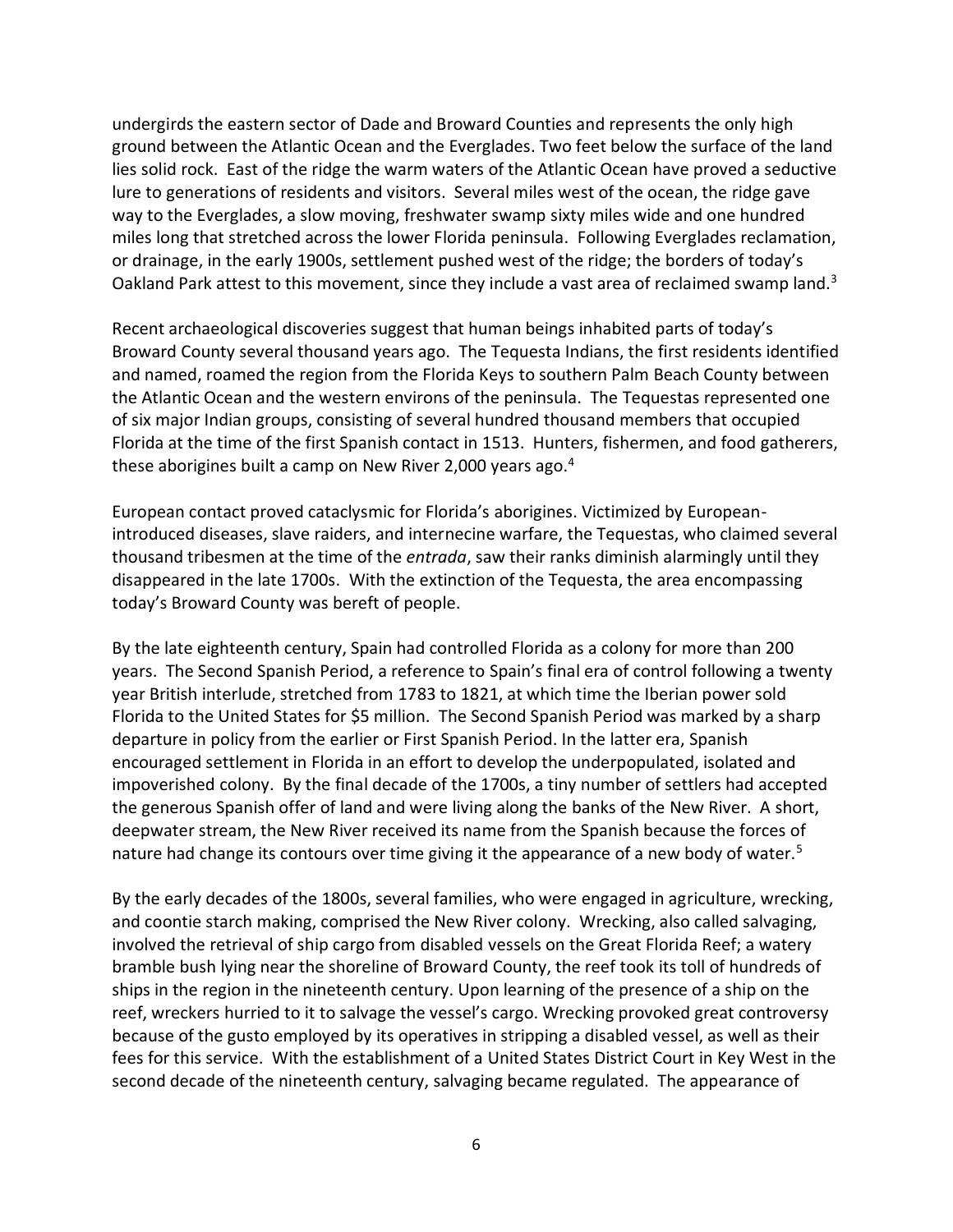lighthouses reduced the number of ships victimized by the reef, thereby weakening the industry as the nineteenth century progressed.<sup>6</sup>

While wrecking remained a viable "industry" in southeast Florida for much of the nineteenth century, the production of coontie starch proved even more significant and long-lived. Most settlers in nineteenth century Broward County knew the technique, contrived by the Indians, for converting the tuberous root of the short coontie plant, *Zamia floridana*, with its thin green leaves, into starch. Manufacturers crushed the root with mortar and pestle, then washed and strained the edible starch from the toxic residue. Called coontie or comptie, the starch was marketed under the name arrowroot. Arrowroot was used for baking bread, wafers and biscuits.<sup>7</sup>

Wrecking and coontie starch manufacturing were, in addition to farming, the chief livelihoods of the colony living on both banks of the New River in 1830. Six years later, the community had virtually vanished following an Indian massacre of the family of William Cooley, who lived on the north bank of the river near the forks. The massacre represented one of the most sensational chapters in the long, bloody Second Seminole War (1835-1842), waged between the Seminole Indians and American forces.

Renegade members of the huge Creek nation inhabiting Georgia and other part of the southeast United States, the Seminoles came to Florida at the behest of the Spanish in the early 1700s and served as mercenaries along the colony's northern border, which had suffered punishing British raids from Carolina for many years. Their numbers remained small at the time of the American acquisition of Florida. While Spain was unsuccessful in developing Florida during her lengthy stay, the United States moved quickly in that direction. Rapacious American land seekers prevailed upon their government to remove Indians still living in Florida whom they believed were impediments to the territory's development. The presidency of Andrew Jackson (1829-1837), an inveterate Indian hater, marked the apex of the American effort to remove all of the Indian groups east of the Mississippi to Indian country, west of the river. When a faction of Seminoles, led by Osceola, opposed the removal effort, the Second Seminole War erupted in December 1835. Less than one month later, the Cooley massacre took place. Sixty years passed before another New River community arose along the broad banks of the stream.<sup>8</sup>

In addition to depopulating the New River community, the Second Seminole War led to the establishment of a fort in 1838 near the forks of New River. A small, unimposing complex on the north bank of the stream contained room for soldiers and a defensive pricket. Forts in that era often received their name for the soldier in charge of the force responsible for their construction. In this case, the fort was named for Major William Lauderdale, who commanded the force charged not only with constructing a fort on New River, but also ridding the area of Seminole Indians. Major Lauderdale's troops and subsequent military forces met with some success in this mission, but settlers refused to return to New River.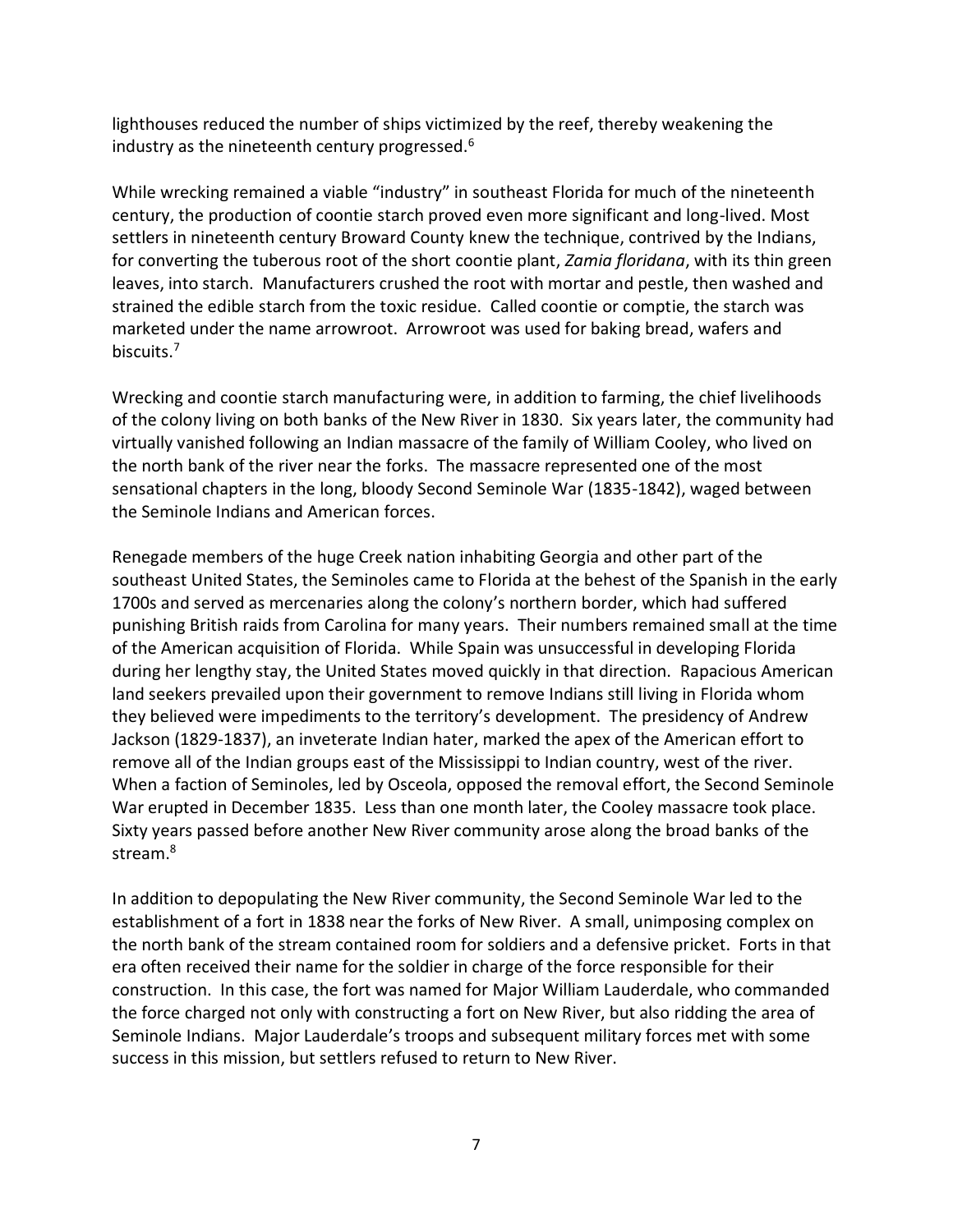Population figures underscore this point. In 1836, Florida's territorial legislature created Dade County, which initially included today's Broward County and several other parts of southeast Florida. A vast unsettled area, Dade County, by the 1870s, stretched for more than 170 miles in a north-south direction; yet it contained just eight-five settlers at the outset of that decade. As late as 1890, the county included less than 900 inhabitants, a small percentage of whom resided in today's Broward County. By the latter part of the nineteenth century, however, developments were underway that would dramatically transform the vast wilderness into an area dotted with several communities.<sup>9</sup>

In 1890, the first concerted effort to farm commercially in the area of Broward County appeared with the activities of the Florida Fiber Company, which purchased 1,310 acres on the Middle River for the cultivation of sisal hemp, a fibrous plant used in the manufacture of rope and other textiles. This agricultural experiment, however, failed, and the company discontinued operations in 1895.<sup>10</sup>

In 1891, a United States Post Office opened at the Fort Lauderdale House of Refuge, a federallyoperated beach facility designed to assist mariners involved in accidents. In 1892, the Countyauthorized Lantana Road, stretching from Lantana on the southern edge of Lake Worth in Palm Beach County to Lemon City near Miami, opened for traffic. Soon after, the Biscayne Bay Stageline began operating over the new pathway. The road extended through part of today's Oakland Park.<sup>11</sup>

Later in the decade, the activities of Henry M. Flagler and his Florida East Coast Railway would radically transform all of southeast Florida. A multi-millionaire from his partnership with John D. Rockefeller in Standard Oil, Flagler had retired to St. Augustine in the 1880s, but soon grew restless. By the middle of the decade, Flagler had abandoned his retirement and plunged into developing a rail and hotel empire along Florida's undeveloped East Coast. By 1894, Flagler's jerry-rigged railroad, later called the Florida East Coast Railway, stretched from his headquarters in St. Augustine to West Palm Beach. Julia Tuttle, and William and Mary Brickell, Miami's leading citizens, offered Flagler large amounts of land if he would extend his rail to the Miami River; Flagler spurned these offers until the winter of 1894-1895 brought a great freeze and widespread destruction to the state's agricultural crops, but spared those in south Florida. This development caused the railroad baron to reconsider, because it became apparent to him that the region's mild weather made it conducive to year-round agriculture and a consequent carrying business for his railroad, as well as a flourishing tourist trade.

A widow who lived on the north bank of the Miami River, the persistent Tuttle had offered Flagler one-half of her 620 acre tract of prime land, while the Brickell family, which operated an Indian trading post on the south bank of the stream, also offered a portion of their vast holdings in Miami and Fort Lauderdale, at the time a tiny settlement hosting an Indian trading post and the county road's ferry crossing over the New River. Flagler met with Tuttle in the spring of 1895 and agreed to extend his railroad to Miami in exchange for the proffered land, as well as an additional right of way acreage from the State of Florida.<sup>12</sup>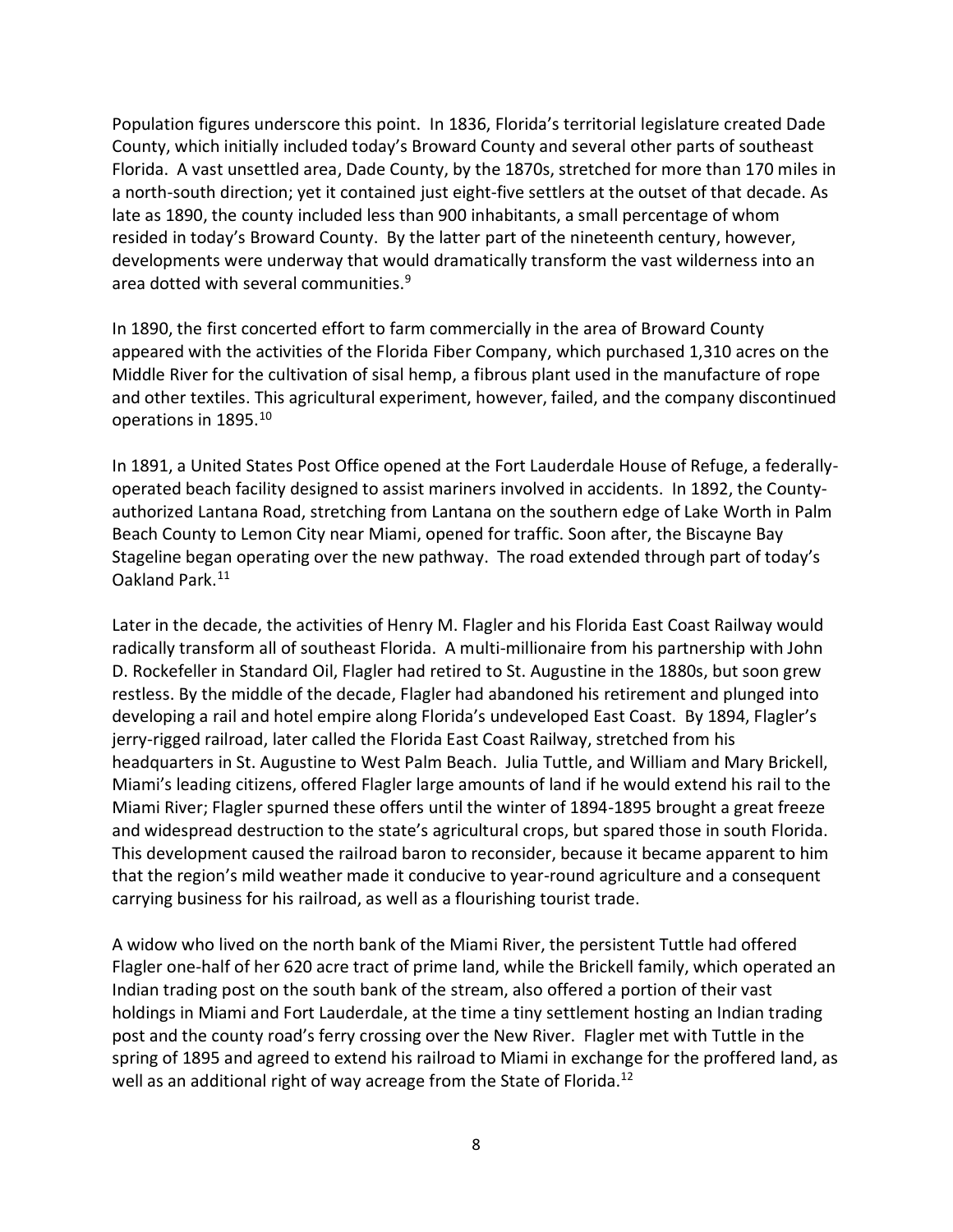Soon large work gangs were clearing vast wilderness areas and laying rails through Dade County. The first train steamed into Fort Lauderdale on February 22, 1896; two months later, the railroad crossed the New River on its way to Miami. As part of his agreement with Julia Tuttle, Flagler consented to create a city on the Miami River and build a large tourist hotel near its mouth. Flagler was less committed to developing Fort Lauderdale which he viewed as a settlement primarily suited for agriculture.<sup>13</sup>

The entry of the railroad into today's Broward County made the area, for the first time, readily accessible to other parts of the state. This enhanced accessibility brought growing numbers of settlers and visitors to the area. It also led to an agricultural boom, as farming communities stretched along the railroad's right of way, from Deerfield in the north to Hallandale near the southern border of today's Broward County. Each was linked to outside markets by the railroad. With the continuing influx of settlers, Dade County's population rose to 4,955 by 1900, and to nearly 34,000 ten years later. Fort Lauderdale, whose population was negligible in the early 1890s, claimed fifty-two residents in 1900, and 143 ten years later. With their populations growing quickly, Dania and Pompano incorporated as towns in 1904 and 1908, respectively . 14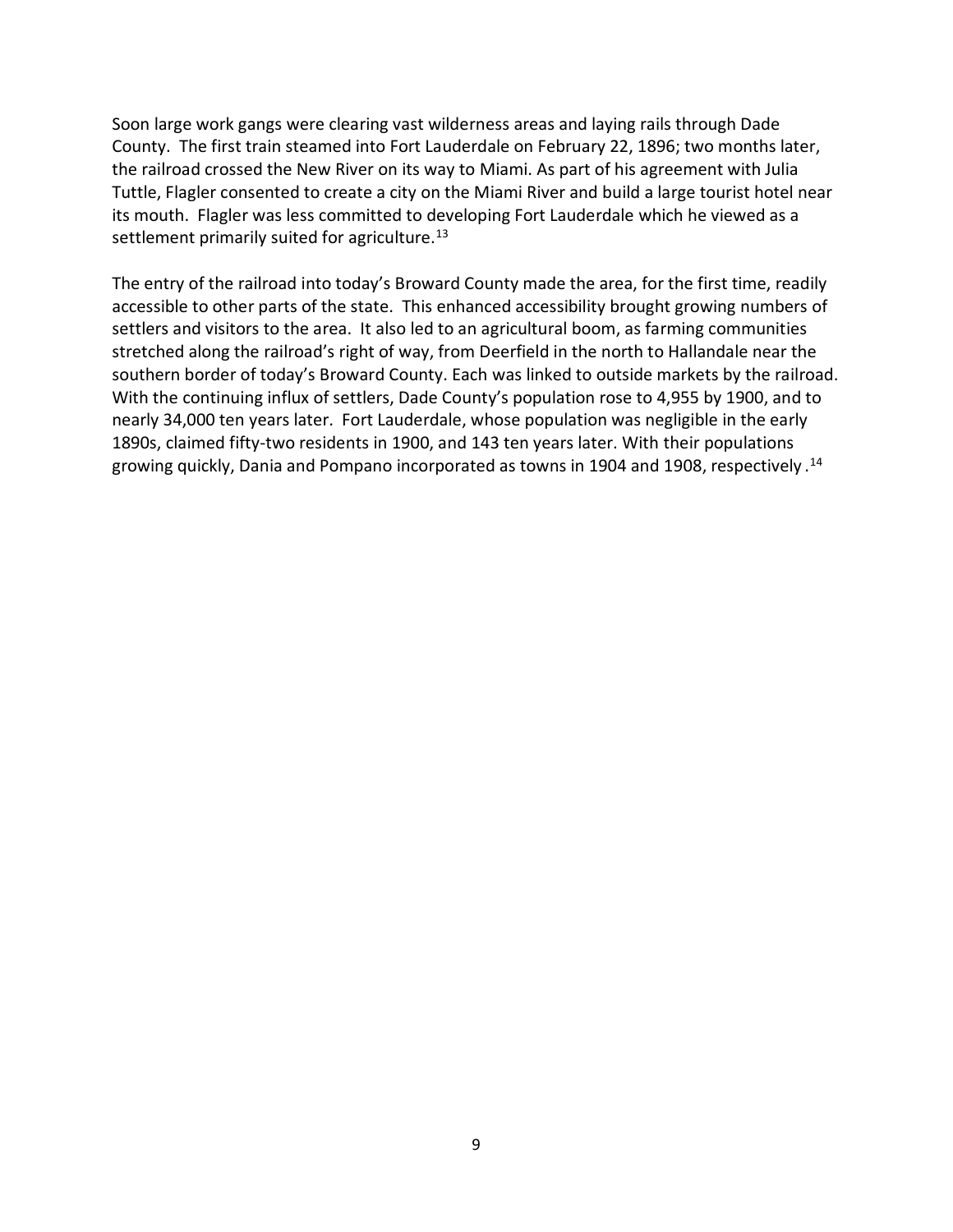## Chapter Two The Early Oakland Park Community

The area encompassing Oakland Park also felt the impact of the railroad's entry in the region, and its recorded history began soon after that event. Thomas, "Uncle Tom" Whidby, the first settler for whom there is recorded information, arrived in Fort Lauderdale from Georgia in 1899 at the age of thirty-four with hopes of restoring his failing health in the area's mild climate. He purchased parcel of pine and palmetto wilderness near the county road and built a house on a portion of the property. The Whidby tract was located in the northeastern portion of today's Oakland Park. The Whidbys' first winter in south Florida was uncharacteristically cold, causing the discouraged settler's return to Georgia. Whidby and his wife came back to south Florida in 1901 and built another house on the same site. Whidby built a farm near today's N.E. Thirty-Eighth Street and the Florida East Coast Railway tracks. He remained at that location until his death in 1952 at age eighty-six.<sup>15</sup>

The Whidbys counted few neighbors in their early years in Oakland Park. Tom Whidby remembered Joe G. Farrow, a part-time resident, as well as a "colored bachelor" whose surname was Poole (Whidby failed to mention his first name). Farrow came from Georgia to Fort Lauderdale in the 1890s, and opened the Biscayne Stagecoach Line for Frank Stranahan, who settled on the New River at that time.

There was also a Seminole Indian camp to the northwest of Whidby's property. Nearby was a body of slow moving water, today's Cypress Creek; the Indians called it Saukee Hatchee. They crafted dugout canoes from the cypress trees in the region. These vessels were especially suited for navigating the waters of southeast Florida.

Whidby characterized his Indian neighbors as "good people," whom he "trusted…with anything, and they never disappointed me." Seminoles hunted rabbit, deer, quail, turkey, doves, alligators, bear, wildcats and panthers in the vicinity of Whidby's homestead. There were five Indian mounds in the area. They were not, however, burial sites, but markers for areas containing concealed Indian valuables.<sup>16</sup>

Farming was the primary livelihood for the few settlers living along the coastal ridge in that era. These settlers cultivated a wide variety of crops. The region's soil varied from muck near the beach to sandy ground in the vicinity of the railroad tracks, which represented the heart of early Oakland Park. Although the soil and topography were not ideal for a vigorous agriculture, the crop yield, nonetheless, was bountiful because farmers planted in the rich river valleys. Moreover, tomatoes, beans, and other popular crops did not required extremely rich soil for cultivation. Elizabeth Warren, who came with her family to nearby Pompano in 1899, recalled that her father grew tomatoes, bell peppers, and eggplant. The family raised "all kinds of vegetables" in its private garden. Other common crops were pineapples, string beans, sweet corn, palmetto cabbage, and seagrapes. Some citrus groves were also present in the area. Farther south in the bustling farming community of Dania, tomatoes, citrus, potatoes, peppers,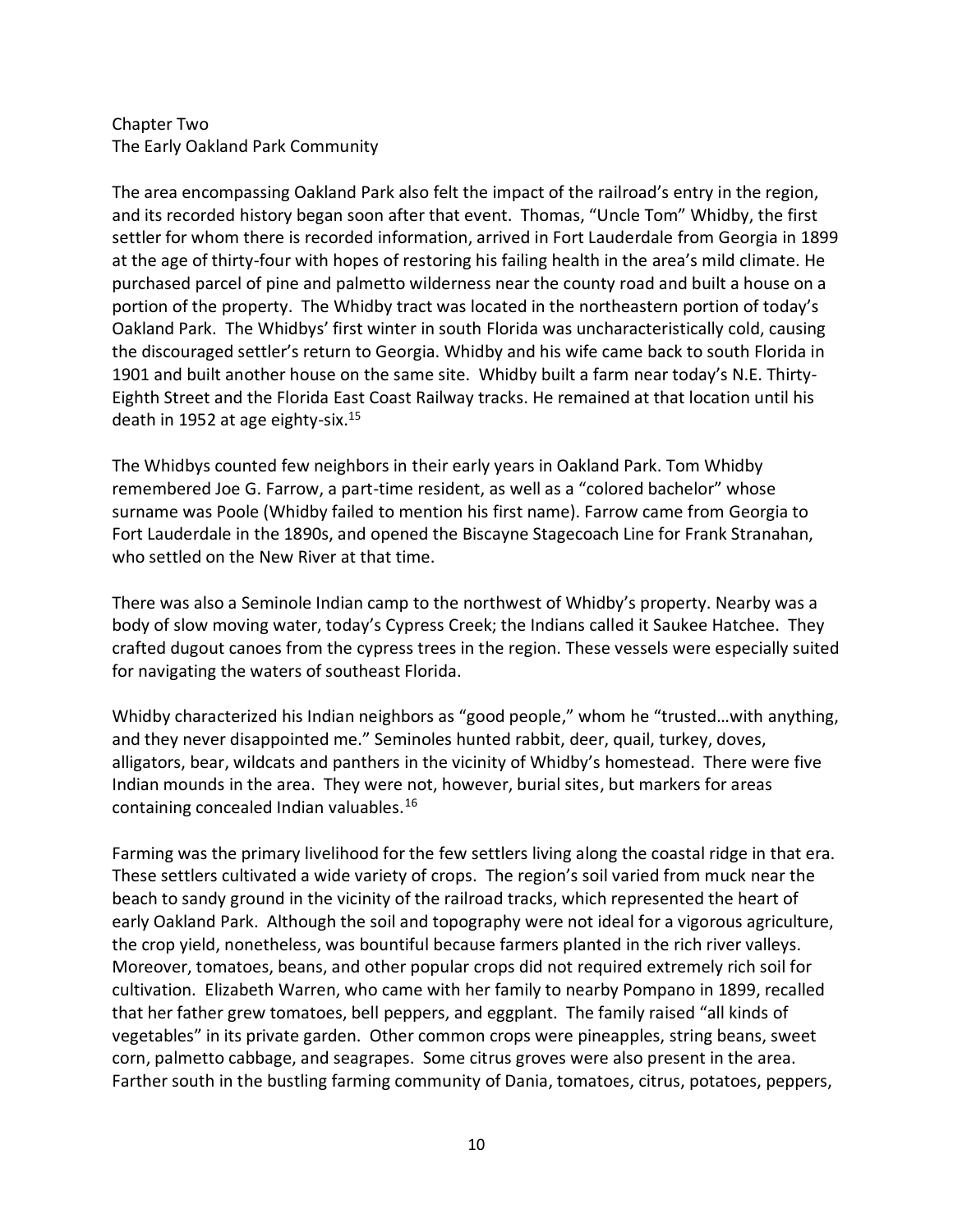squash, eggplants, beans, peas, cauliflower, and cabbage grew in abundance. Nearby Hallandale offered more than twenty varieties of vegetables.<sup>17</sup>

Almost as critical to the development of the Broward County area as the entry of the railroad was Everglades reclamation, a state-sponsored program for draining the wetlands that began in 1906. Advocates of converting the wetlands into rich farming communities had actively espoused the idea since the mid-nineteenth century. In 1850, the Congress of the United States enacted a law awarding to the states their wetland areas for the purpose of drainage. Florida received ten million acres of swamp land under the terms of this act. Shortly thereafter, the State of Florida created the administrative machinery to bring reclamation closer to reality.<sup>18</sup>

In 1882, Hamilton Disston, a wealthy Philadelphia saw maker with an abiding interest in Florida as a fishing paradise, purchased four million acres of wetlands for twenty-five cents an acre. Employing dredges to create drainage canals, Disston reclaimed about 50,000 acres of swampland primarily in central Florida. Farming communities appeared on a portion of the reclaimed land. Sugarcane, rice, potatoes, peaches, grapes, pineapples and many varieties of vegetables grew in the rich muck land while cattle grazed on virgin grass. Although Disston's economic difficulties and death in the early 1890s ended his ambitious plans for reclamation, he had demonstrated that the endeavor could succeed. Disston's financial problems with the experiment also indicate that an undertaking of that scope was generally beyond the means of private capital.<sup>19</sup>

Another decade passed before reclamation activity again commenced. Florida Governor William B. Jennings, a champion of drainage, served as a trustee of the Internal Improvement Fund, which managed swamp and overflowed lands. In 1904, he announced that "his first and chief duty in handling (these lands) was to have them drained and reclaimed." Jennings outlined a plan to lower the water level through the creation of canals from Lake Okeechobee to both coasts of Florida.<sup>20</sup>

The movement for Everglades reclamation reached fruition during the memorable tenure of Jennings' successor Napoleon Bonaparte Broward, Florida's governor from 1905-1909. Broward ran for governor on an ambitious platform that championed Everglades drainage. For Broward the Everglades contained the richest soil in the world. By converting the swamp into farmland through drainage, Florida would be able to raise enough sugarcane to satisfy the entire national need. Broward also believed that the reclaimed Everglades would ultimately serve as the nation's "breadbasket." He predicted that a system of public drainage ditches would successfully and safely drain the Everglades. Broward received strong assistance for his program of Everglades drainage from the State Legislature.<sup>21</sup>

Everglades reclamation began under State auspices in the summer of 1906, as the Everglades, a large drainage dredge, cut a ditch in a westerly direction from the north fork segment of the New River's South Fork, and, in the process, created the North New River Canal. A second dredge began cutting the South New River Canal ten months later. Drainage followed dredging as nearby swamp water flowed into the new canals. Workers removed and burned the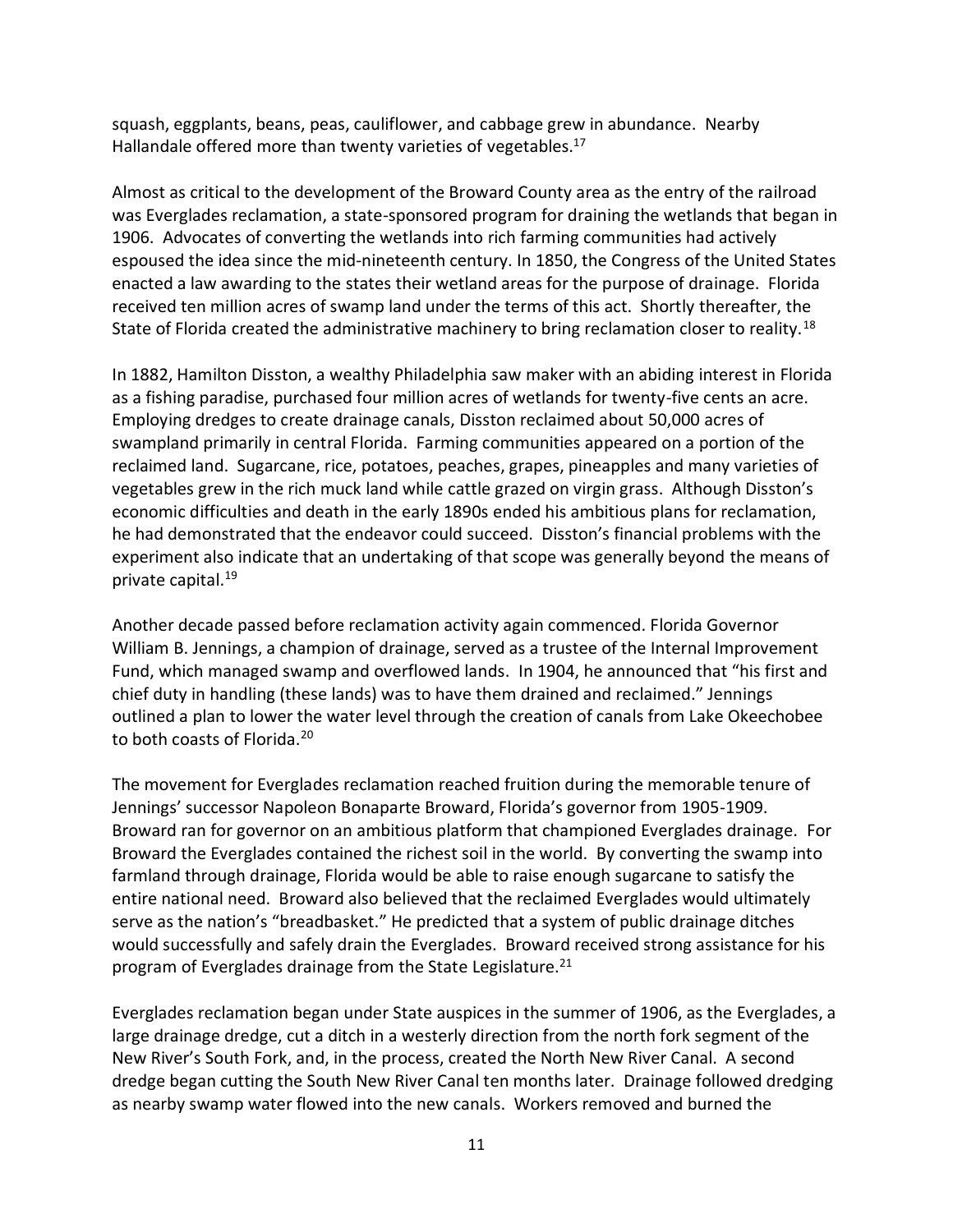sawgrass that formerly grew above the watery surface of the Everglades, thereby exposing its rich soil. Tomato, sugarcane, and other crops grew quickly in the reclaimed lands.<sup>22</sup>

Everglades drainage was beset with technological and financial problems; the State finally withdrew its sponsorship of the costly program following the collapse of the Florida real estate boom of the mid-1920s. Long before then, the drainage canal system in Broward County had been completed, with the North New River and Hillsboro Canals reaching Lake Okeechobee deep in the Everglades; the South New River Canal joined the Miami Canal, which also flowed into the lake. $23$ 

Everglades reclamation dramatically changed the destiny of southeast Florida by significantly increasing the amount of habitable land in the region. Until then, only the coastal ridge and scattered areas of high ground west of it were suitable for settlement. With drainage, settlement began its inexorable push westward, a movement that continues today. Drainage contracts brought additional persons and national attention to southeast Florida. The future of Fort Lauderdale, destined to become Broward County's flagship city, was ensured as produce from newly-reclaimed land moved by way of the North New River Canal and the New River to the Florida East Coast Railway for shipment to outside markets. Drainage also brought a wave of land speculation. After 3,000 new owners of reclaimed Everglades land poured into Fort Lauderdale for a land "lottery" in March 1911, startled residents decided to incorporate as a town. Four years later, Broward County incorporated, but only after rancorous politicking at the local and state levels of government. The State named the new entity for Governor Napoleon B. Broward, the person most responsible for its early development.<sup>24</sup>

Without the creation of Broward County, the area that would later become Oakland Park grew slowly amid a region of small farms called Colohatchee. Colohatchee stretched north from today's N.E. Sixteen Street to Commercial Boulevard and west from the FEC Railway tracks to Powerline Road. Few people lived there. Darlene Mitchell, a lifetime resident of Oakland Park, averred that when her grandparents arrived in 1914, there was "nothing there." Many years later she still "wasn't allowed to walk home at night along Dixie Highway not because of any crime, but because there were wildcats living near the North Fork of Middle River."<sup>25</sup>

Even with its tiny population, the area comprising the future Oakland Park hosted a school as early as 1914. Mattie Raulerson Baker, who hailed from Volusia County and held a college degree, opened the Prospect School amid cramped quarters in her brother's home in the region of today's Oakland Park. Mrs. Baker taught fourteen students, grades one through six, in the 1914-1915 school year. In September 1915, the Prospect School moved east of its original venue, but remained within the confines of Colohatchee, as students received instruction in a converted barn owned by Tom Whidby. The school's enrollment rose to twenty. Children living a mile or two south of the Prospect School attended the Fort Lauderdale School. E.A. Bras of Colohatchee transported them to school in a canvas-covered wagon pulled by ponies. One resident recalled that these children "would jump in and out of the wagon, pick flowers, chase small game and fowls, and engage in 'devilments' on their way to school."<sup>26</sup>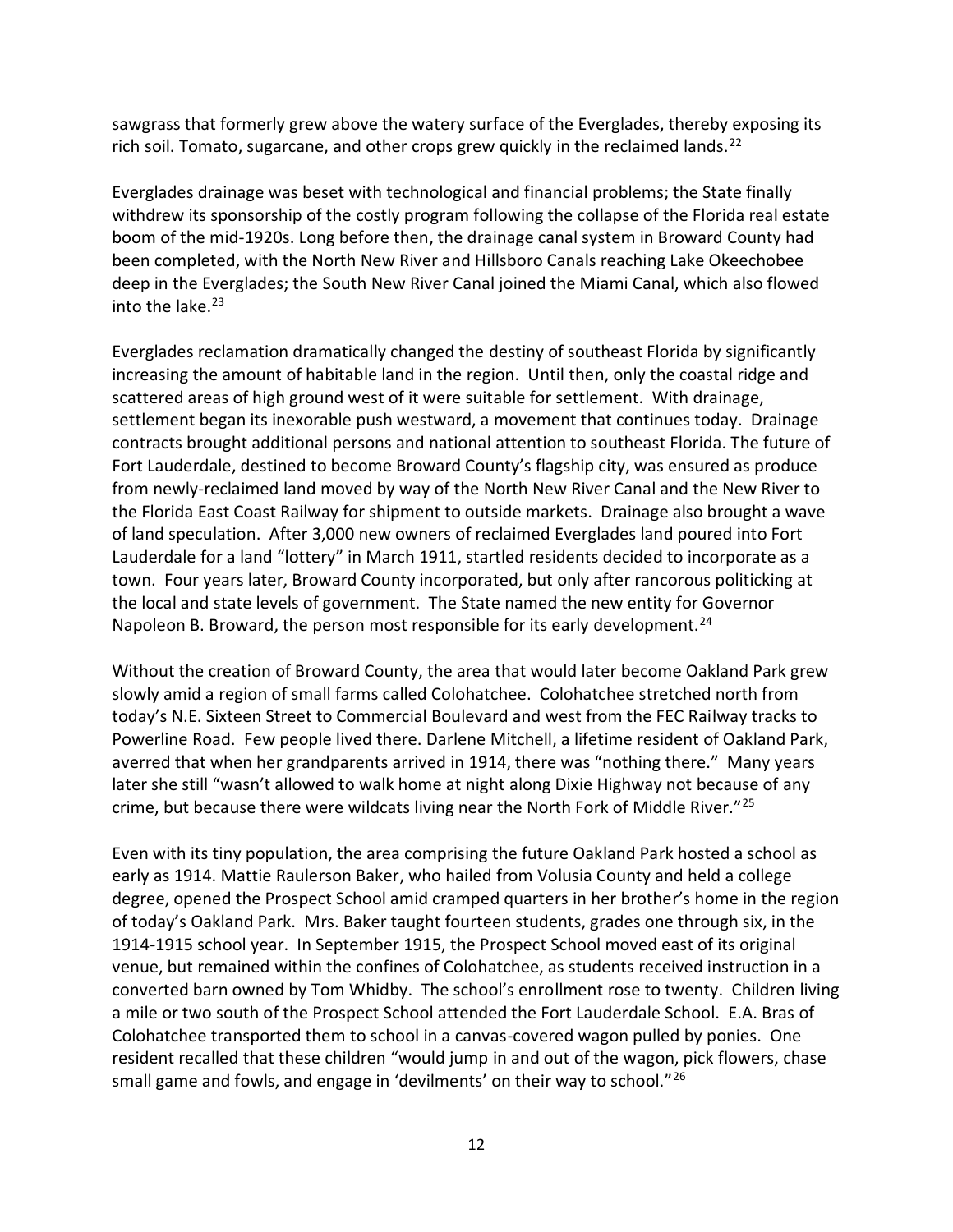By 1918, several farming families had moved into the community and had established farms. Many built simple pine cottages; some placed rough stucco over the wood. By then, the Colohatchee Women's Club (today's Oakland Park Woman's Club) was already two years old. Its quarters were located on the Dixie Highway and today's N.E. Twenty-Fourth Street.<sup>27</sup>

In 1922, the *Fort Lauderdale Sentinel* reported that a movement was underway by Florida cattlemen to build a slaughterhouse and packinghouse in the region of Colohatchee. A few months later, the Southeast Packing Company announced that it was constructing an abattoir at Colohatchee, "just north of Fort Lauderdale" on the north bank of the Middle River near the FEC Railway tracks. The structure's towers rose three stories above the verdant terrain. The company imported hogs and other animals from Lake Okeechobee, by way of New River. From the mouth of the stream the animals entered New River Sound, traveling two miles north to the Middle River, where they were unloaded at the packing company's dock. While the abattoir was still under construction, the slaughter took place under "convenient trees." The company hauled the finished products by rail to Miami where they were place in cold storage.<sup>28</sup>

Nineteen twenty-two also marked the year that the Barkdull Investment Company of Miami, a real estate development firm, acquired 810 acres of virgin land near the north fork of the Middle River. The land, said to have been strikingly beautiful, stretched from the Florida East Coast Railway tracks to the East Coast Canal. Because a great stand of oak trees framed the north bank of the Middle River, the company decided to name its prospective development Oakland Park. The company began subdividing lots and constructing streets; the two major thoroughfares measured eighty feet across; the remaining roads were forty feet wide.

The Barkdull Investment firm also announced that Screen Talent Studios, a moving picture company, had purchased ten acres in Oakland Park for a \$3 million movie studio. Screen Talent Studios also purchased 300 lots for a "Greenwich type" village for "motion picture people." Studio officials were reportedly planning to move to the area, too.

At the same time, *Miami Movie Magazine*, in collaboration with Screen Talent Studios, instituted a thirty day subscription campaign. Each new subscriber would receive a free lot in Oakland Park. Stirred by this unusual excitement in the region lying to the north, the *Fort Lauderdale Sentinel* boasted that Oakland Park would "become a home for moving picture people… There will be 19 movie artists employed the year round." Neither the studio nor the village, however, came to fruition.<sup>29</sup>

In August, 1922, the *Fort Lauderdale Sentinel* reported that the "Town of 'Oakland Park' (is) Now on the Market." A community was taking shape east of the railroad tracks and north of the Southeast Packing Company's new plant on the Middle River. By the later part of that month, the Barkdull Investment Company had sold 417 lots in Oakland Park and claimed that only seventeen remained. Street paving was proceeding rapidly. Meanwhile, the company had contracted with the Southeast Packing Company to install electric lights in Oakland Park by the fall of  $1922.^{30}$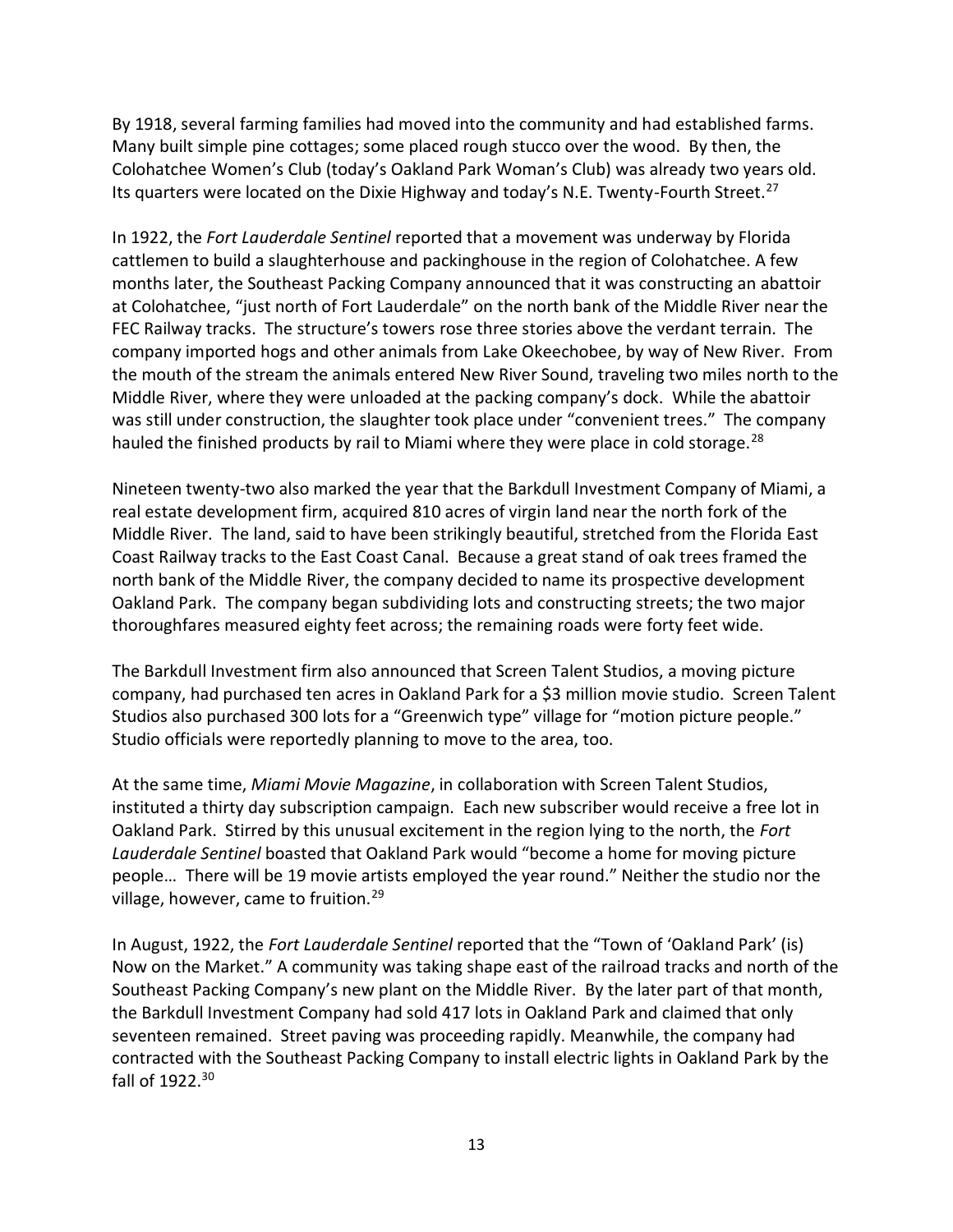Oakland Park opened officially on February 14, 1923. Several thousand persons, attracted by the developer's offer of a free barbecue, gathered in the piney woods near today's Oakland Park Boulevard and N.E. Thirty-Fourth Street for the opening festivities. Some came from as far away as Fort Pierce and Miami, causing a mile-long traffic backup on Dixie Highway. Attendees helped themselves to barbecued beef, pork, and mutton. A band from Lake Worth provided music. A series of speakers addressed the crowd. Broward County's State Legislator, Carl P. Weidling, exclaimed that the new packing plant was the "greatest asset our county had."<sup>31</sup> A Dr. Tiebald, a meat inspector from Miami, claimed that this facility was the finest equipped meat packing plant for its size in the United States.<sup>32</sup> Not to be outdone, the *Fort Lauderdale Sentinel* gushed that the community's official opening represented the "greatest day in the history of our county."<sup>33</sup>

In the months following the barbecue, many new residents, including Charles Rouse, James "Charlie" Harrison, the Stricklands and the Newtons, built homes and began farming in Oakland Park. New businesses opened, including Harry Wimberly's grocery store near the Dixie Highway. With meat sales rising, the Southeast Packing Company began construction, in 1923, of a large smoke house for curing meats.<sup>34</sup>

The flurry of activity in Oakland Park was replicated elsewhere in a region and state swept up in the great real estate boom of the mid-1920s. The boom resulted from several factors. In the 1920s, the nation experienced widespread prosperity, witnessed significant transportation and technological developments, embraced consumerism, pursued leisure activities with great zest, and indulged in an orgy of financial speculation. Amid an atmosphere of optimism over the nation's future, many Americans became convinced that a modicum of money invested in the right commodity would bring wealth to its investor.

For a variety of reasons, Florida real estate was among the most alluring investments, especially land in the sun-drenched southeastern sector of the state. The automobile, a common mode of transportation in the 1920s, brought Florida closer to the populous northeastern and midwestern United States. To facilitate the passage of cars through the state, Florida accelerated a road building program instituted in the previous decade.<sup>35</sup> The state also abolished inheritance and income taxes in this era. Communities in south Florida and elsewhere engaged in lavish—and effective—promotional campaigns. Accounts of persons who had become wealthy overnight in Florida real estate ventures circulated throughout the country. Their stories of "instant wealth" made it appear that "profit waited for the taking, and Florida in a very real sense was a modern, latter day gold rush." <sup>36</sup>

As reports spread of phenomenal profits in Florida real estate, large numbers of speculators poured into south Florida. By the mid-1920s, the price of land had spiraled to unheard of heights. M.A. Hortt, a prominent Fort Lauderdale realtor, recalled that two lots that sold for \$6000 at the beginning of 1925 commanded a price of \$150,000 by the summer of the same year. An estimated 6,000 licensed real estate operators stalked the streets of Fort Lauderdale and the surrounding area in 1925, while other, untold thousands worked without the benefit of licenses. Hundreds of new subdivisions, ranging from tiny developments encompassing just a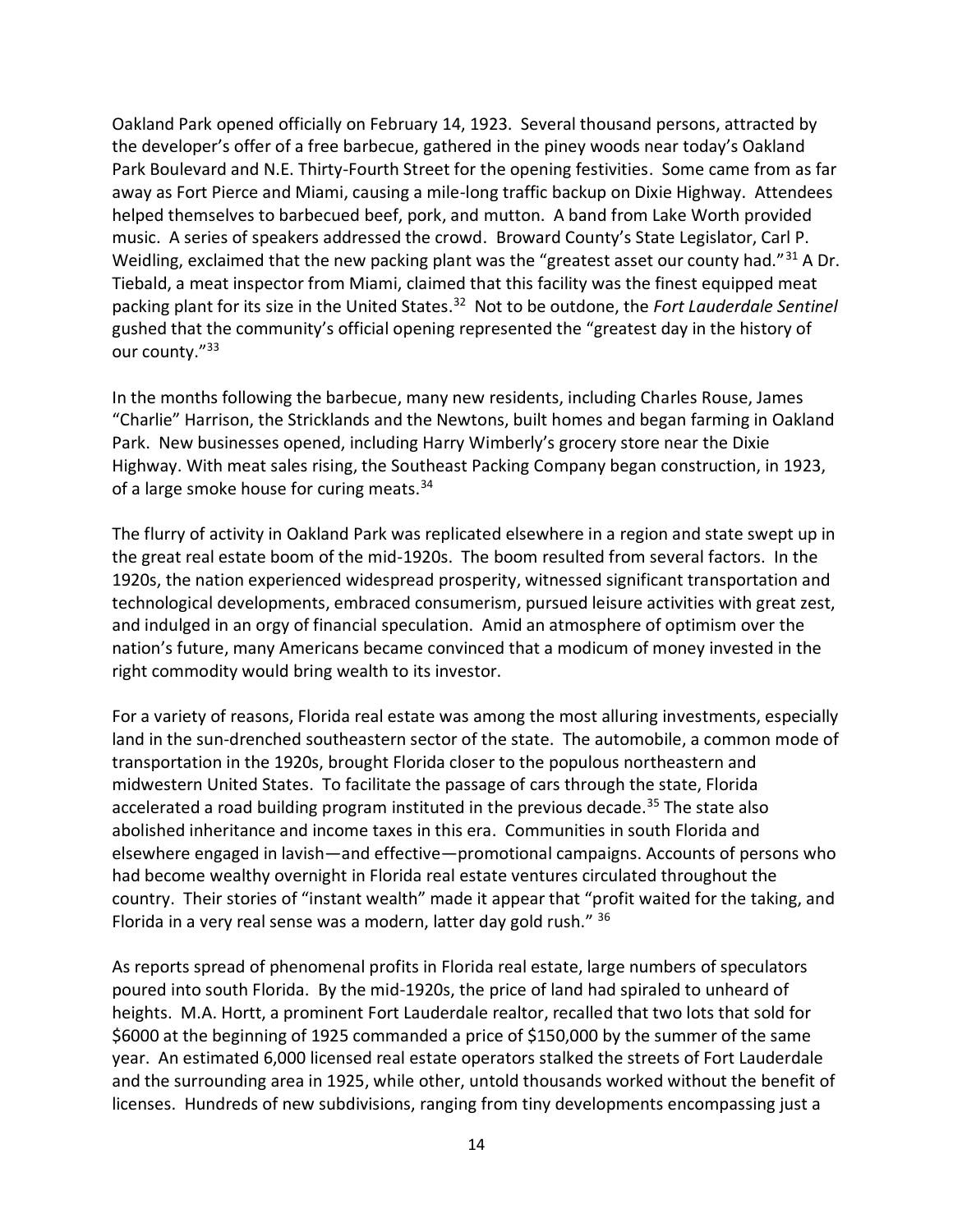few blocks to large, incorporated communities like Coral Gables, rose quickly in the piney woods and subtropical wilderness.<sup>37</sup>

Although the boom had ended by 1926, for reasons that will be explained in the following chapter, it left behind a rich legacy. During that era, many of the new communities exhibited the striking Spanish-eclectic or Mediterranean Revival architectural motif. Elements of this style include arched entry ways, quaint courtyards, loggias, balconies, and barrel tile roofs. The area's permanent population increased significantly. Growing cities like Miami quickly became metropolitan centers, while smaller communities were also transformed in a variety of ways. Nowhere was this last point more evident that in the experience of Oakland Park, which metamorphosed from a small farming community into a component of Floranada, one of the boom's most flamboyant and whimsical developments.

The directions that Oakland Park followed during the boom were determined not only by Floranada, but also by Fort Lauderdale and Pompano. Containing just 2,065 in 1920, Fort Lauderdale exploded into a community of nearly 16,000 residents in 1925. Formerly a quarter of modest scale, downtown Fort Lauderdale was transformed by numerous new building projects, and even welcomed its first "skyscraper," the nine-story Sweet Building on South Andrews Avenue near the Near River. New subdivisions spread across the verdant landscape that framed both sides of New River. By August 1925, Lauderdale Harbors, a posh subdivision in the city's eastern sector, was selling more than \$1 million in property weekly. In October 1925, Fort Lauderdale's real estate sales exceeded \$168 million.<sup>38</sup>

Amid this heady atmosphere, Fort Lauderdale announced, in October 1925, its intention to extend the city's municipal limits as far north as the southern boundary of Pompano, thereby annexing the area encompassing Oakland Park. Such action required, as its first step, an act of the Florida legislature. Oakland Park residents were divided over this prospect. Some expressed their concern over the inability of the annexation faction to assure them of the date when utilities services, as well as police and fire protection, would be available if Oakland Park was to become part of Fort Lauderdale.<sup>39</sup>

The expansive community of Pompano also evinced its desire to annex the rich farming area south of it. Pompano officials promised residents of Oakland Park that they would expect utilities services within thirty days, if they agreed to annexation.<sup>40</sup>

Oakland Park's citizenry, however, decided against these offers. In a series of meetings in October 1925, Charles E. Rouse, chairman of a citizens committee examining the issue, along with other residents, carefully considered the offers of annexation. They decided that Oakland Park, which already possessed its own electric lights and other utilities, could organize itself quickly and efficiently as a town and acquire additional utilities and street improvements. Incorporation proponents envisioned a community stretching for four miles in a north-south direction, and extending from the Atlantic Ocean west for two miles to a point just beyond the Dixie Highway. Its estimated population ranged from 1,800 to 2,500.<sup>41</sup>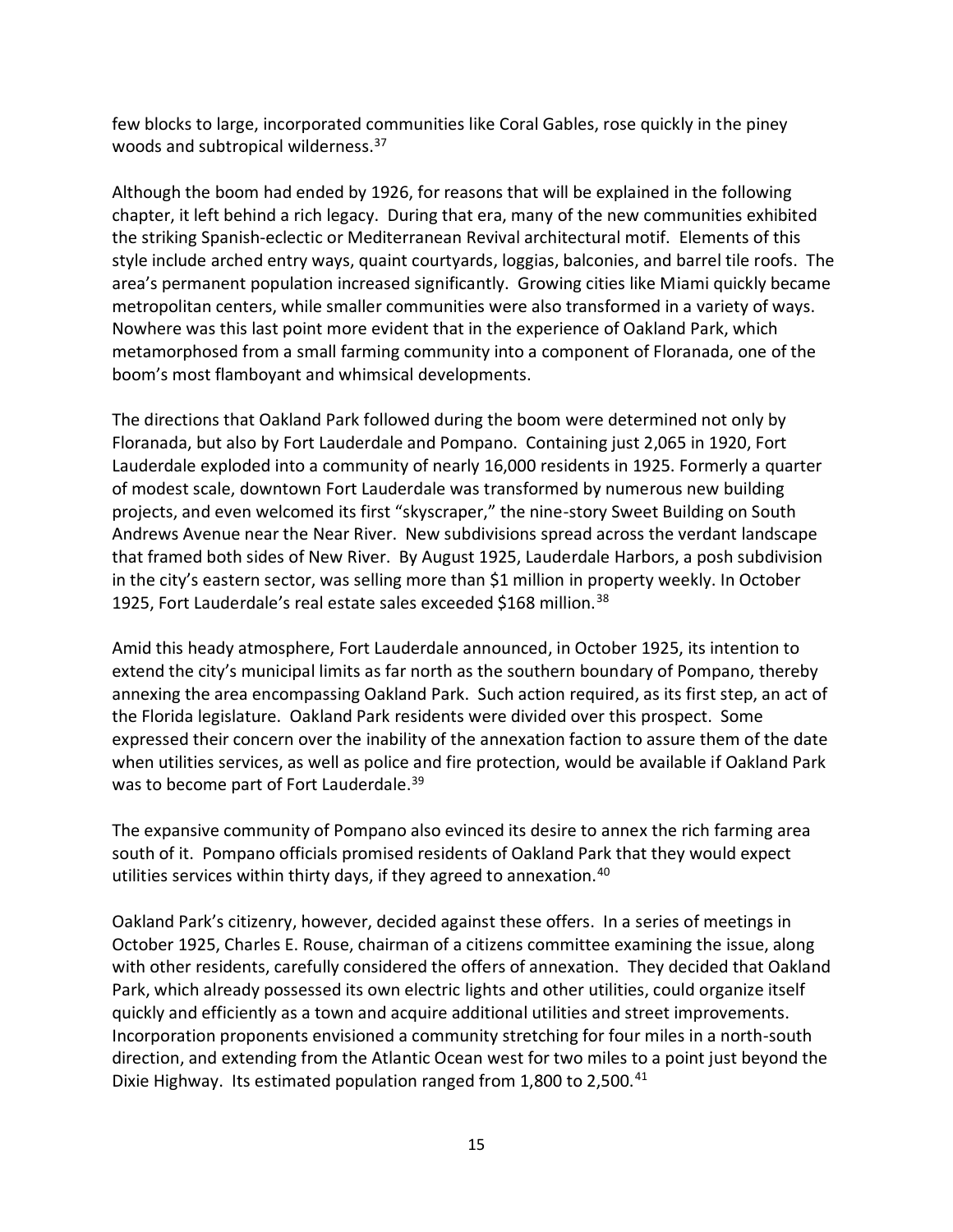Even after this meeting, the city of Fort Lauderdale maintained its desire to annex Oakland Park. Annexation proponents in Fort Lauderdale argued that Oakland Park's electric remained in excellent condition. Should the city of Fort Lauderdale annex Oakland Park, annexationists argued, "We would recommend that the property (the packing plant) be purchased as part of the utility service of the city."<sup>42</sup>

Worried by Fort Lauderdale's persistence over this issue, the champions of incorporation for Oakland Park announced that they would hold an incorporation meeting on November 30, 1925, at the Colohatchee Women's Club. Charles Rouse argued that "at present Oakland Park has a plant which is furnishing both electricity and water. The city (Fort Lauderdale) said it would take it over for us, but as far as that goes, once the incorporation takes place, we may take the plant over for ourselves. We can see absolutely no advantage in becoming a part of the city of Fort Lauderdale on that basis."43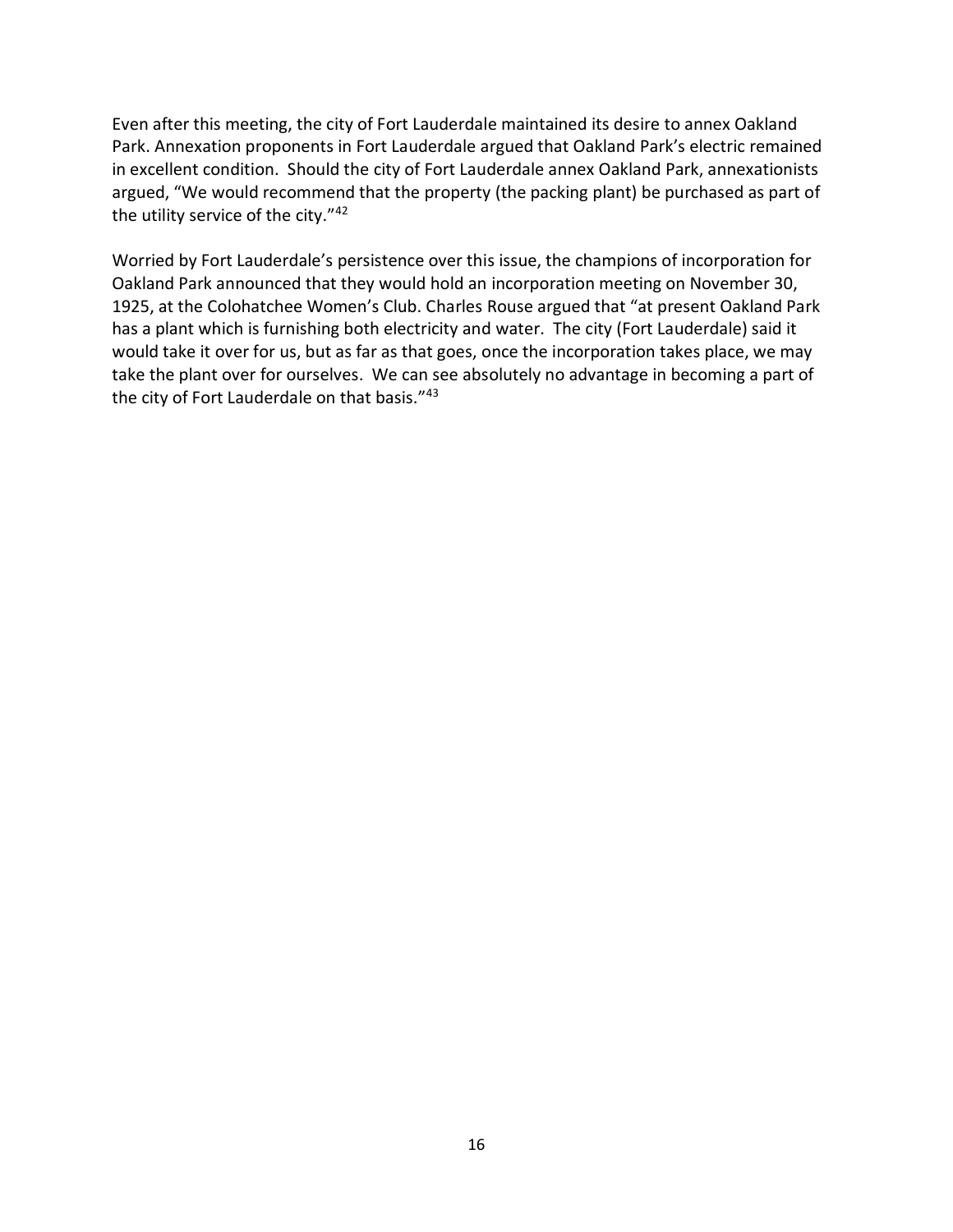## Chapter Three Flamboyant Floranada

The movement to annex Oakland Park came ultimately, however, not from Fort Lauderdale, or even Pompano, but from another municipality. At a special session of the Florida Legislature, held in November 1925, State Representative Carl P. Weidling introduced a bill providing for the incorporation of the development of Floranada. The proposed limits of the new municipality included the area encompassing Oakland Park. The bill became law on November 26, 1925, forcing surprised residents of Oakland Park to again confront the specter of annexation. A few days later, Oakland Park residents, in a mass meeting, agreed to meet with officials of Floranada and discuss the situation.<sup>44</sup>

At this meeting, on December 3, 1925, the Oakland Park faction, with no options, agreed to merge with Floranada. The new community of Floranada would cover a vast area. It spread over twelve square miles, stretching from the Atlantic Ocean to State Road Seven in the west, and the northern limits of Fort Lauderdale in the south to the southern border of Pompano in the north. The legislative act creating Floranada also provided the community with its first ordinances, which were typically concerned with disorderly conduct, prostitution, the transportation or possession of intoxicating drinks, and provisions for the disposal of "human excrement within city limits." A segment of the last ordinance declared "open privies a nuisance." Another ordinance addressed itself to "providing for and preserving peace, preventing conflict and ill feeling between white and colored races and promoting general welfare of the city by providing for the use of separate blocks by white and colored people for residences and other purposes." The community contained a small black farming element. Segregation or the color line was the order of the day throughout the South.<sup>45</sup>

A hybrid term referring presumably to Florida and Canada, Floranada was the creation, in the words of one observer, of a "group of blue blooded socialites from the cream of New York and Philadelphia society along with members of nobility and even royalty." Many of these socialites spent their winters in Palm Beach. In 1925, they organized the American-British Improvement Corporation to develop the Floranada Club, an exclusive development on a vast expanse of land bordering the Atlantic Ocean between Fort Lauderdale and Pompano. Directors of the American-British Improvement Corporation included the Earl and Countess of Lauderdale who resided in London, Mrs. Horace E. Dodge, formerly an owner of Dodge Brothers, Inc., Detroit, Mrs. Edward T. Stotesbury, a Philadelphia socialite whose wealth emanated from her stake in the Drexel Improvement Company and other interests, Lord Thirlestane of London, the King of Greece (whose name was not mentioned in the promotional literature or in articles on the development), Samuel M. Vauclain, President of the Baldwin Locomotive Works, Mrs. Alexander W. Biddle, a member of one of Philadelphia's most prominent families, John S. Pillsbury, vice president, Pillsbury Flour Mills Company, William H. Williams, chairman, North Central Texas Oil Company, the Viscount Molesworth of London, and J.H.R. Cromwell, Chairman, Cromwell-Dodge Company. The Corporation maintained offices in downtown Fort Lauderdale and on Park Avenue in New York City.<sup>46</sup>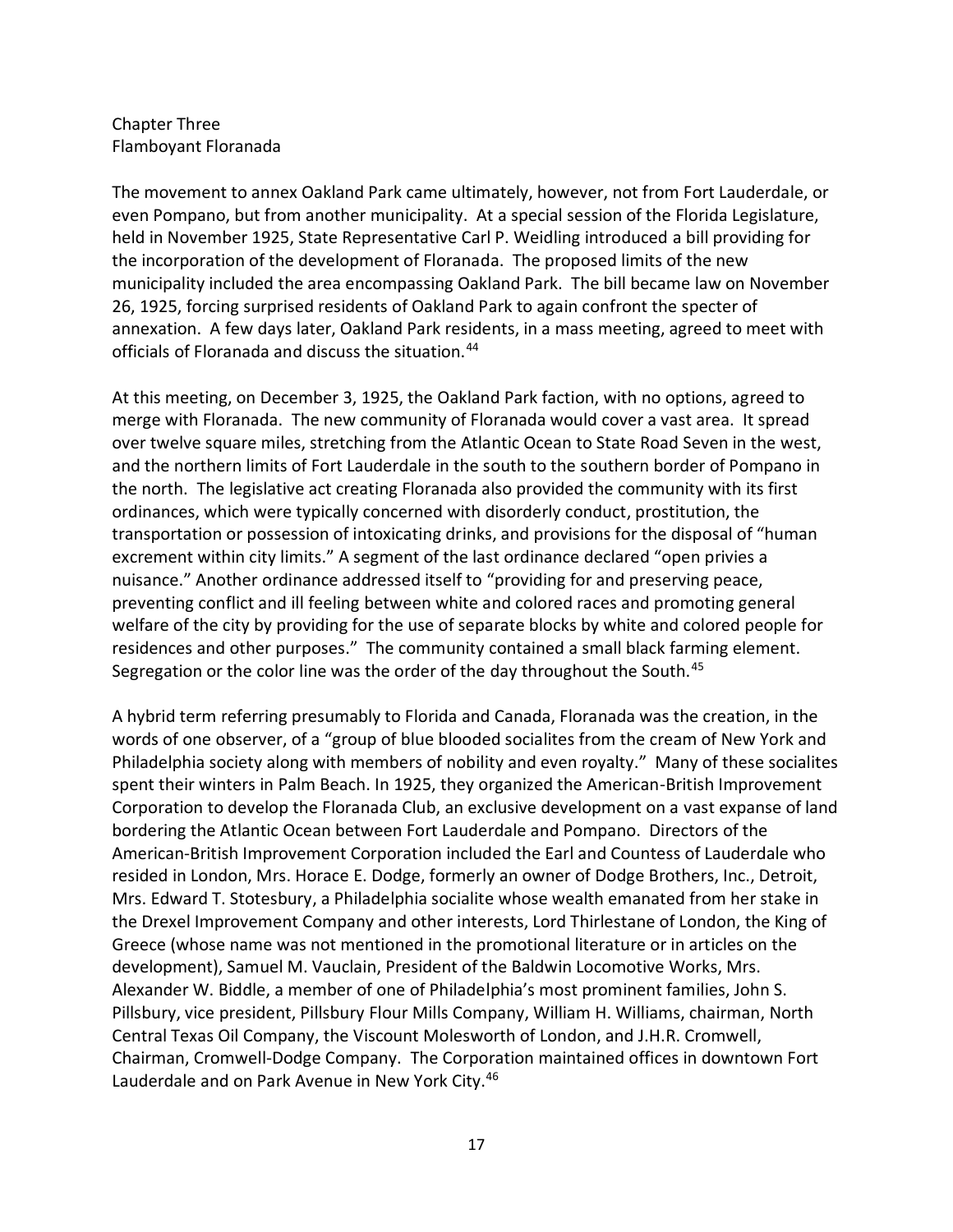For the Countess (Gwendolyn) of Lauderdale, the Floranada Club was the culmination of a decades-old dream. She had discovered the area where the development would lie on a yachting outing in the early 1900s. Upon hearing that the settlement of Fort Lauderdale bore her family name, she thought that her informants "must be joking… Perhaps my original enthusiasm was heightened when I discovered that it was a great, great uncle of my husband who, building a little fort to fight off the Indians had it named for his grandfather, the Seventh Earl of Lauderdale."<sup>47</sup> The Countess's claim is unsupported by historical fact. Nevertheless, she held that "that bit of Florida has remained the most wonderful place I know."<sup>48</sup> From such impressions the American-British Improvement Corporation and the Floranada Club were born. For the Countess and other directors of the company, the Floranada Club represented a new resort community which would also be extremely profitable—since everyone seemed to be realizing fortunes in Florida's overheated real estate market.

If Fort Lauderdale of an earlier era was the muse for the Floranada Club, the financial largesse of Misses Dodge and Stotesbury, and the aggressive personality of James Cromwell were the elements that made it reality. Cromwell was the step-son of E.T. Stotesbury of Drexel Investment Company and son-in-law of Mrs. Horace Dodge. In 1923, Mrs. Dodge sold the Dodge Motor Company for \$146,000,000 in cash. Cromwell became the president of the Floranada Club and the facilitator for its development.<sup>49</sup>

The core of the development was 3,600 acres of prime oceanfront land that the American-British Improvement Company acquired in 1925 from Chicago Attorney and Broward land baron Arthur T. Galt. Galt's father had practiced law with Hugh Taylor Birch, one of Fort Lauderdale's pioneer citizens and a recluse among his hundreds of acres of subtropical splendor on the beach just east of Fort Lauderdale. Galt had purchased the land, located northeast of Oakland Park, in the early 1900s. The tract included three-quarters of a mile of oceanfront land and three and one-half miles on the west side of the Intracoastal Waterway reaching from today's Commercial Boulevard to the south fork of the Middle River. The property extended west to the railroad tracks and included a tiny portion of land in the vicinity of today's Oakland Park Boulevard, which extended a few blocks west of there. This exclusive area comprised the Floranada Club, described as a "city within a city." Galt sold the property to the American-British Improvement Company for \$8 million, with a down payment of \$1 million.<sup>50</sup>

The Countess of Lauderdale and other principals in the organization planned "the Biarritz of America" with a subtropical flair on this large scenic tract. The Floranada Club would consist of exclusive residences built on lots ranging in price from \$4,500 to \$7,500, which represented steep prices even by the inflated standards of the boom. The Floranada Club sought "Those people who appreciate the value of owning a home safeguarded by proper restrictions." Owners of property in this section would command access to the Floranada Clubhouse and Resort, an 18-hole golf course, yacht club, and Roman baths.<sup>51</sup>

Drawing on the considerable wealth of its principal investors, the Floranada Club, had, by late 1925, begun platting lots and preparing the construction of several signal structures, including a large, elaborate administration building that would also serve as city hall. The Spanish-styled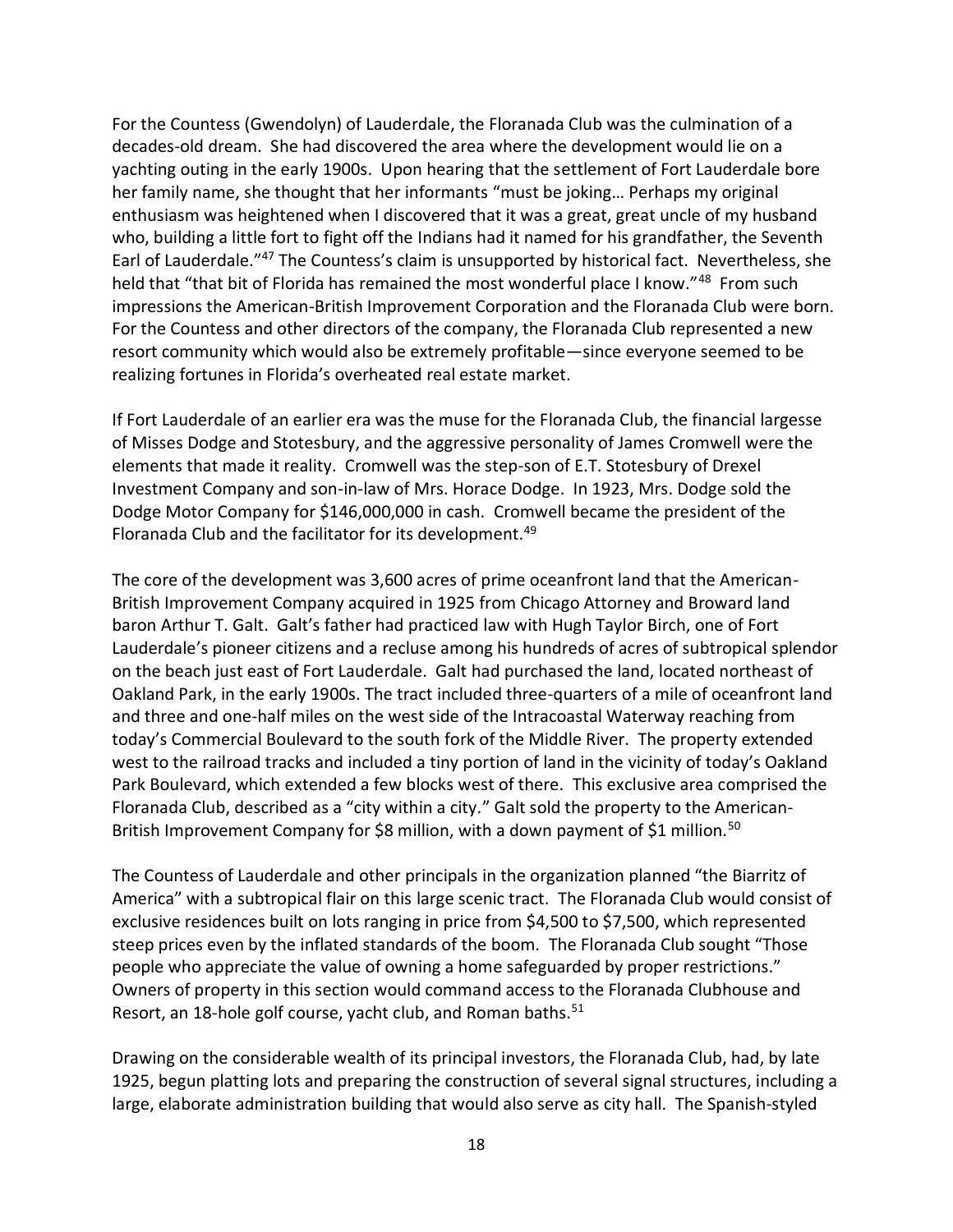structure included huge mahogany doors and imported marble floors under a cathedral-domed, two story main roof.<sup>52</sup>

Developers also planned twenty miles of roadways, including the sixty-foot wide Floranada Road, which would also contain a canal meandering through its center. The scenic road would sweep through the center of the Floranada Club. Developers also planned a spectacular widening of the Dixie Highway to 144 feet in the vicinity of the Floranada Club House and Resort. Additional broad streets, superior electric and water supply systems were also planned.<sup>53</sup>

Prime homesites would arise on both sides of the Florida East Coast Canal. These sites were covered by a thick subtropical forest. To maintain the rustic ambience of the proposed homesite, developers assured investors that "Every possible means is being devised to spare the trees."<sup>54</sup>

In December 1925, the American British Improvement Company commenced a survey of the area comprising the Floranada Club. The developers denied rumors that only large tracts of land would be sold. Instead, lots of all sizes would be placed on the market. In December 1925, two ships chartered by the developer arrived on the New River with construction materials, as well as a large number of portable homes for company executives. The homes were destined to reside on the beach until they were replaced by a permanent building.<sup>55</sup>

Floranada was clearly a bifurcated community, a hybrid of two distinct elements. The older farming community of Oakland Park contained a few hundred small farmers and their families living in modest quarters. By contrast, the Floranada Club, the city's other principal component, was designed as an upscale community for wealthy, high society residents under the directions of society types. The contrast could hardly have been greater. This division was reflected in the names of institutions some of which were prefaced by "Oakland Park," others by "Floranada." The division further manifested itself in the composition of the new city's government whose ranks were filled almost exclusively by principals of the American-British Improvement Corporation, which reportedly matched them with their offices before incorporation.<sup>56</sup>

The city of Floranada's institutional development received a significant boost because many of its institutions had begun at an earlier time with the community of Oakland Park. By the beginning of 1926, Oakland Park Elementary School was operating from new quarters in a beautiful Spanish-styled building (the school had opened in the previous September in a group of cottages). The new school building contained six classrooms for grades one through six. Two hundred children enrolled in the school in 1926. Parents of students created a Parent-Teachers Association, which grew quickly, containing eight-five members by February 1926. Two months later, Oakland Park residents organized a Methodist Episcopal congregation. The edifice for the Oakland Park Methodist Episcopal Church consisted of a wood frame structure constructed at an estimated cost of \$2,000. A large number of volunteers, working long hours, built the church in just four days.57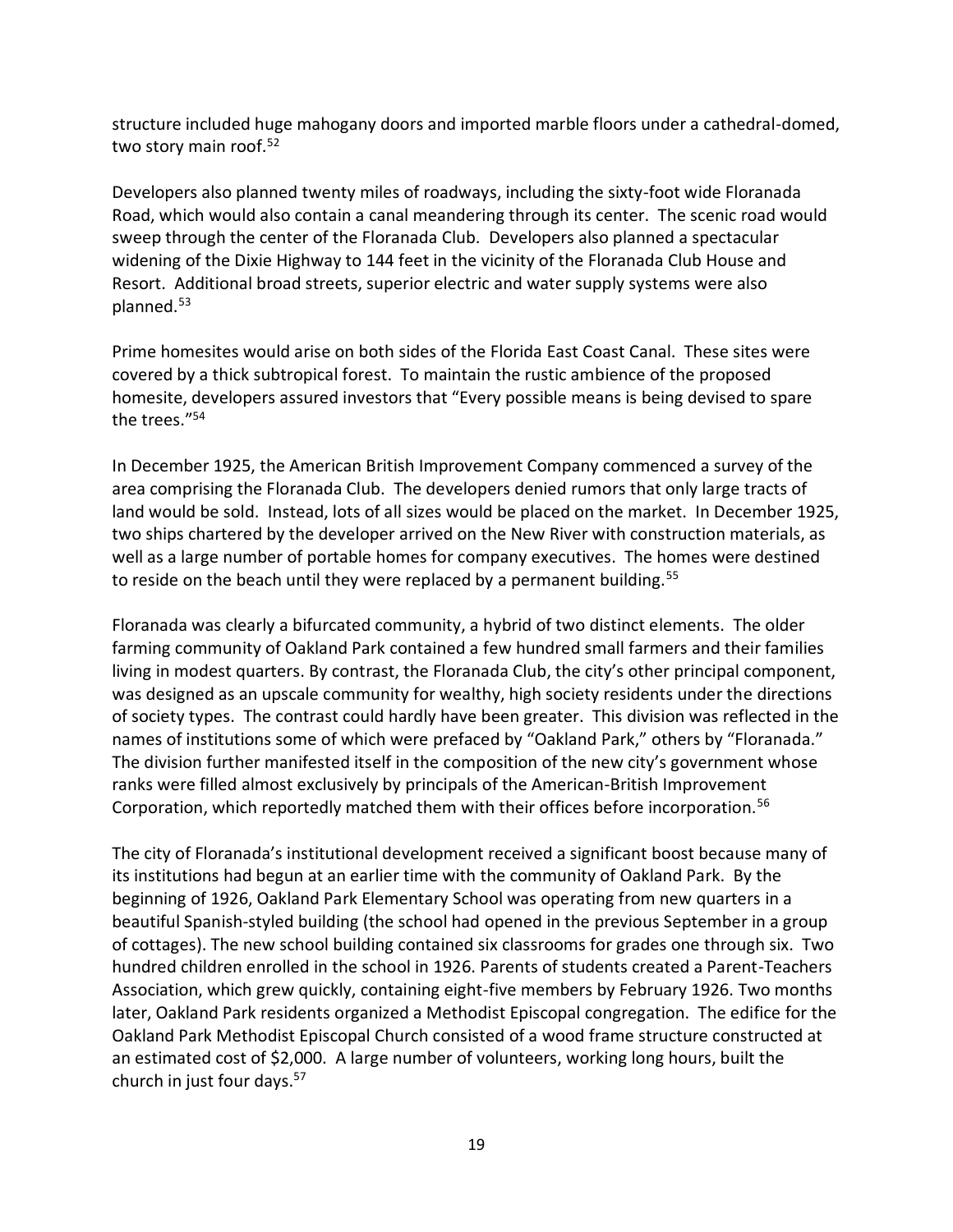While new institutions continued to appear, Floranada moved quickly to increase its size through the annexation of Lauderdale-by-the-Sea, another boom-era community lying just north of it, and tiny Pelham, a settlement that spread over a three block area between Dixie Highway and the railroad tracks. By April 1926, Floranada possessed a new, improved water supply system through an arrangement with the developers of the Floranada Club. Improved lighting was another advance accompanying the creation of Floranada. By May 1926, twenty miles of roadways were under construction. Most spectacular of the road building projects was the aforementioned widening of the Dixie Highway through the Floranada Club House and Resort. At the same time, the county constructed a bridge across the Florida East Coast Canal at today's Oakland Park Boulevard.<sup>58</sup>

Accompanying these accomplishments, however, were serious financial problems because the boom, at the time of Floranada's incorporation, was already beginning to dissipate, bringing a sharp decline in property values throughout south Florida and elsewhere in the state. In the meantime, lavish spending by the American-British Improvement Corporation caused its debt to spiral. Generous support from major investors enabled the American-British Improvement Corporation's president and chief executive officer, James Cromwell, to continue spending and building in the spring of 1926, when the boom was ebbing. According to one journalistic account, Cromwell, who also served as the first mayor of Floranada, received the nickname "Carry-on" from south Florida developers because he "has proved his serene faith in Florida, and the particular development in which he is interested by adding to the working forces which are rushing operations at Floranada to completion."<sup>59</sup>

Cromwell even oversaw completion of the new administration building of the Floranada Club in March 1926. This milestone allowed Floranada government officials to move their offices from the Broward Hotel in downtown Fort Lauderdale, to Floranada. At the same time, work on the eighteen hole golf course was nearing completion, and Floranada was awaiting the imminent opening of a post office. With the large, main cable already on the ground, telephone service was expected to commence shortly, too. However, few other projects, including several elaborate buildings, made it off the drawing board.<sup>60</sup>

By the middle of 1926, the great Florida land boom was over, the victim of several setbacks beginning in the previous year. In June 1925, Federal Bureau of Internal Revenue agents began examining the profits of south Florida real estate speculators. Later, the Bureau ruled that the entire amount of the purchase price for real estate had to be reported as income. This ruling posed serious problems for speculators who could realize on paper huge profits from sales, but who were lucky to receive twenty or twenty-five percent of the sale price in cash. Accordingly, "many a paper millionaire began to squirm and cut back on freewheeling adventures," causing a slowdown in real estate activity.<sup>61</sup>

Unable to handle the accumulating mass of building supplied earmarked for southeast Florida, the Florida East Coast Railway declared, on August 17, 1925, an embargo on the shipment of all freight arriving in carload lots. Later the embargo was extended to include smaller quantities of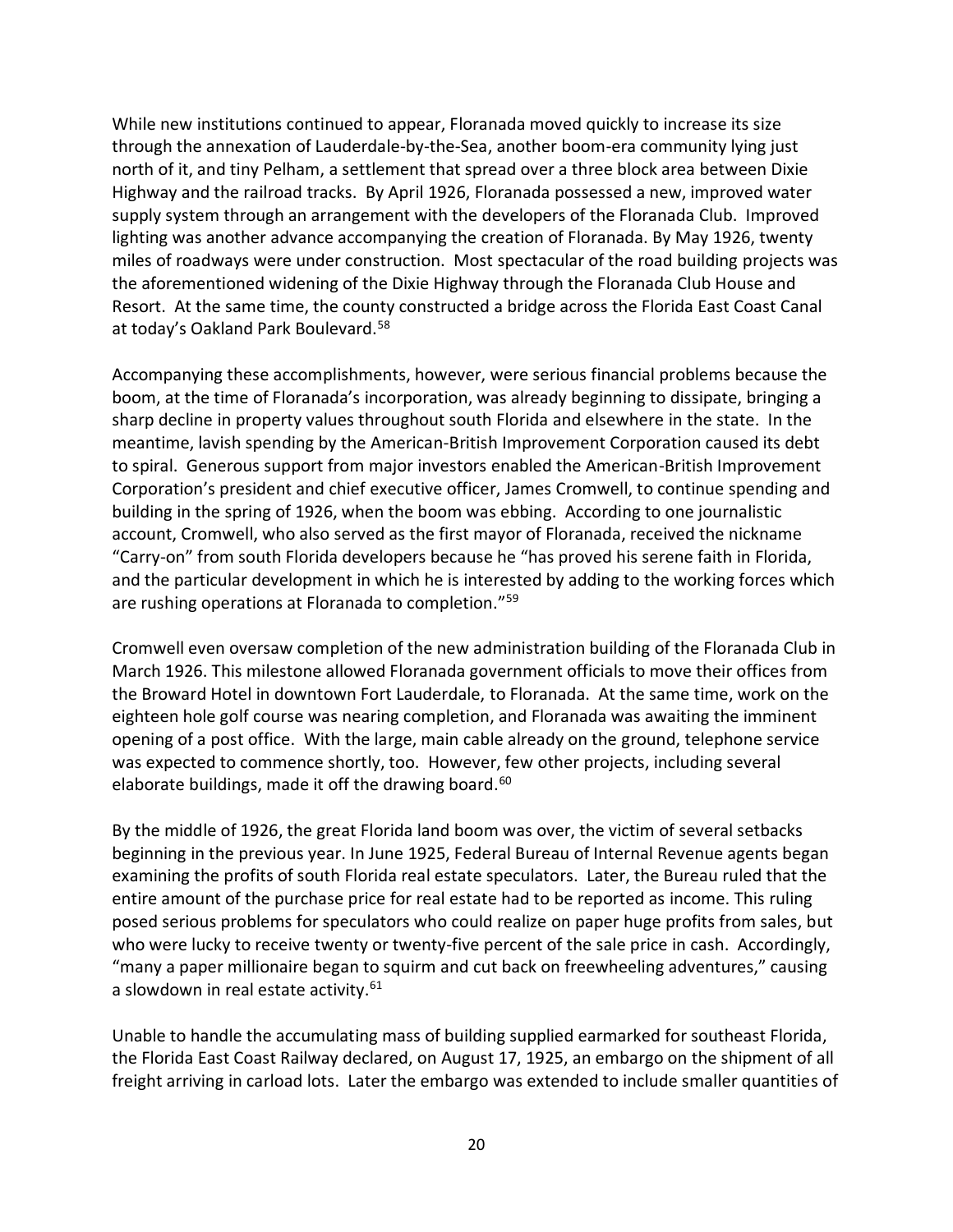freight, and all commodities except foodstuffs. The embargo was not lifted in its entirety until the spring of 1926.<sup>62</sup>

The embargo spelled trouble for building contractors and developers, who shared the sentiments of one Fort Lauderdale contractor who announced in late August that if the "embargo does not let up in a week, we shall be forced to stop our work."<sup>63</sup> To maintain an adequate supply of building materials, many developers, such as the American-British Improvement Corporation, turned increasingly toward water transportation. However, this avenue of supply, which utilized both New River Sound (a portion of today's Atlantic Intracoastal Waterway lying immediately south of the Las Olas Boulevard Bridge) and the New River, was unable to provide enough materials to meet the demand. The shortage of building supplies crippled the boom because without the continued construction of new buildings, a collapse of boomtime speculative prices was assured.<sup>64</sup>

The dearth of housing, especially in low cost units, discouraged laborers, a precious commodity in the boom, from moving to Fort Lauderdale, thereby contributing to a labor shortage that became another factor in the construction slowdown. The housing shortage also led to rent profiteering, and a wave of bad publicity that dampened the desire of many investors to visit Floranada and other developments, and caused others to leave. Complaints over high prices extended to many commodities and services.<sup>65</sup>

State and institutional assaults also weakened the boom. The state of Ohio passed "blue sky" laws in 1925 that forbade certain firms from selling Florida real estate there. Stung by the loss of large amounts of money from their deposits by Florida-bound speculators, banks in the Buckeye state warned against Florida's risky real estate market. Because of numerous allegations of fraudulent land promotions in south Florida, the National Better Business Bureau, with help from its Florida chapters, commenced a comprehensive investigation. Some of the charges proved valid. The attendant publicity caused many prospective investors to hesitate. Others paused because of stock market declines in early 1926. By the spring of that year, buyers were no longer plentiful. Many of the real estate offices along Andrews Avenue in Fort Lauderdale and Flagler Street in Miami and elsewhere had closed or were nearly empty. Paper profits on real estate transactions were lost when people began to default on their payments. The spring and summer of 1926 witnessed a mass exodus of speculators. The boom was over.<sup>66</sup>

The end for the American-British Improvement Corporation came in May 1926, when it filed for bankruptcy in a federal court in Jacksonville, listing its assets at \$2.5 million, and its liabilities at nearly \$8.6 million. The American-British Improvement Corporation incurred massive debt from its elaborate development activities, while selling few lots to relieve its financial burden. After examining its ledger and assessing Floranada's future prospects in the spring of 1926, the company's investors decided to suspend operations before incurring additional losses. For James Cromwell, the company's guiding spirit, the decision was especially painful. Cromwell believed strongly in the eventual success of Floranada, and he maintained a frenzied spending and construction program up to the time that the company declared itself insolvent.<sup>67</sup>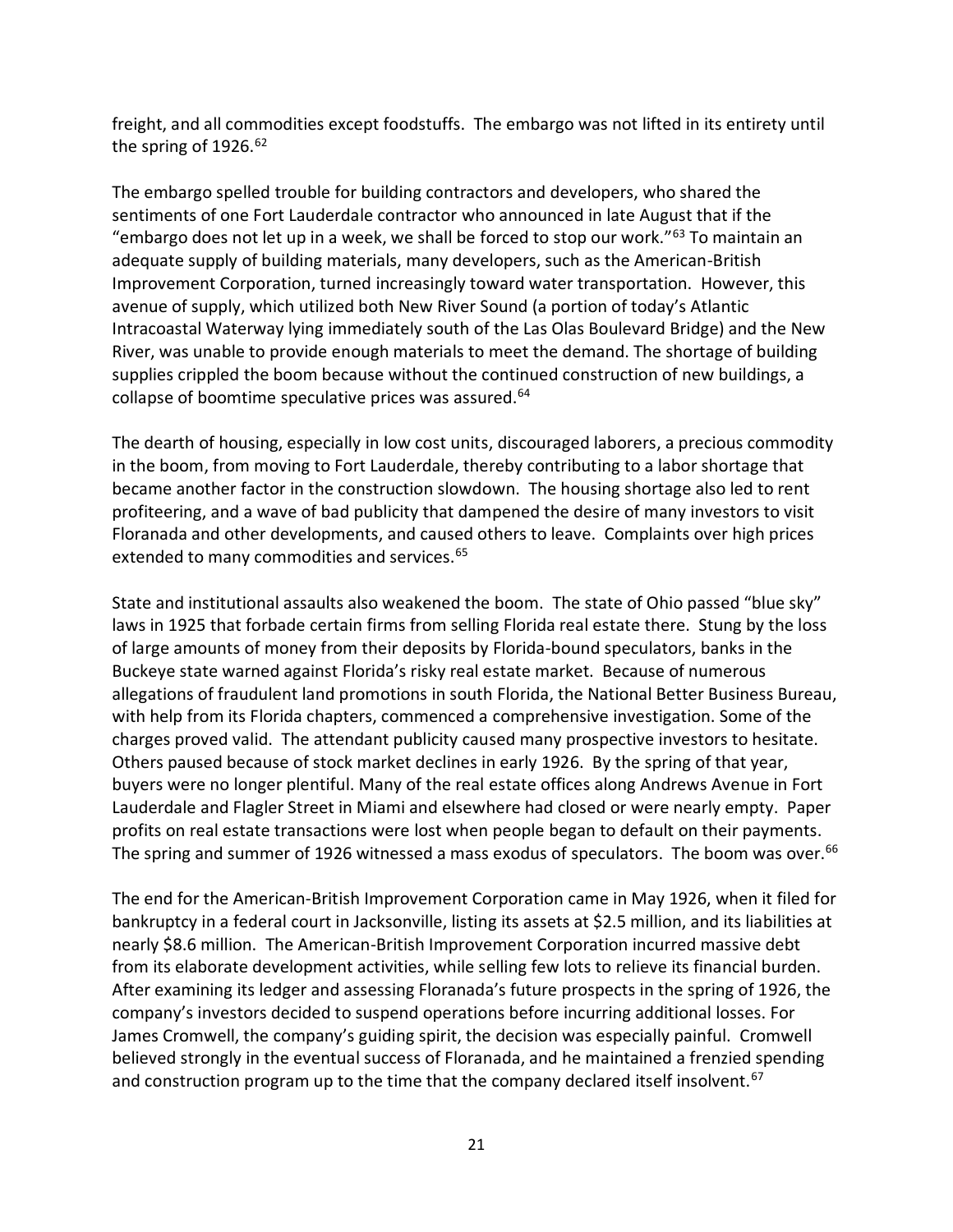In light of the bankruptcy news, J. Dewey Hawkins, the lone commissioner who was not a member of the developer's group, declared that the company's bankruptcy would not hinder the operations of the city government. However, the city government would have to be reorganized, since several members of the city commission were also officials of the bankrupt company and were expected to resign their offices. The American-British Improvement Corporation failed to pay Arthur Galt beyond the initial downpayment of \$1 million; accordingly the improved property was returned to him. However, the company, in an unprecedented gesture toward its investors, instructed its attorneys to comb the area in an effort to locate every investor; each of those located was reimbursed for the total amount of his investment.<sup>68</sup>

As Commissioner Dewey Hawkins had predicted, Floranada's government was reorganized in the summer of 1926, following the resignations of its mayor, two commissioners, and treasurer. The new government included Hawkins, who became mayor. A native of northern Florida, Hawkins came to Oakland Park at age twenty-two in 1922 to farm. Possessor of unusual qualities of leadership, Hawkins served first as mayor of Floranada and then the top elected official of Oakland Park for more than a quarter of a century.<sup>69</sup>

Hawkins and other members of the new city government declared bravely—but naively—that Floranada would continue its development plans despite the insolvency of the American-British Improvement Corporation. Efforts were soon underway to organize a refinancing scheme for Floranada. In the meantime, several more city officials resigned. The political upheaval even affected the tiny police force where three men held the office of chief of police in 1926.<sup>70</sup>

Despite the community's financial problems, life seemingly changed little for the majority of residents who continued to farm. New institutions appeared, including a Floranada Chamber of Commerce; the *Miami Herald* instituted home deliveries; the chief of police waged war on speeders along the Dixie Highway with assistance from the city commission, which ordered two large signs posted at the northern and southern limits of the city to warn travelers to stay within the speed limit of twenty-five miles per hour.<sup>71</sup>

New residents continued to arrive. Eileen Hall came to Floranada from Michigan in July 1926. "Mosquitoes had invaded our house for the weeks that it was vacant," she recalled. "The beds were draped with mosquito netting, but the little pests had found their way under that cover… our parents fought mosquitoes all night." Mrs. Hall also remembered that "kerosene lamps and stoves were accepted in a pioneering spirit by all of us who had been used to electricity and natural gas and roaring coal furnaces in the north." Eileen Hall's family was "captivated by the sunny skies, the whispering palms, the brilliant blossoms, the Atlantic-washed beaches… We had the breeze from the Gulf Stream...pines and palms...a tropical moon at night."<sup>72</sup>

In the aftermath of a mighty hurricane that brought devastation to Oakland Park and south Florida (including the destruction of the Hall's family home), financial conditions worsened, and Florida fell into an economic depression three years before the rest of the nation. Floranada retrenched in light of worsening economic conditions. In April 1927. The municipality voted to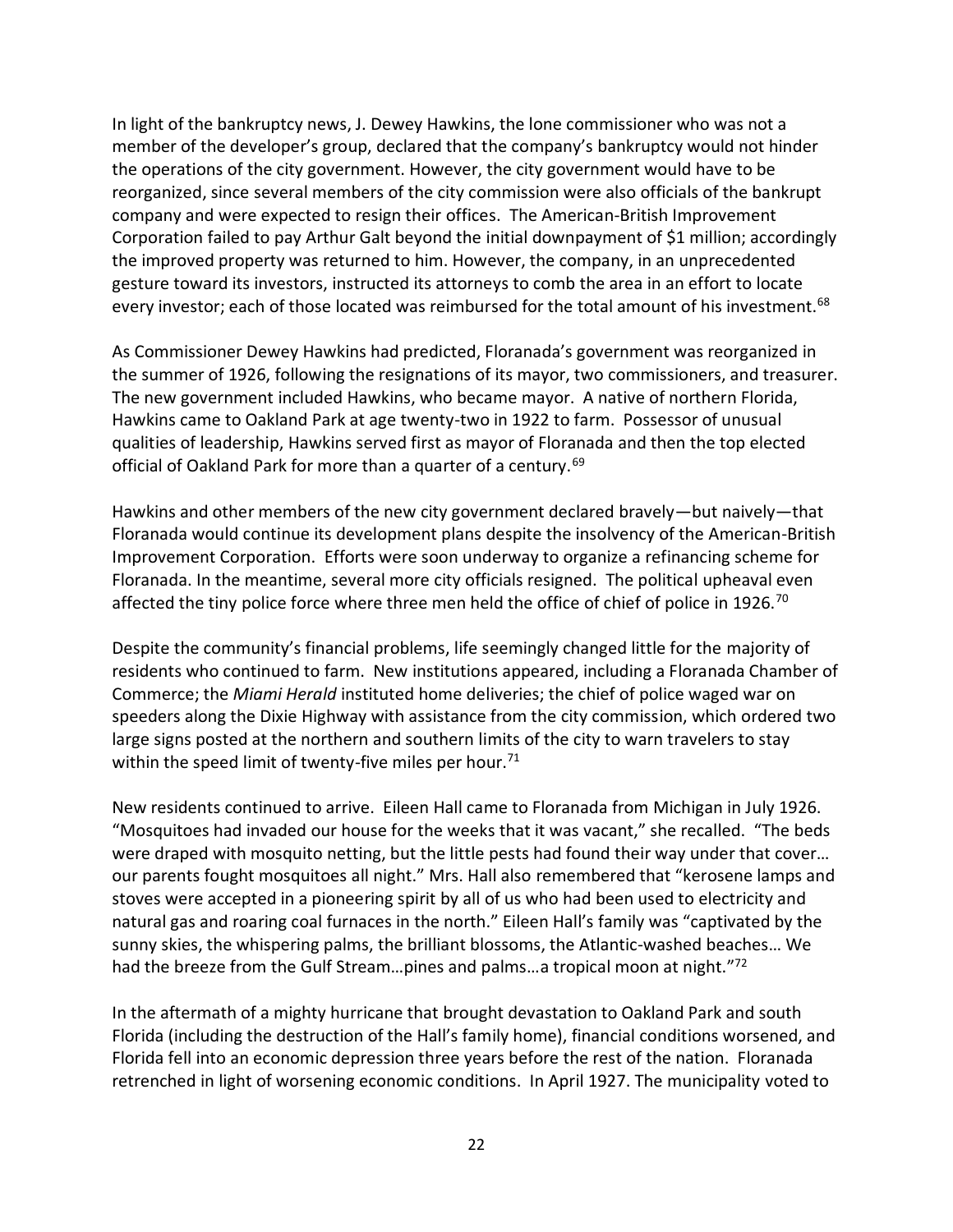replace its city charter, considered irrelevant, since it was a creature of the boom-era with its lofty expectations.<sup>73</sup>

Despite the continuing economic downturn, some improvements occurred. The Oakland Park Elementary School received a splendid 500 seat auditorium in 1927. In the meantime, the city prepared to construct a new city hall, commissioning Francis Abreu, a prominent Fort Lauderdale architect, to design the structure. However, deteriorating economic conditions prevented the construction of the building.<sup>74</sup>

In the spring of 1929, the citizenry initiated the process that would lead to the dissolution of Floranada by demanding, first, sweeping changes in the city's charter, and, ultimately, its abolition. They argued that such actions were necessary because Floranada was now a small agricultural hamlet, and it was disadvantageous to taxpayers to continue to support an infrastructure totally out of alignment with the settlement's actual size and focus. Residents complained that they were paying taxes for which they received no benefit aside from street lighting along Dixie Highway.<sup>75</sup> The State Legislature responded to these entreaties by enacting a law for "the abolition of the municipal government of the city of Floranada." The legislation also provided for the creation of the municipality of Oakland Park, with sharply reduced boundaries, if the electorate agreed to it. The core of the new municipality would stand near the railroad tracks and today's N.E. Thirty-Fifth Street, which represented the center of the early farming community of Oakland Park.<sup>76</sup>

In May 1929, Mayor Dewey Hawkins called a citizens meeting for Oakland Park Elementary School to discuss the recent developments affecting their municipality. Participants scheduled a vote for June 18 in the school to decide if it wished to abolish the city of Floranada. If a majority favored this course, another election would be held on the following day to determine if Oakland Park should be incorporated as a municipality to replace Floranada. However, if the electorate decided to retain Floranada, the incumbent city officials would remain in office until the next regularly scheduled elections, and the city would cancel the vote on the following day.77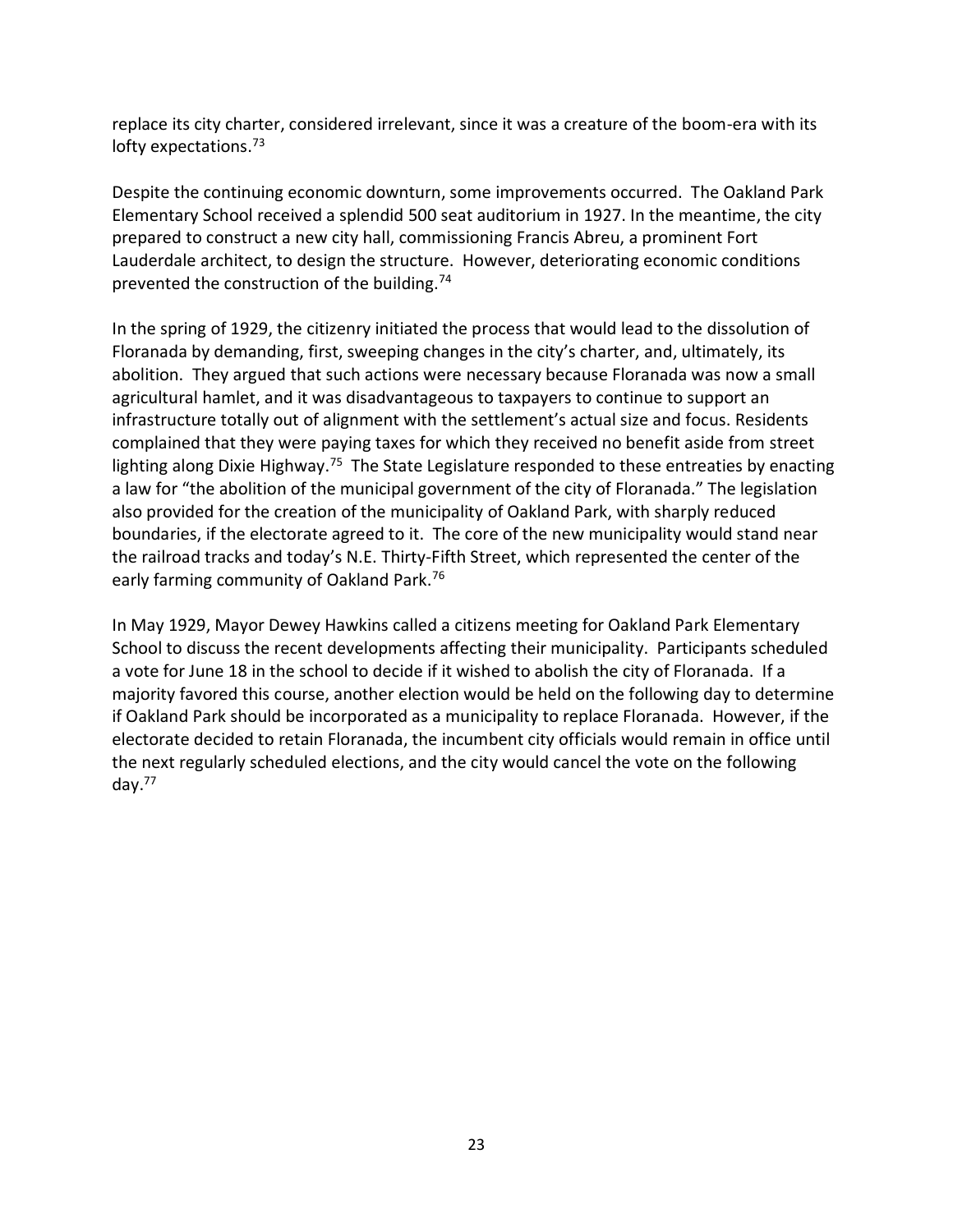Chapter Four The City of Oakland Park

On June 18, 1929, the electorate, voting at Oakland Park Elementary School, abolished Floranada, adopted a new charter creating the city of Oakland Park, and elected new governmental officials. The new municipality also assumed Floranada's debts. While Floranada had consisted of twelve square miles, newly-incorporated Oakland Park contained just threequarters of one square miles.

Less than two weeks later, on July 1, 1929, the city of Floranada passed out of existence. Soon after, the old and new city councils met to clear up all outstanding business related to the change of administration. At the meeting, the outgoing council turned over to the incoming lawmakers the defunct municipality's records, property and monies, along with its seal.<sup>78</sup>

At the first meeting of the new city council of Oakland Park, members selected officers while Dewey Hawkins was sworn in as mayor. Frank Bingham won re-appointment as Chief of Police. The lawmakers also provided for their municipality's purchase of the equipment of the moribund Southeast Packing Company, which provided it with its own water and electric works.<sup>79</sup>

In Oakland Park's first months as an incorporated entity, additional persons moved there from other parts of Florida and the southern United States. Many were drawn to the community, as they were in earlier times, for its farming, dairying, and cattle-raising opportunities. Farming continued to dominate the economy of Oakland Park; beans, tomatoes, peppers, and cucumbers constituted the most important crops. Farmers generally carried their produce to market in Pompano. Mayor Dewey Hawkins, one of the largest farmers in Broward County, owned a packinghouse at N.E. 34<sup>th</sup> Court and the FEC Railway tracks. In 1929, he counted, among his crops, twenty-five acres of peppers. In November 1929, Hawkins shipped the season's first carload of beans out of Broward County.<sup>80</sup>

In 1930, the community contained 463 residents. Segregated and victimized by Jim Crow legislation, Oakland Park's small black population, like African-Americans elsewhere, possessed few of the amenities and opportunities of white residents. The council recognized the educational needs of the small black population, albeit tardily and tepidly, when, in 1929, it approved a motion to circulate a petition for a "colored" school in the community. However, a black school did not begin operating in Oakland Park until two decades later, when the Woodson Elementary opened.<sup>81</sup>

Oakland Park was the lone city in Depression-era Broward County to remain debt-free. One of the factors contributing to this accomplishment was the fact that governmental costs were minimal. For instance, city salaries for April 1932 amounted to \$85.00. At the time, Oakland Park employed one policeman and lacked a fire department. The city of Fort Lauderdale provided firefighting services to the community.<sup>82</sup>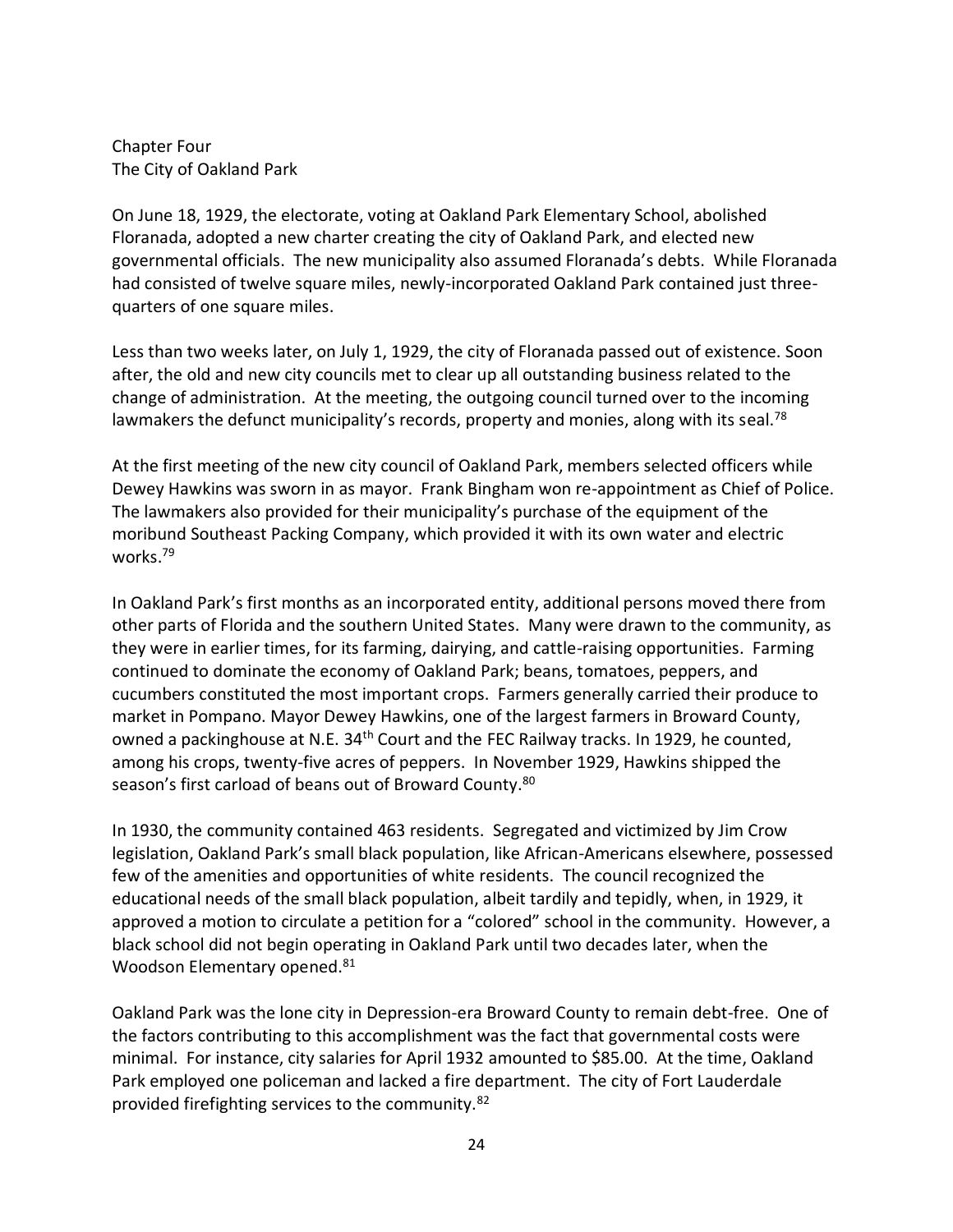Since the economy of Oakland Park was based on farming, few persons went hungry during the Great Depression, the severe economic downturn that ravaged the United States through the 1930s. Some farmers in Oakland Park even operated on a profit margin through shipment of produce to other parts of the nation. Residents of Oakland Park, however, suffered in other ways from the effects of the Great Depression. Many were unable to pay their property taxes, prompting the city council in 1936 to accept truant taxes at a greatly reduced rate. Mayor Hawkins himself helped many persons during the Depression. He instructed McCarty's Grocery Store, a major business, to provide food to the needy and bill him for it. Although Hawkins was the city's most visible person, the public remained ignorant of his role here. At Christmastime, Hawkins typically sat in the city park, handing out \$1 bills to youngsters.<sup>83</sup>

Despite nagging economic problems, citizens of Depression-era Oakland Park enjoyed Saturday night square dances in a park pavilion. Youths enjoyed barn parties, rode their horses in the streets, fished in nearby streams, and swam in the warm Atlantic waters. Darleen Mitchell, the first child born in Floranada following its incorporation, recalled that "if it was very hot in summer, we'd ride out west on Oakland Park Boulevard, just past (Highway) 441 to a ranch (in today's west Broward community of Tamarac) friends of the family had, because it was cooler." Mitchell remembered that Oakland Park in the 1930s was a "great place for a kid. The only thing you had to worry about was snakes."84

The city's economic climate improved in the mid-1930s when the old packing plant of the Southeast Packing Company on the Dixie Highway near the north fork of the Middle River was converted into a canning plant. Approximately one hundred men labored in the plant during peak periods each year.<sup>85</sup>

Despite its staid reputation and small population, Oakland Park was not free from criminality and controversy. In 1929, with the era of National Prohibition entering its final phase, hijackers bound and gagged a guard before carrying away a cache of confiscated liquor temporarily stored in the home of Mayor Hawkins. The hijackers escaped in a waiting boat and were not heard from again. In 1930, Mayor Hawkins invited Chicago gangster Alphonse Capone, "Public Enemy Number One," who was *persona non grata* in his adopted town of Miami Beach, to visit Oakland Park. Hawkins averred that if Capone "obeys the laws and respects the rights of others, he can remain as long as he likes. Our city offers many attractions to prospective residents. We have no bonded debt and there is money in the treasury… Oakland Park is a city of opportunity." <sup>86</sup> It is doubtful that Capone accepted Hawkin's invitation. Two years later, it would not have mattered, since Capone had moved to a new home: the Atlanta Penitentiary.<sup>87</sup>

Other controversies followed. In 1936, Paul E. Dettra, described in the press as a "fever machine" operator for the jerry-rigged device he employed to lower the temperatures of patients with hyperthermia, or extremely high fevers, was tried and acquitted on a charge of unlawfully using fever therapy in treating Kella O'Leary who died shortly after the treatment. As mentioned earlier, on more than one occasion in the 1930s, citizens complained to the city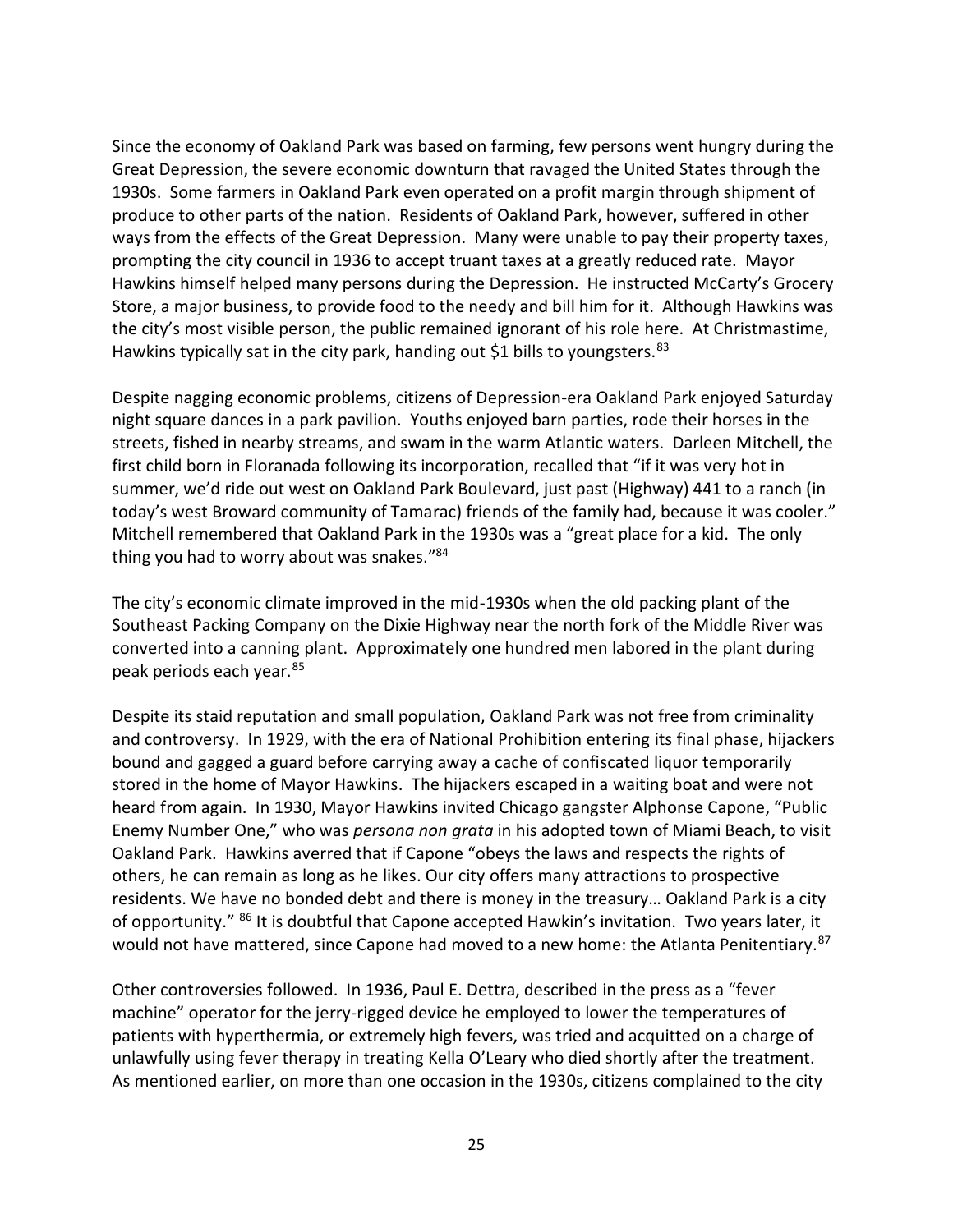council of hogs and cows running wild in Oakland Park. Ella McBride advised the lawmakers that Carl Goodbread's hogs had entered her yard and eaten her mangoes.<sup>88</sup>

The city conducted periodic "improvement" campaigns. In 1938, the council instructed the city attorney to draw up an ordinance governing the hours of operation of beer parlors and public dance places. In the same year, Oakland Park residents undertook cleanup of the physical environment. Participants sought to beautify their city by removing trash and other eyesores from its streets, sidewalks, and vacant lots. They also endorsed the organization of a permanent civic improvement club and adopted a civic creed.<sup>89</sup>

In the later 1930s, the city undertook an ambitious street improvement program and began construction of a new municipal park east of the railroad tracks near the community's core. The park offered shuffleboard courts, which held wide appeal to residents and tourists alike. The municipality also purchased twenty-five acres on Prospect Road near the northwest limits of Oakland Park for construction of a municipal cemetery. Prior to the cemetery's opening in the early 1940s, the bodies of Oakland Park residents were buried in Fort Lauderdale's Evergreen Cemetery and at other burial sites in the county.<sup>90</sup>

In 1941, however, the community organized a volunteer fire department, and provided it with a fire engine and other equipment. The new department claimed thirty-six charter members. Seventeen years later, the city created a regular fire department.  $91$ 

Amid these changes, the city's population was expanding significantly. The State of Florida's population census for 1935 indicated that the community contained 557 residents, ninety-one of whom were black. By 1940, the figure had risen to 815, while Broward County, in the same year, contained 39,794. Despite its growth, Oakland Park remained a small rural community of modest homes, rocky or sandy roads, and few other amenities. Vacant lots, often overgrown with palmetto scrub, dotted the cityscape. Fields of beans, peppers, and tomatoes grew next to houses and businesses. There was no city hall; instead, the municipality's offices were located in rental spaces and in the homes of the citizenry. The city clerk maintained his office in a corner of one of the five "general" stores in the community. The United State Post Office stood in a portion of McCarty's store; since there was no home delivery of mail, residents called at the facility for their letters and packages. The police force consisted of the chief and no one else. The city did no possess a bank, drugstore, "5 and 10 cent store," or restaurant. There was no bus service within the community nor between it and nearby municipalities. A school bus carried older students to Fort Lauderdale High School. If a student missed the bus, the only sure way to reach the school was on foot. The canning factory, which employed many residents seasonally, was the settlement's largest industrial unit. A large vegetable packinghouse sat next to the railroad tracks near the heart of the community. A poultry farm boasted that its 48,000 broilers made it the largest broiler farm in Florida.<sup>92</sup>

Oakland Park's Methodist Church, the community's lone religious congregation, lost its house of worship in the hurricane of 1926. The congregation built a new church in 1928. The Methodist Church was ecumenical because several faiths used its facilities for services. Civic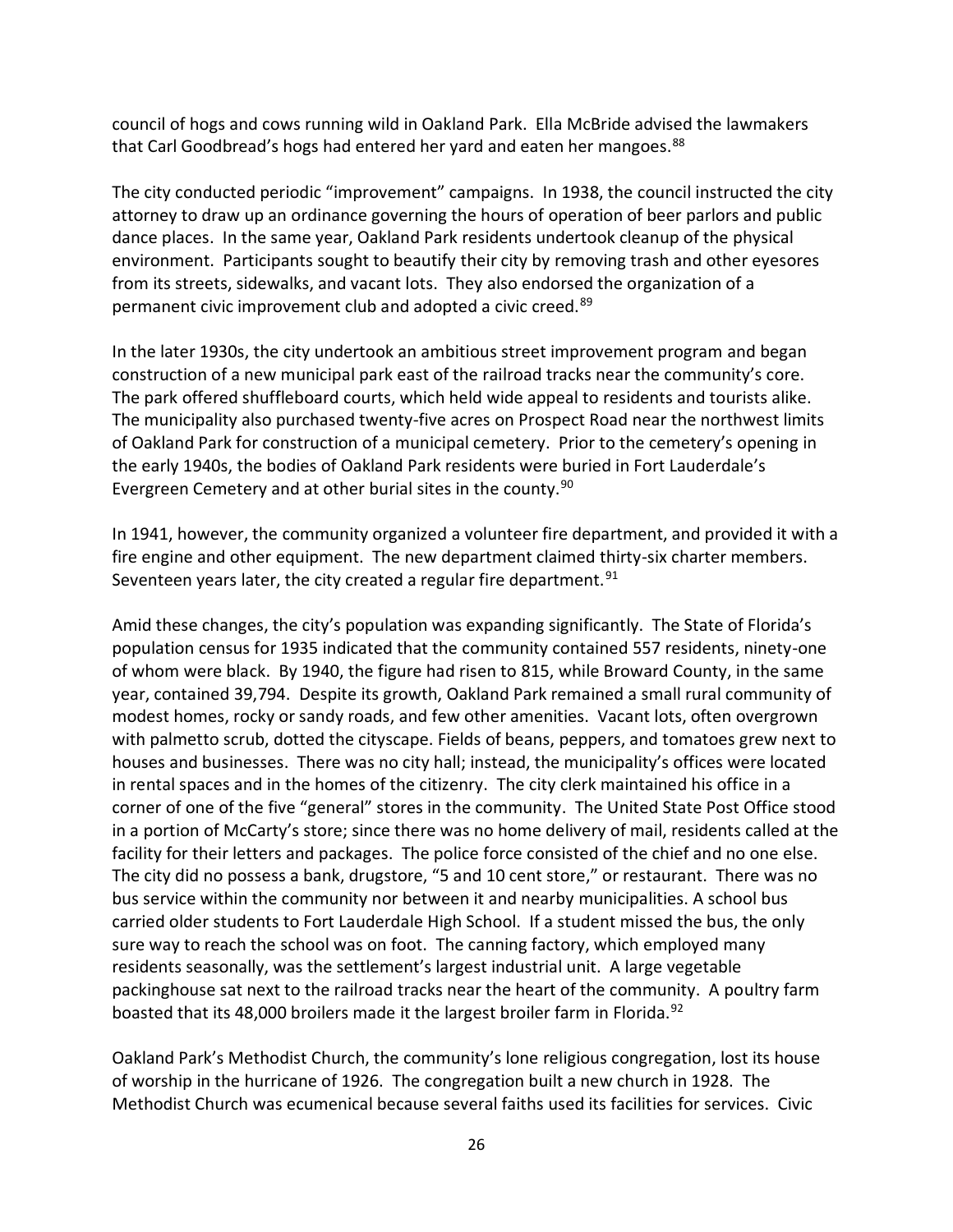groups also met there as well as at the Oakland Park Elementary School. The church sponsored many noteworthy activities, including youth picnics on Las Olas Beach (today's Fort Lauderdale beach) and athletic events. The Parent Teachers Association of the Oakland Park Elementary School was another active force in the community. It staged plays and, later, carnivals to raise funds for assisting delinquent children, for new furnishings and equipment for the school and cafeteria, and for other causes.<sup>93</sup>

In spite of its size and rural composition, Oakland Park was anything but an isolated settlement owing primarily to its location in Broward County, and for the fact that the Florida East Coast Railway's right of way and two major highways either bifurcated it or ran parallel to its perimeter. Even winter visitors discovered Oakland Park. The *Fort Lauderdale Daily News* reported in 1940 that many visitors were building homes there. Winter residents continued to build "modernistic" homes. The increase in the permanent and winter population of Oakland Park (which the *Fort Lauderdale Daily News and Evening Sentinel* believed exceeded thirty-five percent for the first two years of the 1940s) prompted the city to add water mains and enlarge some of the existing lines to accommodate new demands.<sup>94</sup>

The decade of the 1940s marked the beginning of an era of accelerating change for Oakland Park and for all of Broward County. While the city's population rose to 1,295 during the decade, the number of residents of Broward County leaped to 89,933. New subdivisions began to appear in many parts of the county's vast undeveloped areas. Coming as they did late in the decade, these developments, in retrospect, appeared far off in 1940, in a world at war.<sup>95</sup>

After the United States entered World War II in 1941, Oakland Park residents organized an airplane spotter group for the purpose of reconnoitering the possible movement of enemy aircraft in the skies above the city. Spotters operated from a tower near the center of the community. Volunteers maintained a twenty-four hour watch daily. All "able-bodied" persons were expected to serve as spotters for two hours each week.<sup>96</sup>

The war also meant travel restriction owing to gas rationing and blackouts as a result of the presence, in the early stages of the conflict, of German submarines in the nearby waters of the Atlantic Ocean. Many residents observed submarine sinkings of allied and neutral ships. Many young men and women from Oakland Park served in the armed forces of the United States. Several distinguished themselves through valor in battle. Some lost their lives. The city erected, on the tiny building housing the post office, a wooden plaque containing the name of the fifty-two residents of Oakland Park who served in the armed forces.<sup>97</sup>

The community continued to develop during the wartime era. In addition to the opening of a new cemetery and shuffleboard courts, Oakland Park acquired a new post office, and a municipal garage, and unveiled plans for a city hall. Municipal services expanded after the city contracted with the Swaggerty Bus Company of Fort Lauderdale for transit service between the two communities.<sup>98</sup>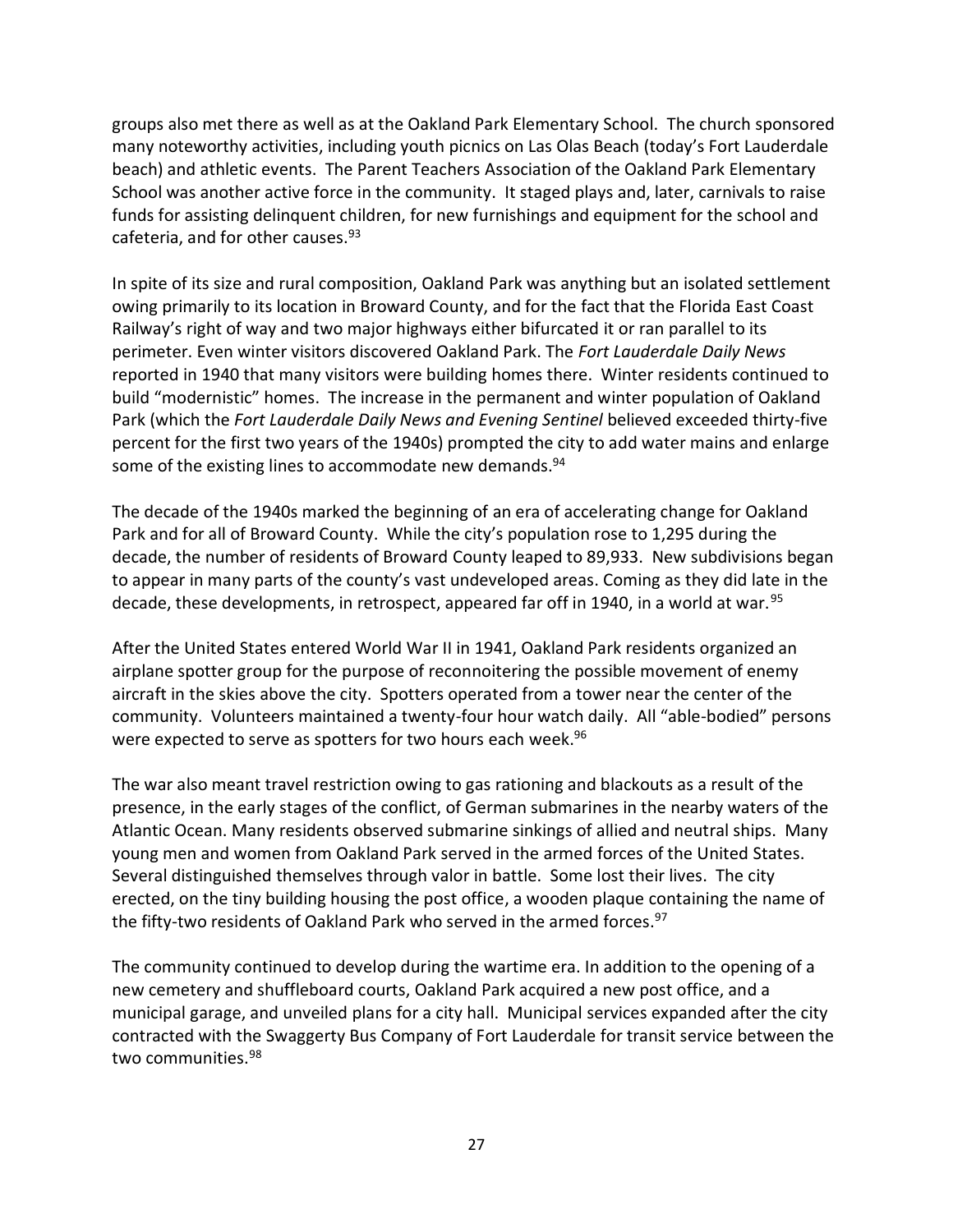Many organizations remained active in a host of endeavors. Residents and tourists organized a shuffleboard club, which maintained an exceedingly active schedule. The Colohatchee Women's Club, the oldest organization in the area, immersed itself in a wide array of civic and philanthropic activities after moving into a new clubhouse near the center of Oakland Park. The club pressured the city council for numerous improvements, including mandatory licensing of dogs to reduce the problem of strays in the community. The Oakland Park Methodist Episcopal Church remained the center of many community activities. In 1941, the institution acquired four additional lots east of the church for construction of a Sunday School pavilion. Boy Scout troops used the congregation's facilities partly because their scoutmaster was also the pastor of the parish. The Woman's Society of Christian Service represented a parish organization with a large, active membership.<sup>99</sup>

Even before the war had ended in victory for the United States and her allies, Oakland Park was preparing for the celebration and the expansive post war period. Fearful of the rowdiness that could accompany a celebration marking the end of hostilities, Oakland Park's city council passed a motion in September, 1944, calling for Mrs. Evelyn Campbell, wo owned and operated Campbell's Lunch Room, the lone purveyor of alcoholic beverages<sup>100</sup> (beer and wine) in the community, to close her business on the day marking the end of the war (referred to as "Victory Day"). The victory celebration came in August 1945, with the Allied defeat of Japan, the last of the Axis powers to surrender. Although the celebration was countywide, most of the revelry took place in downtown Fort Lauderdale and at Port Everglades.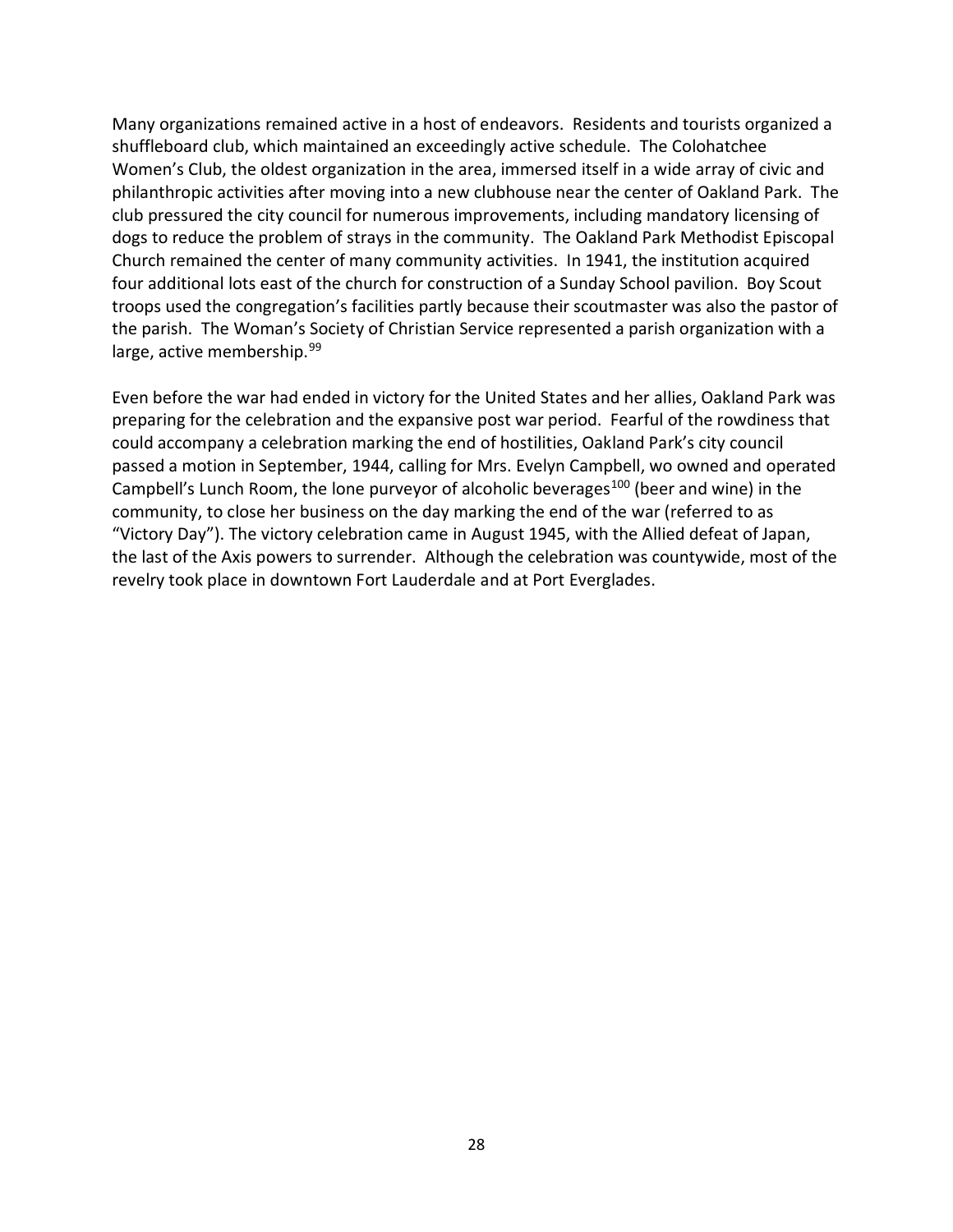#### Chapter Five A Postwar Boom, Oakland Park from 1945-1960

Oakland Park was poised for significant changes as the nation returned to peace following World War II. In the two previous decades, the small farming community's physical dimensions had changed little. Homes stood to the north of the historical core, the area intersected by the FEC Railway tracks/ Dixie Highway and approximately 35<sup>th</sup> Street. To the east sat additional homes and a few businesses; farms dominated the western and southern sectors of the community.

Oakland Park offered interesting contrasts in the early postwar years. Depending on the observer, the community was either maturing quickly by shedding many of its rural trappings, or it remained a tiny settlement strongly influenced by its farming roots. New residents from larger cities almost always embraced the latter view. Juanita Gusweiler arrived in Oakland Park in the middle 1940s from Cincinnati. For her, Oakland Park "was really country…The kids used to ride their horses up and down the streets. There were cow pastures all along Dixie Highway."<sup>101</sup> Indeed, cows and other livestock continued to stray away from their pastures and farms, and residents continued to complain to the city council.<sup>102</sup>

In 1948, Oakland Park resident Ken Powell brought his bride, Joanne, home from Lincoln, Nebraska. Joanne Powell viewed her new home as "a real wilderness area." She recalled that there were "no libraries, no sidewalks, no phones, no mail delivery. I was really upset… It was like turning the clock way back." The Powells lived without a telephone for four years. Residents relied on four-wheel drive vehicles to travel west. A storm in 1948 flooded the community. Joanne Powell remembered that in the aftermath of the storm, she "had to do the laundry, so I ended up floating baskets of laundry on rubber life rafts out to the line."<sup>103</sup>

Contrary to these perceptions, Oakland Park began to change dramatically in the postwar era. After climbing to 1,295 in 1950, Oakland Park's population jumped to 5,331 by the outset of the following decade. Broward County's population growth was also astounding, leaping from 83,933 in 1950, to 333,945 in 1960.<sup>104</sup>

Oakland Park's physical dimensions grew, too, as the city mounted an intensive campaign to expand its borders through annexation. Expansion stemmed in part from the city's desire to attract additional tourists by bringing into its corporate boundaries a large oceanfront area. The same process, however, brought great controversy with it.

In 1947, the Florida Legislature passed the Enabling Act, which provided for a vast increase in the size of Oakland Park pending the approval of both its electorate and the voters in areas included in the proposed annexation. The act provided for the expansion of Oakland Park from 361 to 1,035 acres, with its eastern limits abutting the Atlantic Ocean. The annexed territory also included an area extending north from Ocean Boulevard (later called Oakland Park Boulevard) for a distance of one-half mile. The area would include a portion of the old Floranada development. The southern and western boundaries would remain essentially as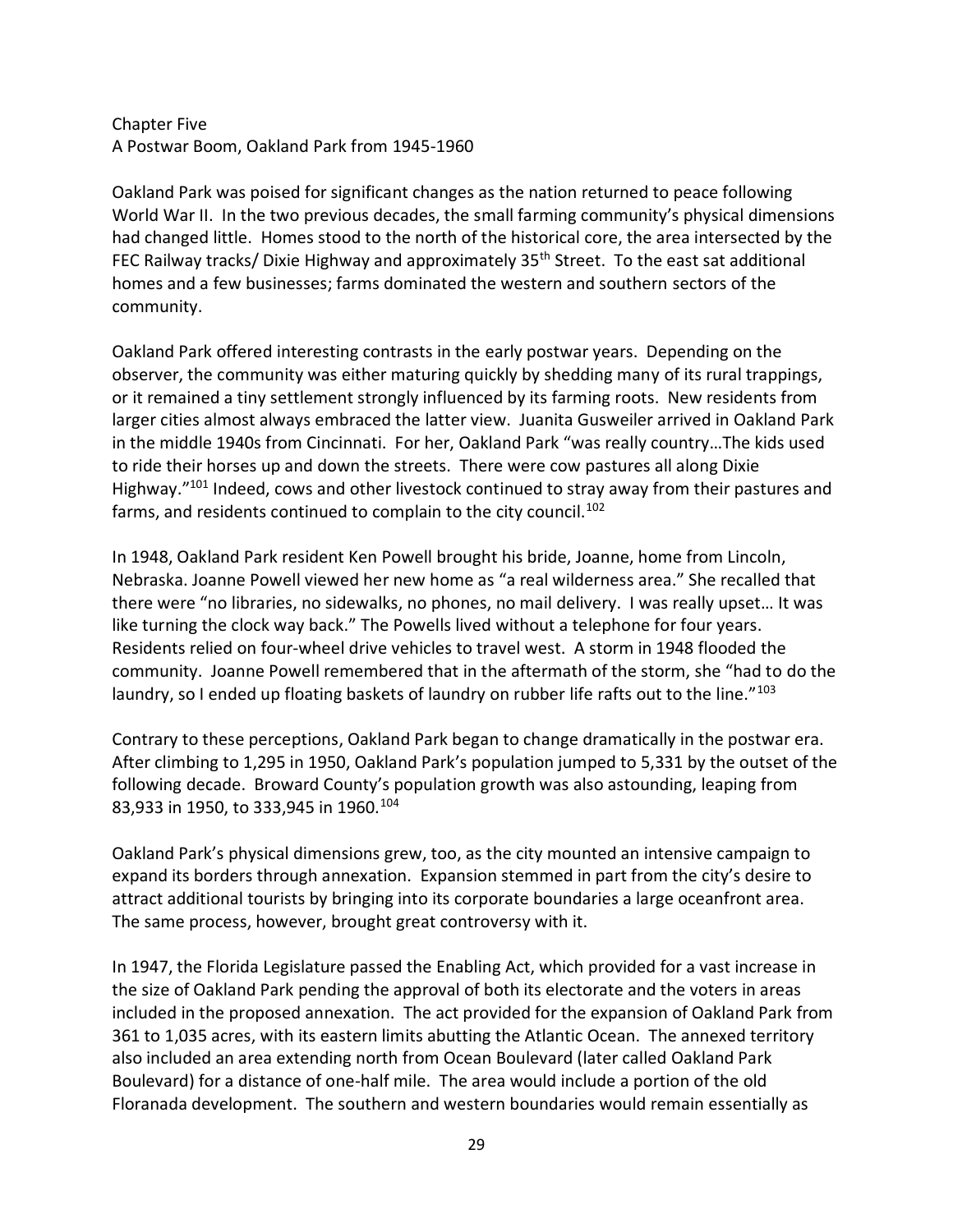they were before the passage of the Enabling act. Several months after the Enabling Act became law, voters approved annexation by a large majority.<sup>105</sup>

This action raised the ire of Arthur T. Galt who claimed ownership of eighty-six percent of the annexed land. Galt filed suit in Broward's Circuit Court to stop annexation, claiming that the process providing for it was a "farce," since only two registered voters resided in the annexed area. Galt also argued that Oakland Park was not in a position to provide water and fire protection to the new area. For these reasons, Galt requested the Court declare the Enabling Act null and void, and that the city of Oakland Park be enjoined from levying or assessing taxes or exercising jurisdiction or control over the annexed territory.<sup>106</sup>

In 1949, the Circuit Court quashed Galt's suit, thereby upholding Oakland Park's new boundaries. Later in the year, however, the Florida Supreme Court declared the Enabling Act of 1947 unconstitutional and void. This ruling reduced Oakland Park's territory to its previous size.<sup>107</sup>

In 1951, the city council again indicated its desire to extend the city limits of Oakland Park to the ocean, from the southern border of the municipality to its northern boundary. A bill introduced for that purpose passed the Legislature, but complications arose when a similar bill providing for the expansion of Fort Lauderdale and the annexation by that community of a part of the oceanfront property claimed by Oakland Park was also enacted. What the *Fort Lauderdale News* described as an "annexation war" between the two communities was averted by another legislative act denying Oakland Park's bid for oceanfront territory, while awarding Fort Lauderdale a large oceanfront area as far north as Ocean Boulevard.

Soon after this setback, Oakland Park's electorate again voted on a bill for annexation of an area roughly equal to—and following the contours of—the proposed area of 1949. The bill also paved the way for annexation of the tiny Dye subdivision, with its seventeen residents, situated just south of the southern limits of Oakland Park. Voters again approved annexation by a large margin. The city the awaited the reaction of Arthur T. Galt.<sup>108</sup>

Galt answered the latest "assault" on his property in December 1951. In conjunction with Coral Ridge Properties, an ambitious Fort Lauderdale development company with its own designs on Galt's property, the millionaire Chicagoan filed suit in Broward's Circuit Court to remove more than 1,000 acres of his land from Oakland Park. The suit was similar to the previous one. It held that the plaintiff owned eight-six percent of the annexed property, that the land was completely undeveloped, and that no residents of the property voted in the annexation election. Additionally, the suit maintained that the sole purpose of the annexation was to permit the city of Oakland Park to assess taxes against the property. Again, Galt was victorious in the courts, causing Oakland Park's holdings to contract to their previous dimensions. In 1953, Galt sold the land that Oakland Park had annexed earlier—and more, 2,466 acres in all, to Coral Ridge Properties for \$19,387,000, a figure representative of one of the largest real estate deals involving unimproved land in the nation's history. Today this land hosts Coral Ridge, a vast residential neighborhood in northeast Fort Lauderdale.<sup>109</sup>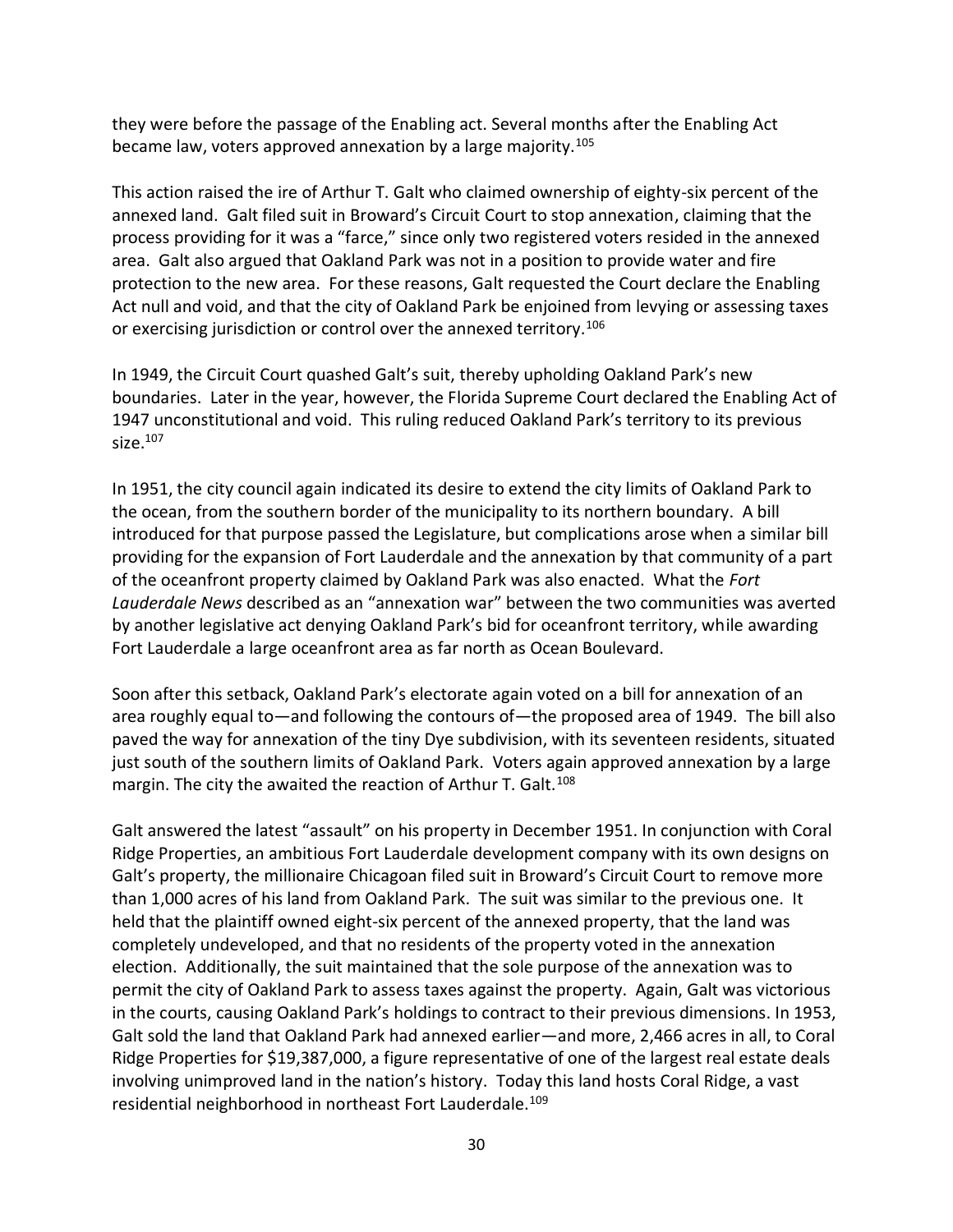By 1953, Oakland Park had embarked on a more gradual course of expansion, extending, through annexation, its eastern borders to Federal Highway. In the south, Oakland Park pushed its borders twenty feet beyond the south bank of the North Fork of the Middle River. This expansion led to the legal designation "Greater Oakland Park" in describing the rapidly growing city. Additionally, in return for Fort Lauderdale's acquiescence in Oakland Park's annexation of territory to its north that both communities desired, the latter agreed, in 1953, to forgo its long held desire to annex beachfront property.<sup>110</sup>

Annexation was but one of many new trends and changes in postwar Oakland Park. In 1946, the city council provided for the division of the city into northeast, northwest, southwest, and southeast quadrants with the Dixie Highway serving as the east-west and Oakland Park Boulevard the north-south dividers. Many streets represented northern extensions of thoroughfares emanating in Fort Lauderdale, and they assumed the same names and numbers as these arteries.<sup>111</sup>

Change also manifested itself in Oakland Park's evolving attitude toward prohibition of alcoholic beverages within the city limits. Oakland Park was Broward County's lone "dry" municipality at the dawn of the postwar era. While moonshine stills continued to operate near Dixie Highway and N.E. Thirty-Eighth Street, the Council considered in the late 1940s, licensing liquor stores for dispensing mixed drinks. In 1948, the community became officially "wet" following a special election in which the votes overwhelmingly approved the sale of intoxicating liquor and the operation of bars and package stores within their municipality. Shortly after the vote, the city council enacted an enabling ordinance paving the way for the approval of bar and package store applications. In March 1948, the Council approved the first liquor license for a bar on East Oakland Park Boulevard. Some of Broward County's most popular bars, restaurants, and nightclubs operated in subsequent years and decades along Oakland Park's major thoroughfares.<sup>112</sup>

Increasing changes amid the community's explosive growth led to growing demands on the government of Oakland Park, which, as late as 1950, contained just three paid employees, a chief of police who also served as sanitation inspector and meter reader, a trash truck driver, and a city clerk. However, the municipal government was growing and reorganizing in the expansive postwar environment. The number of city employees grew significantly in the 1950s with the organization of a building department and a permanent fire department, which consisted of three firemen. By the late 1950s, the police department had grown to include five members.<sup>113</sup>

The city government also instituted hourly bus service between Oakland Park and the city of Fort Lauderdale (one way fare was 20 cents); by 1953, the bus service between the two communities was operating at thirty minute interludes, while the fare had risen to a quarter each way. Earlier, in 1947, bus service commenced between Oakland Park and the community of Wilton Manors, lying just south of it.<sup>114</sup>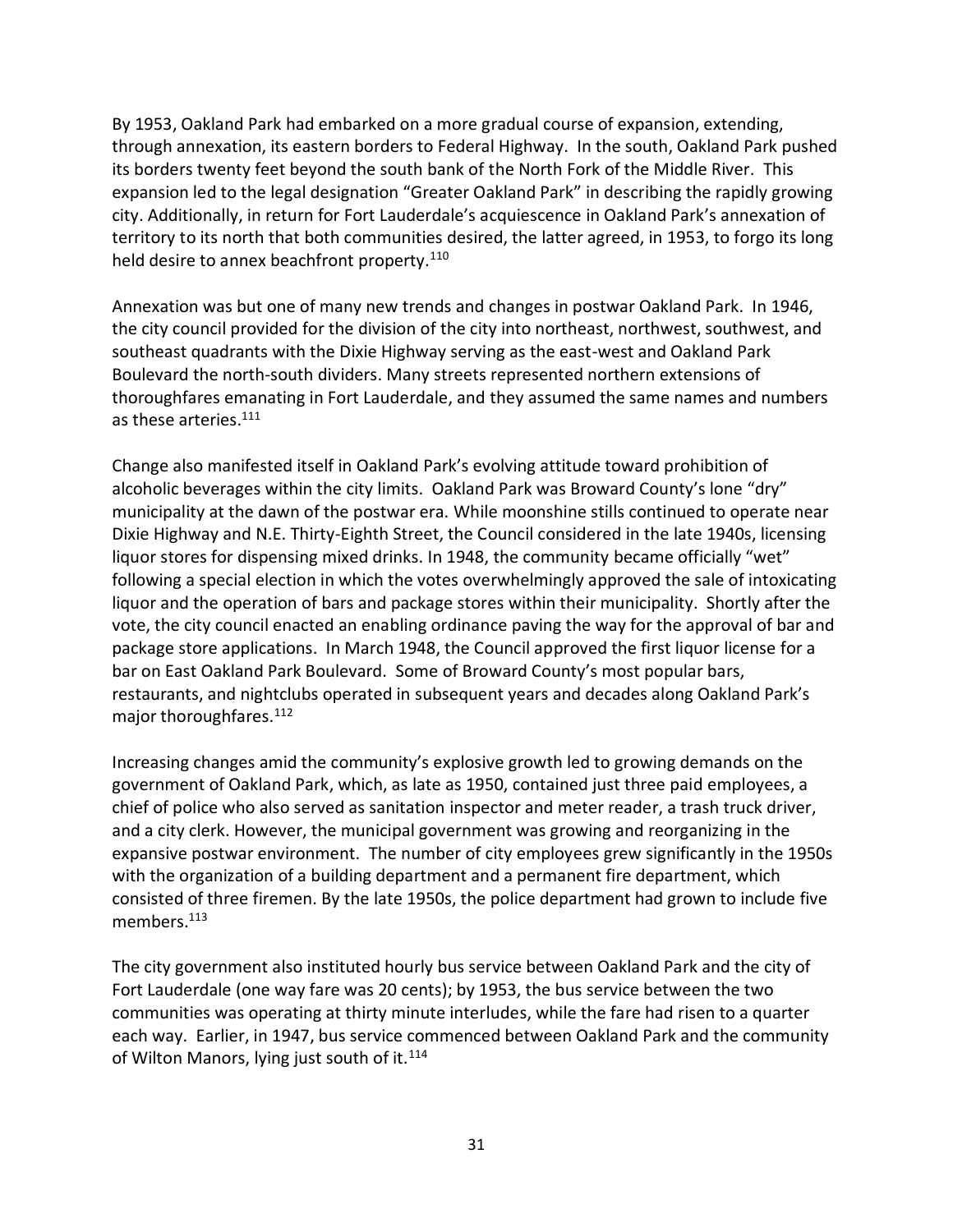As Oakland Park grew, the necessity for additional services and facilities became critical. For decades, the city of Fort Lauderdale provided Oakland Park with its water supply. In 1951, Oakland Park began to construct its own water system through a bond issue totaling \$220,000. The project involved construction of facilities for pumping and filtering water from a well field immediately west of Oakland Park's western limits. The new system became fully operative in 1952, pumping 86,000 gallons of water daily. Mayor Hawkins boasted that the new plant would supply his community with "the best water it ever had." Soon after the new water system became operative, Oakland Park began supplying Wilton Manors with water, thereby adding 500 more consumers to the service. Oakland Park sold the water to Wilton Manors at a rate of 25 cents for 1,000 gallons. In 1956, Oakland Park achieved another milestone with the institution of mail delivery.<sup>115</sup>

The continued presence of unattended trash and garbage, as well as standing water, prompted the city of Oakland Park to commence additional cleanup campaigns. In 1946, several farmers, concerned over the mosquito and bug menace, volunteered their tractors to remove weeds from vacant lots. Because the garbage pit in the western environs of the community was poorly maintained, Mayor Hawkins used his bulldozer to clear it in 1949, after which he dumped ten loads of rock into the pit. $116$ 

The presence of large numbers of mosquitoes, especially in the summer rainy season, presented an intractable problem for citizens of Oakland Park and of other parts of southeast Florida. To mitigate this menace, Oakland Park requested, in 1945, that Broward County's Mosquito Control Board "investigate and determine the advisability of spraying the infested areas within the confines of Broward County…to eliminate the suffering and inconvenience of the public in general." Despite assistance at this level of government, these pestiferous insects continued to bring misery to residents of the area. In 1953, Mayor Hawkins recommended that the Council initiate a program for the removal of standing water in Oakland Park. Soon after this recommendation, impatient citizens asked the city council to institute a program of mosquito control. Finally, in 1957, the city purchased a fogging machine for mosquito control, and hired an operator at \$1.75 per hour to use the device for a few hours nightly, twice weekly.<sup>117</sup>

In 1946, Oakland Park's volunteer fire department built the municipality's first city hall just west of the Florida East Coast Railway tracks on N.W. Thirty-Sixth Street. The city also began to enhance its limited recreational offerings by developing a block in the heart of the community into a sporting facility featuring a baseball diamond and tennis courts. In 1948, the city of Oakland Park began screening moving pictures in the city park. Three years later, it placed an illuminated Christmas tree in the park for the holidays. $118$ 

Oakland Park sometimes displayed a political culture considered enlightened for the times. In 1945, Elizabeth Tucker became the first woman to gain election to Oakland Park's city council, and one of the first of her gender to hold political office in Broward County.<sup>119</sup> Even this development, however, paled in comparison with the decision of Mayor Hawkins to retire from office after his term expired in 1947. After serving for twenty-one consecutive years as mayor,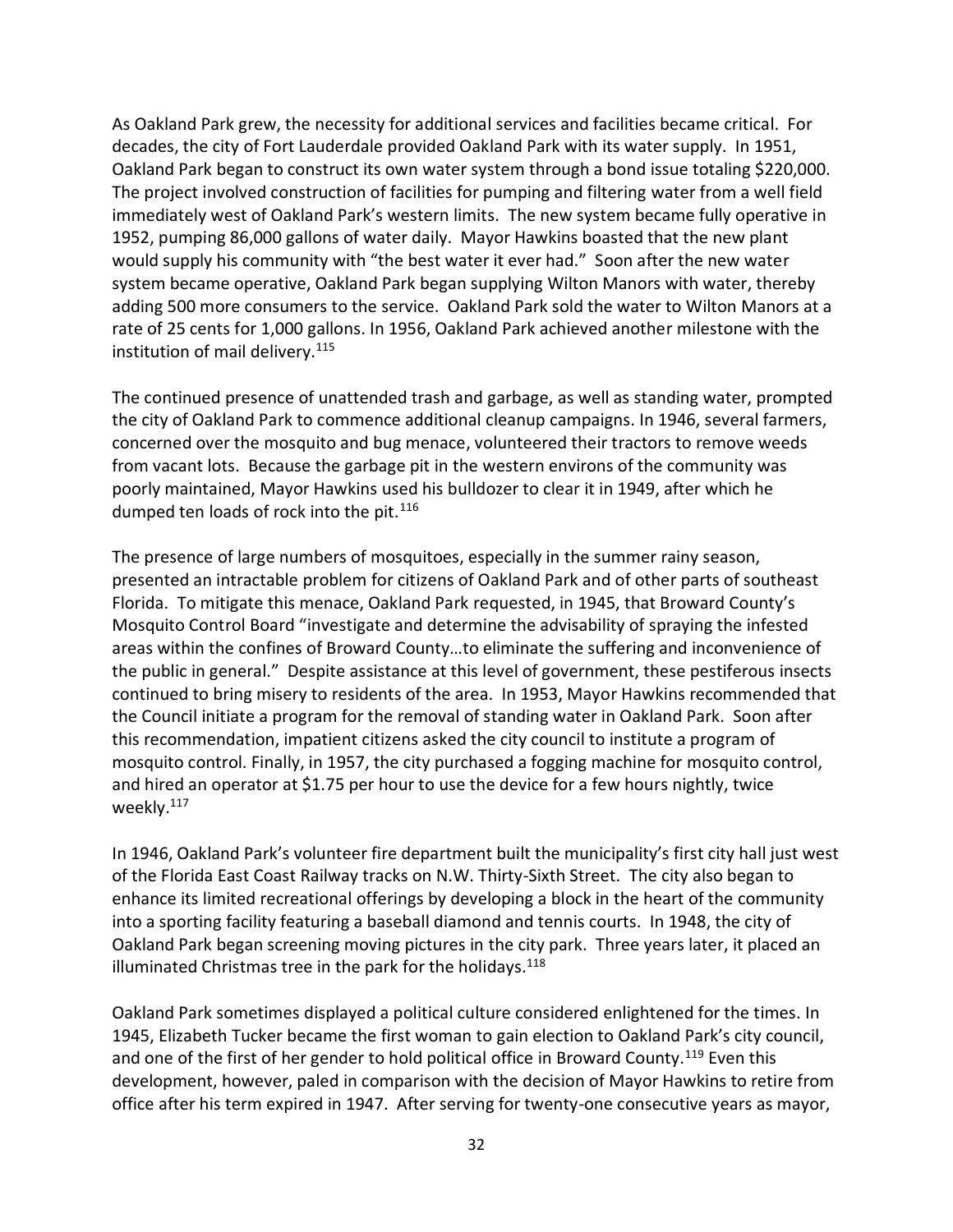Hawkins decided to forgo another term "for a rest." He had attempted to retire on two other occasions, "But the voters wrote my name on the ballot and I kept on the job."<sup>120</sup> After two years on the sidelines, however, Hawkins became a candidate again for mayor in 1949; he won election handily. Hawkins served six more years as mayor until failing health forced him to quit. In announcing his decision to retire from office, Hawkins claimed that he wanted to "get out and have time to live and enjoy my friends and devote more time to my business… We have been able to keep the town out of indebtedness and taxes are down to a minimum."<sup>121</sup> He died in 1958 at age fifty-eight. The possessor of extensive cattle interests and real estate holdings, Hawkins was not only a giant politically, but in business as well. Many people considered him the most successful rancher in the state of Florida.<sup>122</sup>

Since homicides were a rarity in Oakland Park, the community was shocked upon learning of the murder in 1953 of Nels E. Olander, a pioneer resident, by Herbert W. Wimberly, the scion of another early family in the community. Olander was married to Wimberly's sister. Wimberly claimed that while he was sleeping at the Olander home, someone poured water on him, causing him to awaken abruptly, grab the gun lying by his side and fire it at a fleeing figure in the darkened room. The prosecution testified that there had been lingering hostility between Wimberly and Olander over the former's mistreatment of Wimberly's sister. The jury found Wimberly guilty of second degree murder.<sup>123</sup>

Although controversy in Oakland Park rarely reached the proportions of that in Broward County's larger municipalities, it occasionally touched the municipality's most important officials. Police Chief John Barnhill drew criticism in 1951 for allegedly threatening Mrs. J.W. Pilcher and Mrs. Rosa Ramsey, two Caucasian women who employed black nurses in their homes, with a cross burning or stoning of their dwellings. Barnhill denied the accusations, explaining, instead, that he had asked the women to prevail upon their help to discourage their male callers from parking their cars in the "middle of the street," thereby blocking traffic. Apparently frightened by the incident, Misses Pilcher and Ramsey moved away from Oakland Park. Three years later, the city council fired the controversial police chief for not "doing what we (the council) felt was his duty."<sup>124</sup>

The Council sometimes found itself embroiled in controversy of its own. In 1959, councilman Palmer Delegal, a stormy member of this body, resigned from a committee charged with overseeing the job performances of city employees because, he claimed, his "recommendations don't mean a thing."<sup>125</sup> Delegal claimed that he had received numerous complaints from residents over city employees who were "gold bricking" on the job, and he was angry because of his inability to "keep a check on city employees."<sup>126</sup> In the same year, council members Glen Berning and Eddie King offered to resign after they were criticized for recommending that information uncovered in a police department investigation be withheld from the press. Even controversy touched the sainted Dewey Hawkins. One year after his death, the *Fort Lauderdale News* reported that Mayor J.W. "Bill" Stevens had discovered, by accident, that Hawkins had been obtaining water free of charge from an unmetered pipeline extending from a city main to his property. The pipe was discovered accidently. Stevens, however, quickly retracted this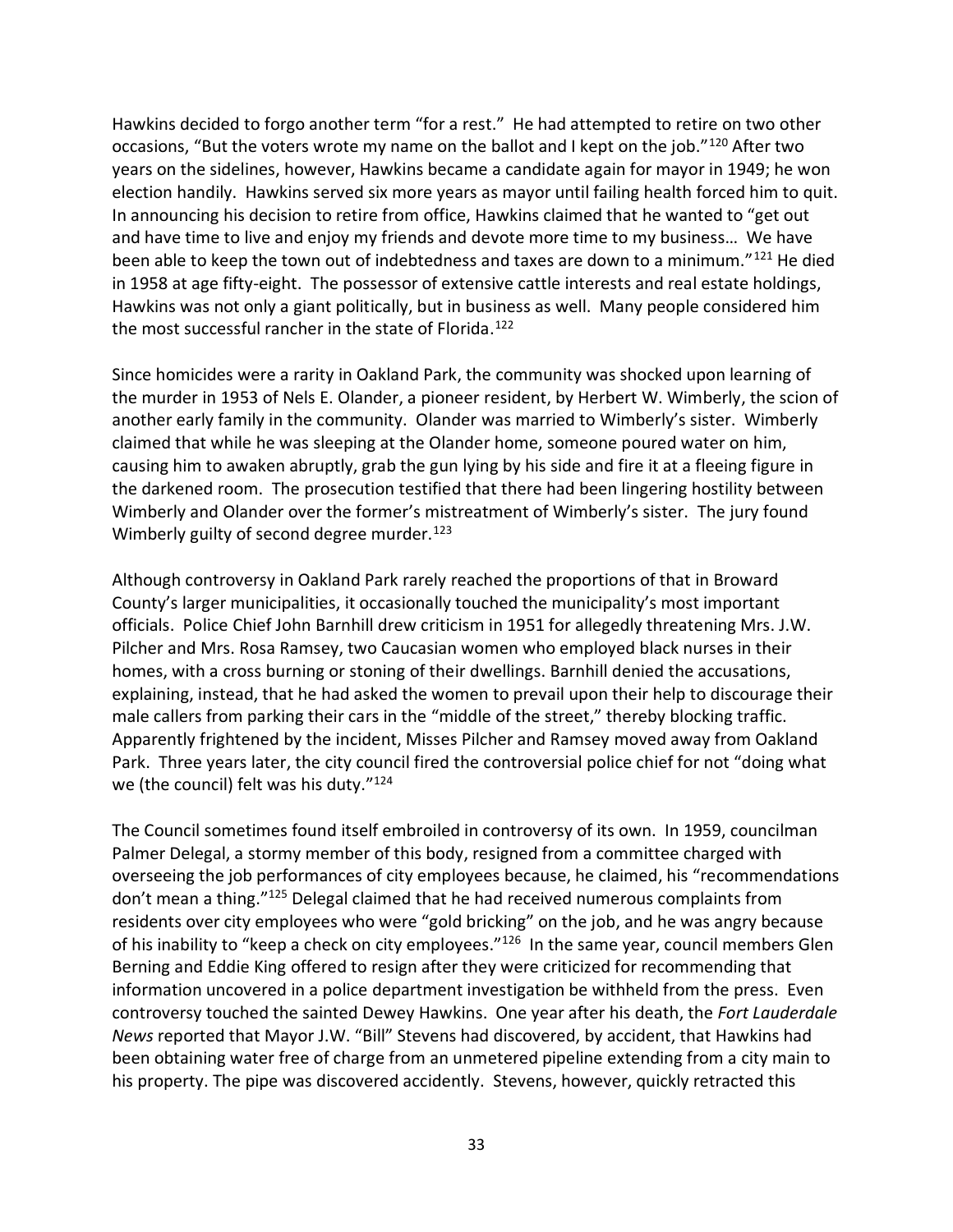claim, after claiming that he had found evidence that the pipeline in question did not extend to Hawkins property but ran, instead, along a county right-of-way.<sup>127</sup>

When Hawkins had arrived in Oakland Park in the early 1920s, the community contained just six families and several homes. By the time of his death, Oakland Park's booming population growth had led to the construction of many new subdivisions. In the immediate postwar period, the housing shortage grew acute, as the community expanded quickly, while wartime restrictions on building materials remained in effect. Even returning servicemen and their families felt the crunch. With the lifting of restrictions on building materials in 1946, the city was deluged with applications for building permits, prompting the creation of a building code. As development spread to new areas, Oakland Park built new roads or expanded and improved existing thoroughfares.<sup>128</sup>

Beginning in the 1950s, most of the agricultural land near the city's core was transformed into new subdivisions. Coral Park Properties developed Coral Woods, a subdivision in the eastern portion of the city, in the middle 1950s. By 1957, developers were preparing the new subdivision of Coral Terrace north of Coral Woods. By decade's end, many additional subdivisions in recently annexed portions of Oakland Park were opening.<sup>129</sup>

The city's expansion also contributed to the construction of a new \$1 million span over the Intracoastal Waterway at Oakland Park Boulevard in 1956. Although the bridge was outside the city limits of Oakland Park, it provided residents of the community with easy access to the beach. The new causeway was the third of six county bridges completed in this period with funds from a \$6 million county bond.<sup>130</sup>

New businesses and institutions also appeared. Commercial development advanced rapidly along the city's major roadways. The Mai Kai Restaurant, an exotic purveyor of fare and entertainment on the Federal Highway, opened in 1956. It has remained a favorite of visitors and residents since then. Sears Roebuck Company opened a large warehouse and service center east of the railroad tracks near Northeast Thirty-Eighth Street in 1956. The venerable Colohatchee Women's Club became the Oakland Park Woman's Club in 1950, and moved to new quarters near the center of the city. In 1955, the Woman's Club opened a library, which became the municipal library in 1958. The Woman's Club provided the library with its first 1,200 volumes. Although the city operated the facility, the Woman's Club served as its home until a new library building opened. Another institution that acquired new quarters was the Methodist Church, which dedicated a new house of worship in 1954. The Oakland Park Tent Theater falls in the category of unusual institutions. Opened in 1957 on the grounds of the Oakland Park Poultry Farm in the southern environs of the city, the institution offered lived theater featuring an experienced stock company. Two Cleveland producers, who wished to feature current Broadway hits, were the catalysts for the Tent Theater.<sup>131</sup>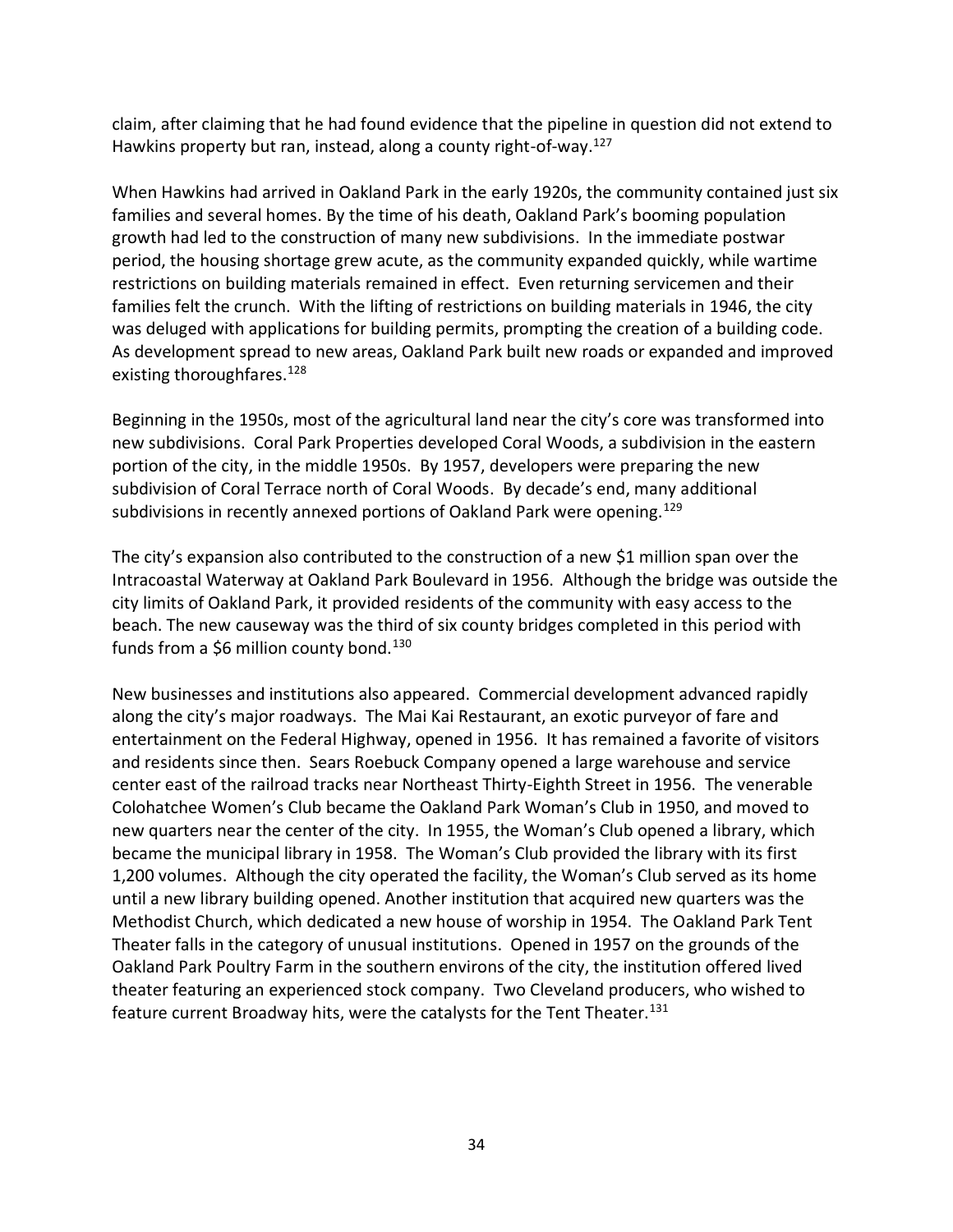# Chapter Six A Generation of Change, Oakland Park Since 1960

Oakland Park's development since 1960 has eclipsed everything that came before. The community's population increased nearly fivefold between 1960 and 1990. This growth was, in large measure, the result of a continuing resolve on the part of the city to annex nearby areas, as well as the meteoric expansion of Broward County. The county's population soared from 333,945 in 1960 to 1.25 million by 1990, as its allure of weather, water, and attractive employment opportunities led to an accelerated influx of new residents.<sup>132</sup>

Oakland Park's greatest growth took place between 1960 and 1980, when its population rose from 5,331 to 22,944. The city contained 26,326 resident in 1990. The decline in Oakland Park's growth rate in the 1980s stemmed from the fact that it had developed nearly all of its vacant land, leaving little room for additional expansion, while the municipality's robust annexation campaign had come to an end. $133$ 

The population census for 1990 indicated that seventy-five percent of the city's population was non-Hispanic Caucasian, thirteen percent African-American, and twelve percent Hispanic. Attracted by the city's moderately-priced housing, entry-level positions, and a pleasant ambiance, Oakland Park's Hispanic population, drawn primarily from Dade County's huge Cuban refugee population, **flocked to the city, settling in almost seamlessly as new residents**.

Along with Pembroke Pines, **Oakland Park claimed** the second highest percentage of Hispanics (after Miramar) among the county's twenty-nine municipalities.<sup>134</sup>

\_\_\_\_\_\_\_\_\_\_\_\_\_\_\_\_\_\_\_\_\_\_\_\_\_\_\_\_\_\_\_\_\_\_\_\_\_\_\_\_\_\_\_\_\_\_\_\_\_\_\_\_\_\_\_\_\_\_

Oakland Park's dramatic physical expansion was especially robust in the early 1960s. In the decade's opening year, the city annexed a wedge of land, about one square mile in size, northwest of it. Soon after, residents of Sleepy River Acres, west of the center of Oakland Park, chose to join the latter instead of Fort Lauderdale, which was also bidding to annex their community. At the same time, Oakland Park annexed Twin Lakes, a 700-acre subdivision lying northwest of it. By virtue of this addition the size of Oakland Park doubled. At the end of the 1960s, Oakland Park annexed Harlem-McBride lying immediately west of it. Consisting of several subdivisions, Harlem-McBride, which was predominantly black, had been targeted by elements of the city government for annexation ten years earlier; on that occasion, however, its racial composition blocked annexation.<sup>135</sup>

Continued growth in the early 1970s stretched the borders of Oakland Park from the boulevard by that name on the south to Commercial Boulevard and some nearby areas beyond it to Northwest Fifty-Third Street. The Federal Highway served as the city's eastern border and Northwest Thirty-First Avenue represented its western edge. The city's aggressive annexation movement continued, with some setback, until the early years of the 1980s. The final annexation pushed the corporate limits of Oakland Park west of Interstate 95. This area contained a large black population.<sup>136</sup>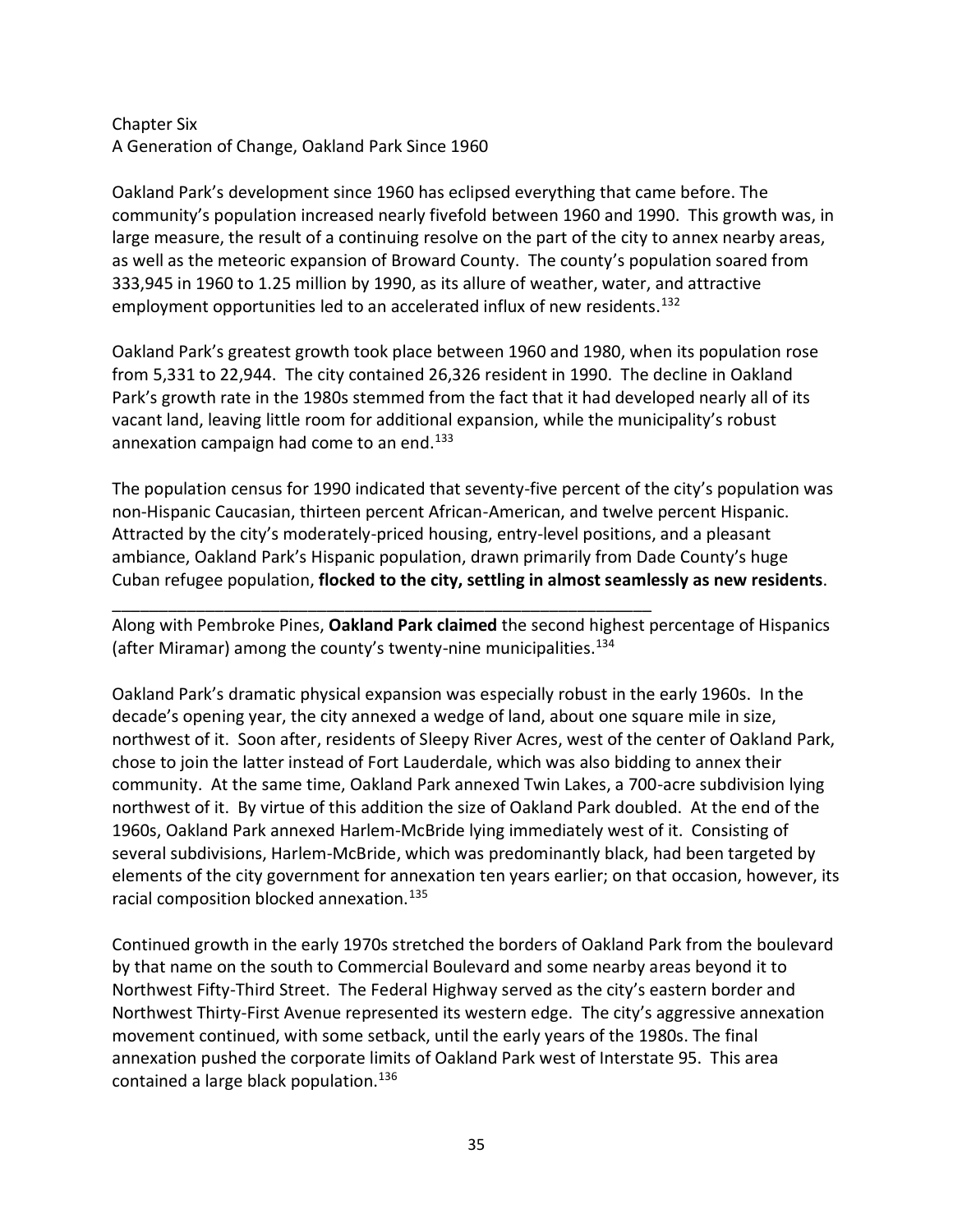Oakland Park's infrastructure struggled to keep up with the community's quickening growth. Roadbuilding continued at a brisk pace, although the most important development here, the completion of Interstate 95, did not involve the city's initiative or finances. I-95 spews heavy traffic onto Oakland Park and Commercial Boulevards. Because of increasingly heavier traffic, these major east-west arteries have undergone several enlargement projects in recent decades; other, less-traveled roads have also been enlarged. With the emergence of I-95 and the growth of the Federal Highway and other roads, traffic has lessened on Dixie Highway, the community's first major thoroughfare.

The FEC Railway, however, remains an important freight conveyor, after abandoning passenger service in the early 1960s. Occasionally, the old railroad, the center of so much community activity in an earlier period, draws attention. In 1979, three teenaged boys threw a mainline switch at Oakland Park, causing the derailment of a southbound train hurtling at a speed of forty-five miles per hour. Although the train suffered significant damage, no one was killed.<sup>137</sup>

Business and institutional growth has remained robust. In the early 1970s, city officials announced that Oakland Park contained more acres zoned for industrial growth for its size than any of the surrounding communities. By then, "the former cattle-raising and bean picking center" had pegged "its economy (to) more than 1,000 warehouse industries." The Sears warehouse and service center remained one of the largest and most important repositories. In the early 1970s, Broward County's Parks Department opened an office building and warehouse near the core of Oakland Park, while the county's Board of Public Instruction built a warehouse, maintenance and transportation complex elsewhere in the municipality. Numerous malls, shopping centers, restaurants, and lounges have opened along Oakland Park Boulevard, Powerline Road, and the Federal Highway in recent decades. As the 1990s began, Oakland Park's economy continued to offer a mix of small businesses, rental accommodations, restaurant and entertainment venues, and warehouses.<sup>138</sup>

Indicative of the vast changes that have overtaken the city in recent decade was the decision by Charles Delegal in 1991 to sell 12.7 acres of farm land in the 4100 block of Dixie Highway. The Delegal family had lived on the property since 1927. The last cow pasture east of I-95 in Broward County, the property contained just one brown cow and three calves in 1991. The area had been zoned for light industry.<sup>139</sup>

Governing Oakland Park has become more complex as its growth accelerated. To enable the municipal government to respond more effectively to the needs of the community, the city introduced the office of city administrator in 1965. Two years later, the State Legislature amended the city charter, replacing the office of city administrator with city manager. The manager answers to the city council, but functions as the most important municipal official since he or she implements many of the council's decisions and oversees the operation of a government with 311 employees in 1990.<sup>140</sup>

Although city council meetings are dominated by zoning, licensing, and a host of other prosaic local matters, Oakland Park's lawmakers have occasionally involved themselves, with great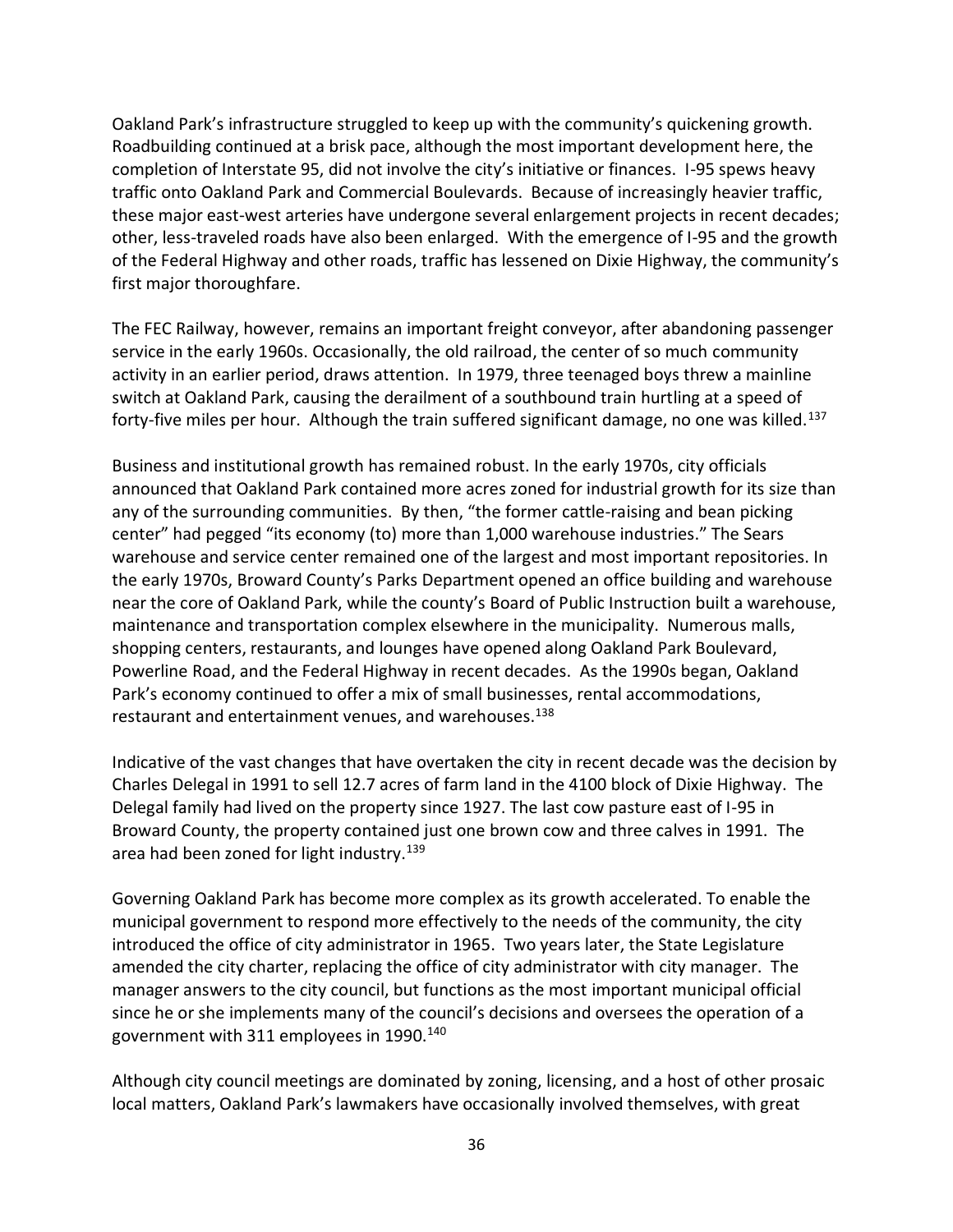passion, in issues reaching far beyond the borders of the community. Concerned over the deterioration of relations between the United States and Cuba in 1960, the city council grew fearful of a Cuban attack on south Florida. Accordingly, it called a special meeting to plan civil defense measures for the area! Despite strong opposition, the Council approved. In 1983, a resolution encouraging "all responsible adult citizens to possess firearms and acquire the necessary knowledge for their use to fulfill themselves, their family and their country." Citizen pressure prompted the mayor to veto the measure. For the next three years, the Council remained fractious and divided over this issue, while angry residents vented their unhappiness with lawmakers.<sup>141</sup>

In the mid-1980s, Mayor Glenn Dufek, with support from councilwoman Mary Laveratt, issued a proclamation equating abortion with the Nazi's extermination of six million Jews. In the following year, the city council grappled with the emotion-charged abortion issue. Councilwoman Laveratt, the lightning rod for much of the impassioned debate, argued that "My city is representative of the nation. President (Ronald) Reagan's overwhelming electoral majority shows us that. The pro-life issue was what elected him. People in this country have come around, so what we are doing here is consistent with the mood of the country."<sup>142</sup>

In 1986, the controversial Laveratt assumed the post of mayor under the rotating mayor arrangement. Before she became mayor, the council, anticipating that Laveratt would use her new post to issue an inordinate number of proclamations independent of it, adopted a requirement that all city proclamations would need the approval of a majority of the lawmakers. As mayor, Laveratt found herself increasingly at odds with the city council. Finally, in 1987, Laveratt sued the city, charging that other council members had conspired to deny her the traditional powers enjoyed by the mayor of Oakland Park, a reference to the new requirement for issuing proclamations. A federal judge dismissed the suit. Laveratt's actions and those of other council members in the 1980s prompted the *Miami Herald* to characterize Oakland Park as a "town of offbeat politics."<sup>143</sup>

Clearly, the municipal government faced more pressing problems, for the era beginning with the tumultuous 1960s brought a soaring crime rate, an accelerating rise in the use of illicit drugs, growing racial antagonisms, and the persistent challenge of providing adequate services for a rapidly growing population. One of the most celebrated crimes of the early years of the era appears harmless in comparison with what came later. In 1960, the Oakland Park Lions Club sponsored an "Obscene Smoker," an event that attracted 600 beer-swilling "wildly cheering males," who paid to watch the performances of seven "strip tease artists" and to view stag films in a new warehouse at Northeast Fifth Avenue and Thirty-Ninth Street. Soon after the event became public knowledge, the State of Florida and the Federal Bureau of Investigation launched investigations. Five men singled out as sponsors of the event were tried on felony charges, and convicted.<sup>144</sup>

Many entertainment spots, including the popular Mai Kai Restaurant, experienced minor problems with the law because of loud music and late hour noise which drew complaints from residents in the vicinity. Studio 51, a discotheque that operated on East Oakland Park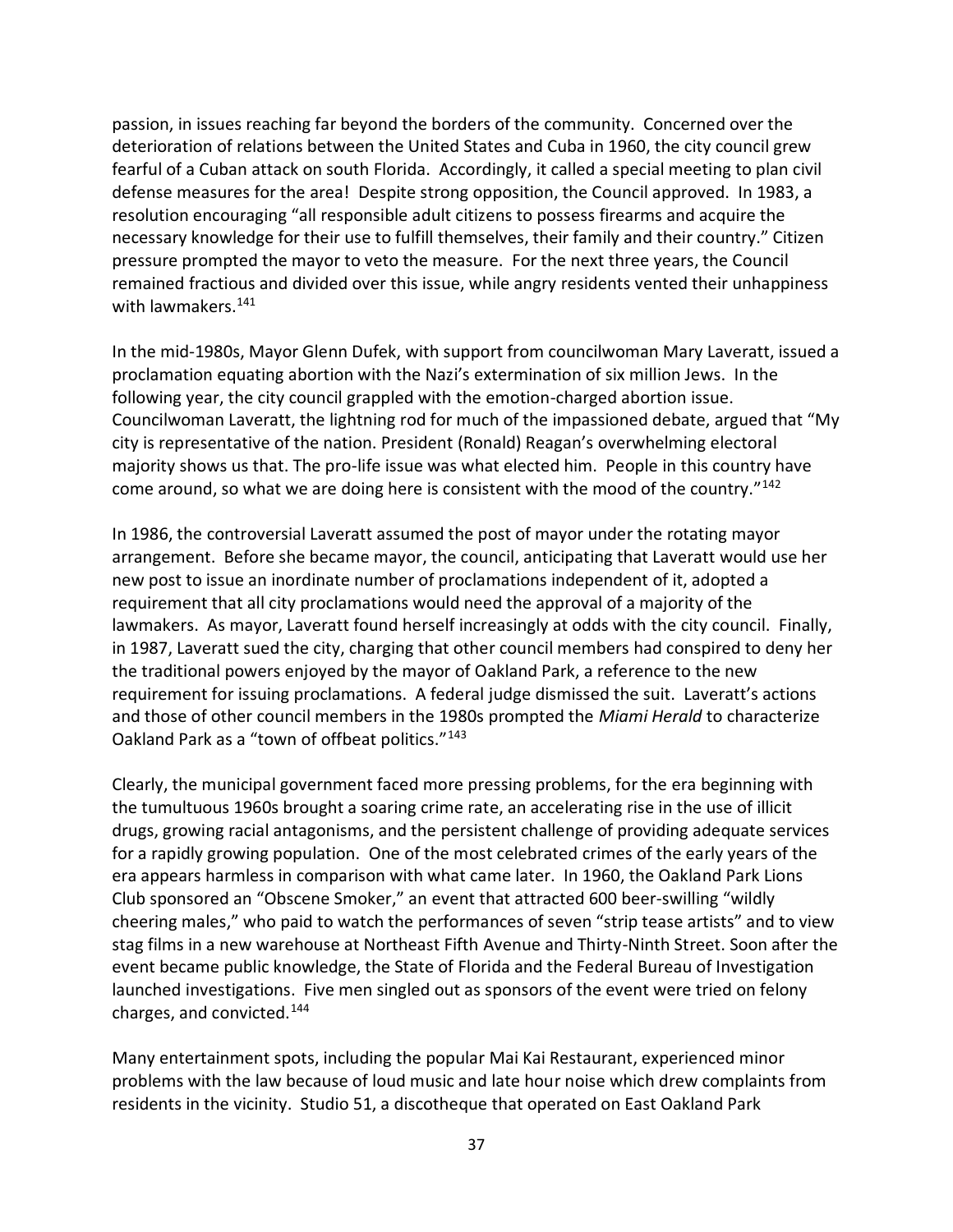Boulevard in the 1970s and 1980s, eventually closed because of frequent complaints from neighbors who had grown tired of its late night revelry. Elements of the populace, along with members of the city council, also battled establishments offering nude dancers and X-rated books and videos.<sup>145</sup>

More intractable crime problems appeared with the drug epidemic, especially after the introduction of crack cocaine in the mid 1980s. The city's police responded energetically to the problem, posting signs on suspected crack houses before destroying many of them. Rampant drug use and crime was especially severe in Harlem-McBride, a blighted thirty-six acre quarter, where angry residents challenged the police to eliminate the worsening drug problem. In 1989, Mervin Span, a black activist, complained that "we're trying to prevent a murder in this community…we've had two shootouts."<sup>146</sup>

Harlem-McBride was Oakland Park's most visible black neighborhood. At the time of its annexation in 1969, the quarter, described as "pathetic" in one account, lacked paved roads, sewers, and street lighting, as well as running water. Although annexation brought with it many services and improvements, Harlem-McBride continued to languish in poverty and despair. This condition prompted the city of Oakland Park to introduce additional improvements there. In the 1980s the municipality began replacing dozens of shacks in Harlem-McBride—and elsewhere with new homes through federally-provided Community Developments Block Grant funds. The city also purchased empty lots and awarded them to first-time homeowners in this manner. These and other improvements prompted activist Span to exclaim that "as the neighborhood takes on its new look, residents are taking on new initiatives. They are bringing complaints and compliments to city officials and they are beginning to attend city council meetings."<sup>147</sup> In 1990, Habitat for Humanity, a national organization that builds low-cost housing for needy families, constructed a small number of homes in Harlem-McBride.<sup>148</sup>

Oakland Park has displayed a progressive touch in other ways, too. In 1974, it became the first municipality in Broward to organize a public safety department, which offers police and fire protection. The municipality was also the first Florida city to comply with a new state law requiring all cities and towns to initiate recycling programs by July 1, 1989. In 1988, city worked began traveling from home to home collecting newspapers, bottles, and cans.<sup>149</sup>

The city registered many other gains. Oakland Park organized a recreation department in 1960, beginning with two part-time employees who supervised children's activities at the recreation center. In the following year, the recreation department hired its first full time employees. By 1991, the staff labored at a wide variety of tasks in the city's parks, which had become the venues for popular recurring events. A city-sponsored Youth Day, which, by 1990, had been operating for more than three decades, drew thousands of persons annually. The city library, which received a permanent home in 1964, across the street from the Woman's Club, instituted an annual "Art in the Park" festival in the 1970s. In 1987, sixty-three artists painted on the grounds of the library to celebrate National Library Week. As the era unfolded, the library increased significantly the size of its physical plant and its holdings. A new city hall opened in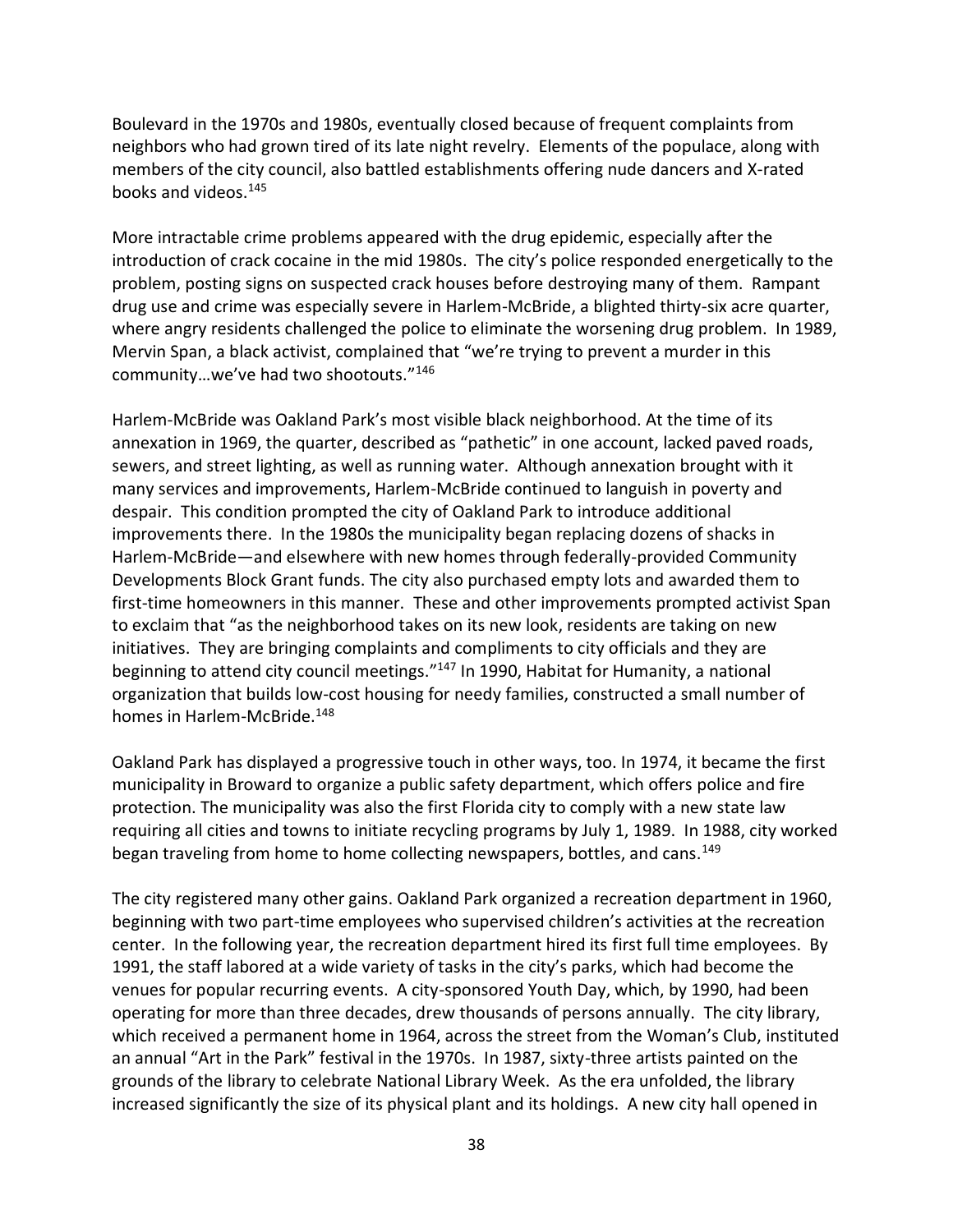1963; six years later, it expanded to include a second floor. In 1990, the structure received an extensive facelift. In the meantime, the city had built several other facilities, including a new police/ fire station, two new parks, a central public safety station, and it had expanded the size of the Public Works Building.<sup>150</sup>

Two old community structures received a great deal of attention in this period, underlining Oakland Park's rich heritage and its citizenry's growing appreciation for it. The Oakland Park Elementary School, the oldest operating educational institution in the county, and the heart of the community for several decades, gained admission to the National Register of Historic Places in 1987. Administered by the National Parks Service, the National Register contains a listing of buildings and other historic elements considered significant in American history, architecture, archaeology, engineering, and culture, and deemed worthy of preservation. Oakland Park Elementary School is one of a small number of buildings to receive this recognition in Broward County. No other structure in the county has hosted the variety of events and meetings as the Spanish styled school that resides at 936 Northeast Thirty-Third Street.<sup>151</sup>

Oakland Park Elementary School's accession to the National Register represented another accomplishment of the Oakland Park Historical Society. Founded in 1974 to preserve and disseminate the history of the community, the Oakland Park Historical Society operated for its first two years without a home. In 1976, the Society acquired a permanent home by accident after Midge Turpen, one of the organization's guiding lights, and the city's historian, passed a small wood frame house in poor condition on Northeast Thirty-Ninth Street. A sign in front of the structure bore the legend "Free Home." The building's owner stipulated that if someone claimed it, that person or party would have to move it. Built in the 1920s, the structure had served, for a time, as the home of Mayor Dewey Hawkins.

The Oakland Park Historical Society wanted the building for a clubhouse and museum, but it lacked the money to move it. In the Bicentennial year of 1976, the city awarded the Oakland Park Historical Society a grant to move the building two and one-half blocks from its original location onto city property at 3876 Northeast Sixth Avenue. The roof suffered severe damage during the three-day move over narrow streets and low-hanging tree branches. An intense period of restoration work followed its relocation. In 1977, the newly refurbished building began hosting meetings of the historical society; it also served a pioneer museum.<sup>152</sup>

Restoration, care, and a near reverential attitude toward the aforementioned structures underline Oakland Park's appreciation for its unique history amid an era of accelerating change. Few other municipalities outside of south Florida can claim as intense a twentieth century journey through wilderness, farming, boom-bust, and urbanization phases as Oakland Park. And even in burgeoning south Florida, Oakland Park stands apart for having experienced—and survived—the uniquely bizarre Floranada phase of its history!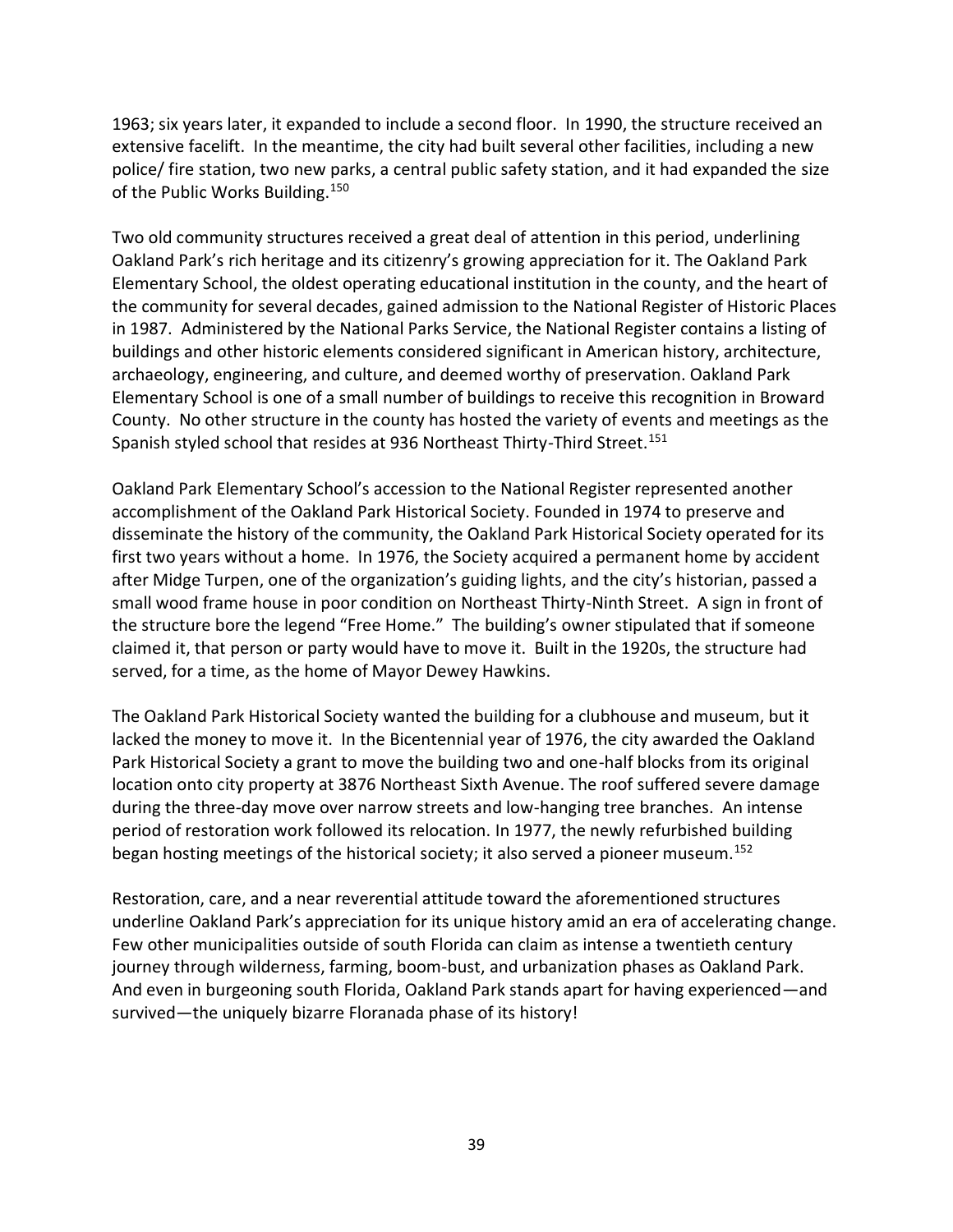*Year Ended September 30, 1990* (Oakland Park, Florida, 1990), 110; *Minutes of the City Council of Oakland Park* (hereafter cited as MCC), April 29, 1938, December 7, 1938, unpaginated.

 $\overline{a}$ 

<sup>3</sup> Cooper Kirk, "Foundations of Broward County Waterways," *Broward Legacy*, 8 (Winter/Spring 1985), 7; Nelson Blake, *Land Into Water—Water Into Land, A History of Water Management in Florida* (Tallahassee, 1980), 4-5; Cooper Kirk, Transcript of a Talk Presented under the auspices of the Broward County Historical Commission, Fort Lauderdale, December 15, 1987, entitled "Broward County's First Settlers," unpaginated.

<sup>4</sup> Robert S. Carr, "An Archaeological Survey of the South Fork of the New River, Broward County, Florida," (Fort Lauderdale, 1981)111-117; Bill McGoun, "A History of Broward County," *Broward Legacy,* 2, (September 1978), 16; Bill Raymond, "The Legend of New River—Fact or Fiction?" *New River News* 22 (Spring 1984), 8; Historic Property Associates, *Architectural and Historical Survey of Fort Lauderdale: Original Town Limits* (St. Augustine, 1985), 26- 27.

<sup>5</sup> Kirk, "Broward County's First Settlers,"; Cooper Kirk, "Foundations of Broward Waterways," *Broward Legacy*, 8 (Winter/Spring 1985), 4; Raymond, "The Legend of New River," *New River News* 22 (Spring 1984), 5,7; McGoun, "History of Broward County," *Broward Legacy*, 2 (September 1978), 16; Cooper Kirk, "Broward County Geography Before Drainage and Reclamation," *New River News*, 14 (October 31, 1975),1.

<sup>6</sup> Dorothy Dodd, "The Wrecking Business in Florida Reef," *Florida Historical Quarterly*, 22(April 1944), 173-174; 179-180; 183; 186-188; 199; Kirk, "Broward County's First Settlers,"; Paul S. George, "A Jewel in the Wilderness: Fort Lauderdale From Early Times to 1911," Unpublished Manuscript, Fort Lauderdale, 1988,11-13.

<sup>7</sup> Cooper Kirk, "William Cooley: Broward's Legend," *Broward Legacy*, 1 (October 1976), 14; E.A. Hammond, editor, "Dr. Strobel Reports on Southeast Florida, 1836," *Tequesta*, 21 (1961), 72; Kirk, "Broward County's First Settlers." 8 Interview with Dr. Harry Kersey, Jr. By Paul S. George, Boca Raton, Florida April 6, 1988; Kirk, "Cooley, Broward's Legend," *Broward Legacy*, 1 (October 1976), 14-17.

9 See Chapter Eleven, Charlton Tebeau, *A History of Florida* (Coral Gables, Florida, 1980); Kirk, "Cooley: Broward's Legend," *Broward Legacy*, 1 (October 1976), 17-18,20; Cooper Kirk, "William Cooley: Broward Legend Part II," *Broward Legacy*, 1 (January 1977, 12,27,32-34; Interview with Cooper Kirk by Paul S. George, Fort Lauderdale, April 6, 1988; Cooper Kirk, *William Lauderdale, General Andrews Jackson's Warrior* (Fort Lauderdale, 1982) 197-200. <sup>10</sup> Daniel Hobby, "The Troubled Green Industry: Commercial Agriculture in Broward County," *New River News*, 118

(Summer/Fall 1979), 3; No author, "The Florida Fiber Company," *Broward Legacy*, 2 (March 1978), 13-17; Arthur T. Williams, " 'Memories,' Surveying South Florida in the 1870s," *Broward Legacy*, 9 (Winter Spring 1986),2.

<sup>11</sup> August Burghard and Philip J. Weidling, *Checkered Sunshine, The Story of Fort Lauderdale* 1793-1955 (Gainesville, 1966), 14-15; Rodney Dillon, Jr. and Daniel Hobby, "The Riparian Rights Lawsuit," *New River News*, 19 (Summer/ Fall 1986), 4-5; Henry E. Johnson, III, "The Many Faces of Guy Metcalf," *Broward Legacy*, 9 (Summer/ Fall 1986), 2- 4; No author, "Ho! For Bay Biscayne! 1893 Timetable for the Bay Biscayne Stage Line," *Broward Legacy*, 9 (Winter/ Spring 1986), 42.

<sup>12</sup> Sidney W. Martin, *Florida's Flagler* (Athens, Georgia, 1949), 150-168; Transcript of Case Entitled "In the Circuit Court of the Eleventh Judicial Circuit of Florida in and For Broward County: In Chancery," Town of Fort Lauderdale, Complainant vs. Mary Brickell, Defendant, ca. March 25, 1916 (Document in possession of the Broward County Historical Commission), 74,78,86,89,92; Burghard, *Checkered Sunshine*, 118-119.

<sup>13</sup> Burghard, *Checkered Sunshine*, 118-119; In the Circuit Court of the Eleventh Judicial District…," 92.

<sup>14</sup> No Author, "The Founding of Broward County's Twenty-nine Cities: A Chronological List," (a flyer found in the files of the Broward County Historical Commission); McGoun, "History of Broward," *Broward Legacy*, 2 (September 1978), 19; John L. Andriot, Compiler and Editor, *Population abstract of the United States*, Volume One (Washington D.C., 1983), 121.

<sup>1</sup> Stustsman Associates/HNTB Stresau, Smith and Stresau, P.A., A.S.A. Architects, Incorporated, *Comprehensive*  Plan, a Guide to Future Development in the City of Oakland Park, Florida (Oakland Park, Florida, 1984), 1; Interview with Richard Buckeye, Director, Planning Department, City of Oakland Park, by Paul S George July 9, 1991. <sup>2</sup> City of Oakland Park, Florida. *City of Oakland Park, Florida, Comprehensive Annual Financial Report for the Fiscal*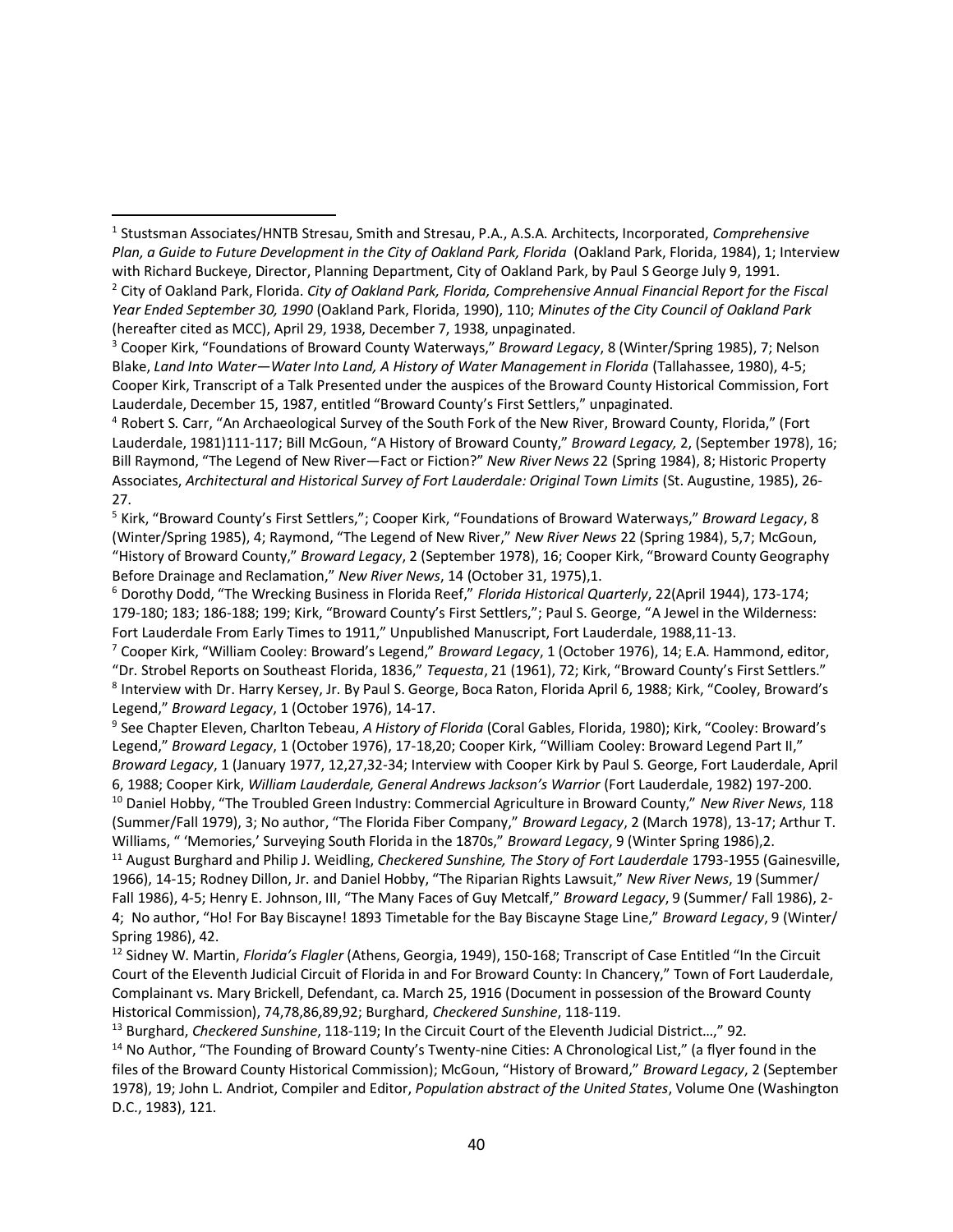<sup>15</sup> Carol Anne Burger, "Oakland Park's Rich History," *News* (Oakland Park), March 28, 1990; Gloria Katz, "Oakland Park Develops into a Sizeable City," *The Broward Tribune*, August 20, 1986, 1-2; No Author, "A Brief History of Oakland Park," undated (A brief history of Oakland Park found in the files of the Oakland Park Historical Society ), 1-2.

<sup>16</sup> Burger, "Oakland," *News*, March 28, 1990,1; Katz, "Oakland Park Develops," *Broward Tribune*, August 20, 1986, 1-2; "Brief History of Oakland Park," 1-2.

<sup>17</sup> Myrtle English, "Hallandale—Premier Vegetable Section," *Broward Legacy*, 11 (Winter/Spring 1988), 26; "Growing Up in Early Pompano: An Oral History Interview with Elizabeth H. Warren,: Conducted and Transcribed by Cooper Kirk; Edited by Carolyn G. Kayne, *Broward Legacy*, 4 (Summer/Fall 1981), 30-31,35,39; Myrtle English, "Dania—A Rich Agricultural County,: (Article originally printed in the *Weekly Miami Metropolis*, May 22, 1914), 22- 25.

<sup>18</sup> Tebeau, *History*, 346; Kirk, "Foundations," *Broward Legacy*, 8 (Winter/Spring 1985), 2; Samuel Proctor, *Napoleon Bonaparte Broward, Florida's Fighting Progressive* (Gainesville, 1950), 216-217.

<sup>19</sup> Proctor, *Broward*, 217.

<sup>20</sup> Ibid, 218-219.

 $\overline{\phantom{a}}$ 

<sup>21</sup> Kirk, "Foundations," *Broward Legacy*, 8 (Winter/Spring 1985), 7-8; Proctor, *Broward*, 219; Bill McGoun, *A Biographic History of Broward County* (Miami, 1972), 8.

<sup>22</sup> Ralph J. Megna and Patrick Currie, "Draining the Everglades," *Broward Legacy*, 2 (September 1978), 31.

<sup>23</sup> Kirk, "Foundations," *Broward Legacy*, 8 (Winter/Spring 1985), 8.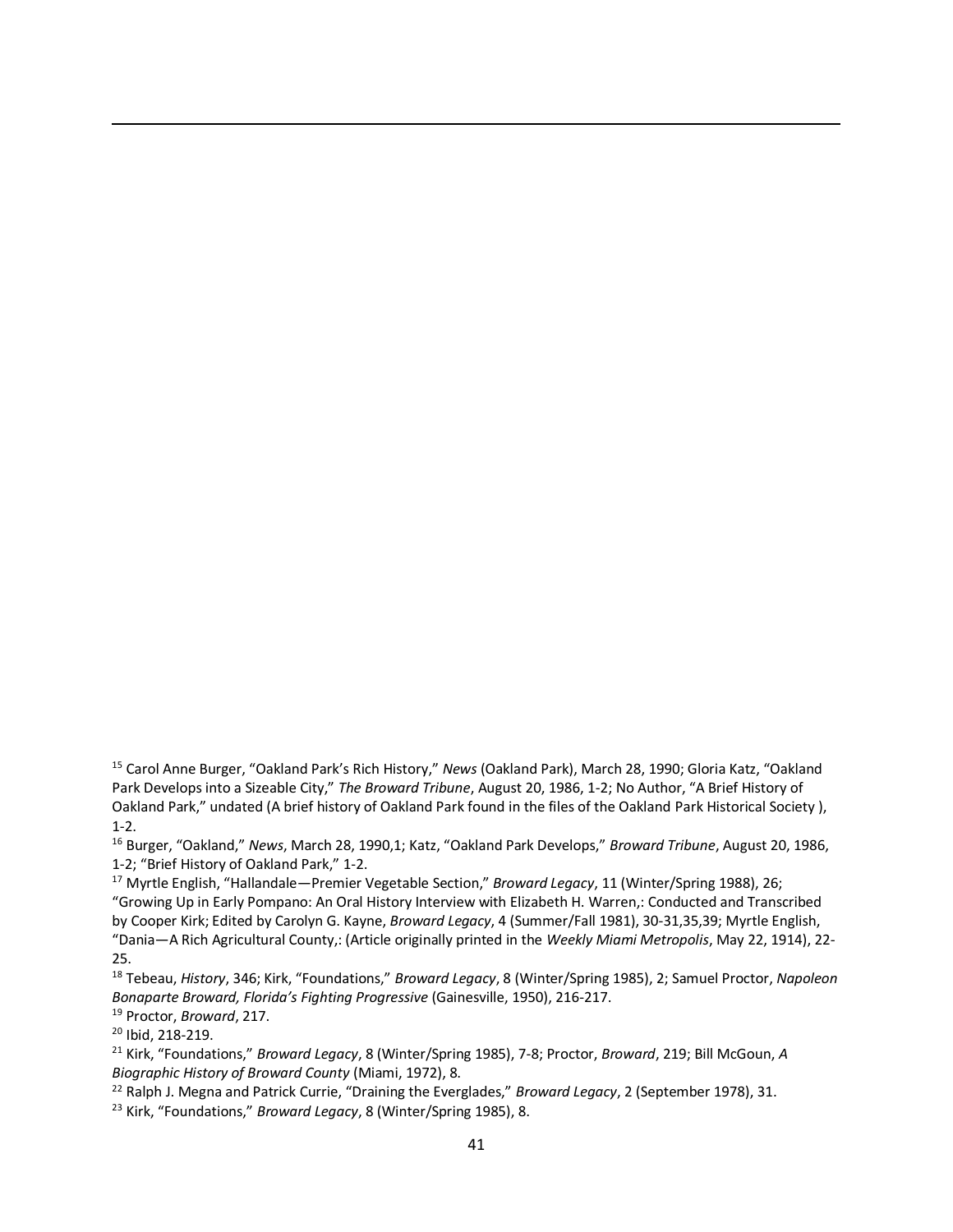<sup>24</sup> Megna, "Draining," *Broward Legacy*, 2 (September 1978), 33; McGoun, "History," *Broward Legacy*, 2 (September 1978); 15; *Fort Lauderdale News –Sun Sentinel*, March 19, 1986, 3.

 $\overline{\phantom{a}}$ 

<sup>26</sup> Transcription of a talk by Cooper Kirk, entitled: The Vanished Communities of Broward County," Delivered before an audience in Fort Lauderdale, circa 1989. Manuscript is in the possession of the Broward County Historical Commission, 11.

<sup>27</sup> Katz, "Oakland Park Develops," *Broward Tribune*, August 20, 1986, 1-2; Kirk, "Vanished Communities," 11-12. <sup>28</sup> *Fort Lauderdale Sentinel*, May 26, 1922, 1; No Author, "Cattlemen to Build Meat Packing House," *Fort Lauderdale Sentinel*, March 3, 1922, 1; March 1, 1922; *Fort Lauderdale Herald*, April 21, 1922; No Author, "Brief Biography," 1- 2; Kirk, "Vanished Communities," 12.

<sup>29</sup> No Author, "Oakland Park Lots to be Given Away," *Fort Lauderdale Herald*, August 18, 1922, 1;Katz, "Oakland Park Develops," *Broward Tribune*, August 20, 1986, 1-2; Kirk, "Vanished Communities," 12.

<sup>30</sup> No Author, "Town of Oakland Park Now on the Market," *Fort Lauderdale Sentinel*, August 18, 1922, 1; No Author, "Oakland Park to the Front," *Fort Lauderdale Sentinel*, August 25, 1922, 1.

<sup>31</sup> No Author, "Southeast Packing Plant Barbecue a Wonderful Success," *Fort Lauderdale Sentinel*, February 23, 1923, 1; No Author, "Southeast to Have Barbecue at Plant Wednesday," *Fort Lauderdale Herald*, February 9, 1923, 1; No Author, "Large Number from Here (Dania) Attend Barbecue," *Fort Lauderdale Herald*, February 16, 1923, 1. <sup>32</sup> No Author, "Southeast Packing Plant Barbecue," *Fort Lauderdale Sentinel*, February 23, 1923, 1; The author's search of historical source materials failed to reveal Dr. Tiebald's first name.  $33$  Ibid.

<sup>34</sup> No Author, "Local Packing Plant to Build Big Smoke Room, "*Fort Lauderdale Herald*, June 1, 1923, 1; Katz, "Oakland Park Develops," *Broward Tribune*, August 20, 1986, 1-2.

<sup>35</sup> Victoria Harden McDonnell, "The Businessman's Politician: A Study of the Administration of John Welborn Martin, 1925-1929," (Master's Thesis, University of Florida, 1968), 27, 68-69.

<sup>36</sup> "A Joint Resolution Proposing an Amendment to Article IX of the Constitution of the State of Florida, Relative to Taxation and Finance," *General Acts and Resolutions Adopted by the Legislature of Florida at its Nineteenth Regular Session, April 3rd to June 1st, 1923, Volume 1, 1923* (Tallahassee, 1923), 483; Eun Choi Kyou, "Florida Business Cycles, 1920-1960," (Ph.D. Dissertation, University of Florida, 1964), 117; Frank B. Sessa, "Real Estate Expansion and Boom in Miami and Its Environs During the 1920s," (Ph.D. Dissertation, University of Pittsburgh, 1950),142-143, 150.

<sup>37</sup> M.A. Hortt, *Gold Coast Pioneer* (New York, 1953), 167-168; Eugene Wiley, "G. Frank Croissant, America's Greatest Salesman," *New River News*, 21 (Summer 1982), 8.

<sup>38</sup> *Fort Lauderdale Daily News and Evening Sentinel*, June 2, 1925, 12; July 22, 1925, 7-8; July 23, 1925, 10; August 4, 1925, 1; August 15, 1925, 1; August 29, 1925,1; January 1, 1926, 1; Hortt, *Gold Coast*, 167-168. Wiley, "Croissant," *New River News*, 21 (Summer 1982), 8; McGoun, "History of Broward County," *Broward Legacy*, 2 (September 1978), 20; Burghard, *Checkered Sunshine*, 113-116.

<sup>39</sup> No Author, "Extension of City's Limits North Planned," *Fort Lauderdale Daily News and Evening Sentinel*, October 20, 1925,1; No Author, "Oakland Park Annexation to be Considered," *Fort Lauderdale Daily News and Evening Sentinel*, October 23, 1925, 1; No Author, "Oakland Park Will Discuss Annexation Plan," *Fort Lauderdale Daily News and Evening Sentinel*, October 25, 1925, 1; No Author, "Oakland Park Asks Promises of Utilities," *Fort Lauderdale Daily News and Evening Sentinel*, October 28, 1925, 1.

<sup>40</sup> No Author, "Oakland Park Asks Promise of Utilities," *Fort Lauderdale Daily News and Evening Sentinel*, October 28, 1925, 1.

<sup>41</sup> No Author, "Oakland Park Citizens Vote Incorporation," *Fort Lauderdale Daily News and Evening Sentinel*, October 30, 1925, 1.

<sup>42</sup> No Author, "Oakland Park Residents Meet Tonight," *Fort Lauderdale Daily News and Evening Sentinel*, November 5, 1925, 1; No Author, "Oakland Park Determined in Incorporation," *Fort Lauderdale Daily News and Evening Sentinel*, November 6, 1925, 1.

<sup>43</sup> No Author, "Oakland Park Determined in Incorporation," *Fort Lauderdale Daily News and Evening Sentinel*, November 6, 1925, 1.

<sup>44</sup> No Author, "C.P. Weidling Returns from Special Session," *Fort Lauderdale Daly News and Evening Sentinel*, November 27, 1925, 1; No Author, "Oakland Park Within the Limits of Floranada," *Fort Lauderdale Daily News and Evening Sentinel*, November 30, 1925, 1; No Author, "Floranada to Proceed with City Planning," *Fort Lauderdale* 

<sup>25</sup> Burger, *News*, March 28, 1990, 2.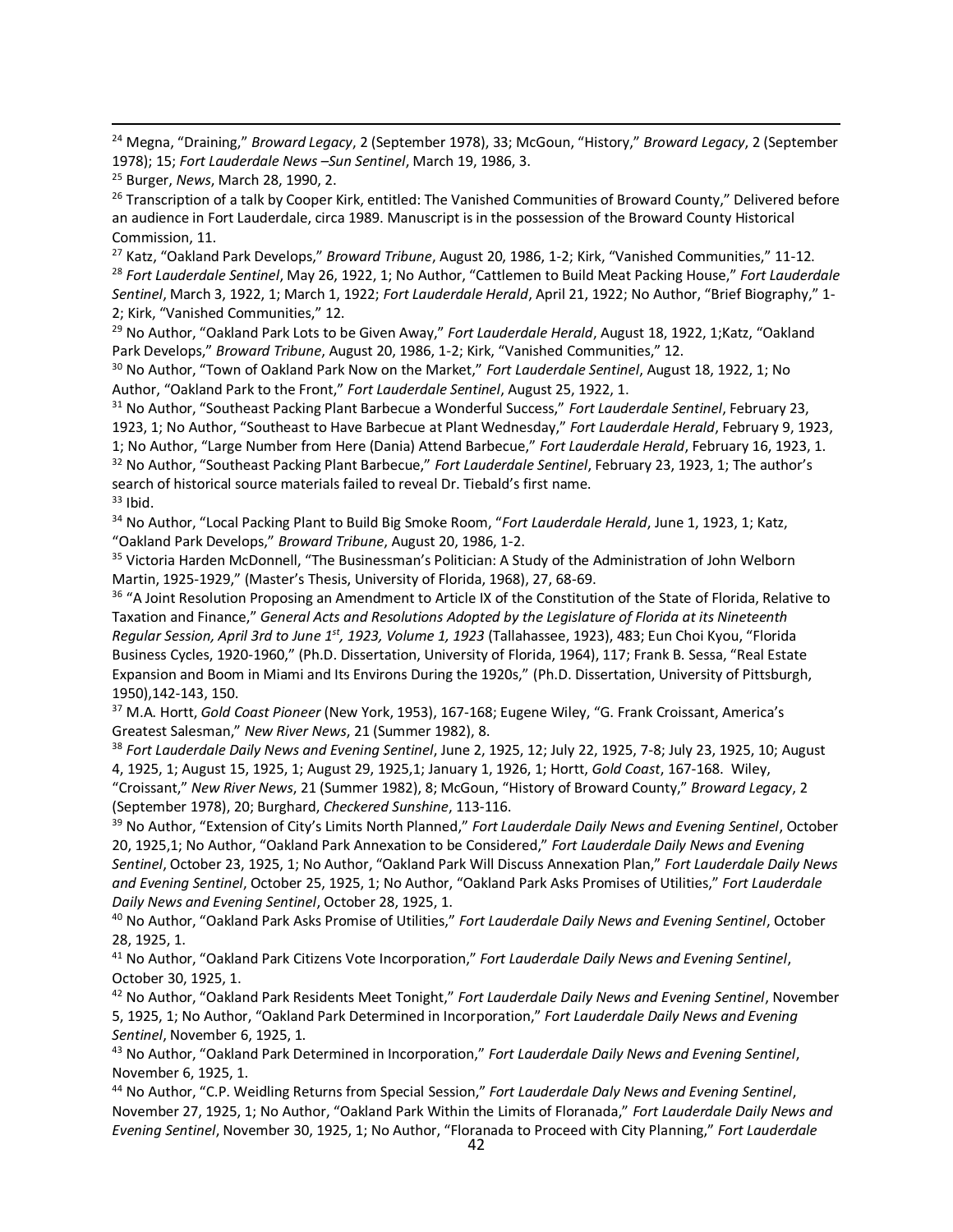*Daily News and Evening Sentinel*, December 1, 1925, 1; No Author, "Oakland Park and Floranada Joint Meeting," *Fort Lauderdale Daily News and Evening Sentinel*, December 3, 1925, 1.

<sup>45</sup> An Act to Create, Establish and Organize a Municipality in the county of Broward and State of Florida, to be known and Designated as the City of Floranada, and to define Its Territorial Boundaries, and to Provide for Its Government, Jurisdiction, Powers, Franchises and Privileges," *Laws of Florida, Extraordinary Session, 1925. Extraordinary Session, Acts and Resolutions.* Adopted by the Legislature of Florida (Tallahassee, 1925), Chapter 11486 (No. 147), 755-826. No Author, "Oakland Park and Floranada Dispute is Over," *Fort Lauderdale Daily News and Evening Sentinel*, December 4, 1925, 1.

<sup>46</sup> *Fort Lauderdale Morning Sun*, March 9, 1926, 1; Kirk, "Vanished Communities," 13.

<sup>47</sup> No Author, "Countess of Lauderdale Tells Why She Loves Her Namesake," *Palm Beach Post*, January 3, 1926, 1; Philip Weidling, "County Royalty Goes Back to Lauderdale Kin," *Fort Lauderdale Daily News and Evening Sentinel*, November 26, 1949, 1B.

<sup>48</sup> *Palm Beach Post*, January 3, 1926, 1.

 $\overline{\phantom{a}}$ 

<sup>49</sup> No Author, "Floranada Club Plan of Development Given," *Fort Lauderdale Daily News and Evening Sentinel*, December 8, 1925, 1.

<sup>50</sup> Advertisement Copy, "What is Floranada Club?" *Fort Lauderdale Morning Sun*, March 9, 1926; Katz, "Oakland Park Develops," *Broward Tribune*, August 20, 1986, 1-2; No Author, "Socialites ad Royalty Had Plan For This Relic of the 1920s," *Fort Lauderdale Daily News*, October 19, 1958, 8.

<sup>51</sup> Philip Weidling, "Ghosts of Grandeur Still Roam Halls of Old Floranada Club," *Fort Lauderdale Sunday News*, September 26, 1954, 1D; *Fort Lauderdale Daily News and Evening Sentinel*, September 6, 1947, 2.

<sup>52</sup> No Author, "Oakland Park Residents Get Water Supply," *Fort Lauderdale Morning Sun*, April 7, 1926, 1; No Author, "Floranada Club Building Dredge," *Fort Lauderdale Sun*, April 16, 1926, 1; No Author, "Highway Through Floranada Club Widened to 144 Feet," *Fort Lauderdale News and Evening Sentinel*, May 2, 1926, 1; Katz, "Oakland Park Develops," *Broward Tribune*, August 20 1986, 1-2.  $53$  Ibid.

<sup>54</sup> No Author, "Floranada Club Building Dredge," *Fort Lauderdale Morning Sun*, April 16, 1926, 1.

<sup>55</sup> No Author, "Floranada Club Plan of Development Given," *Fort Lauderdale Daily News and Evening Sentinel*," December 8, 1925, 1; No Author, "Survey of Floranada Club Area Underway," *Fort Lauderdale Daily News and Evening Sentinel*, December 30, 1925, 1; No Author, "Deny Rumor that Only Big Tracts Will Be Offered," *Fort Lauderdale Daily News and Evening Sentinel*, December 30, 1925, 1; No Author, "*Twin Ports* arrive with Floranada Cargo," *Fort Lauderdale Daily News and Evening Sentinel*, January 2, 1926, 1.

<sup>56</sup> No Author, "City of Floranada is Re-Organized," *Fort Lauderdale Daily News and Evening Sentinel*, June 2, 1926, 1; No Author, "Personnel of Floranada is Reorganized," *Fort Lauderdale Daily News and Evening Sentinel*, June 6, 1926, 1; Kirk, "Vanished Communities," 19.

<sup>57</sup> No Author, "Oakland Park Methodist Episcopal Church Will be Built in Three Days," *Fort Lauderdale Daily News and Evening Sentinel,* March 25, 1926, 1; Midge Turpin, undated, untitled, unpublished manuscript outlining in brief fashion a history of the city of Oakland Park. Found in the archives of the Broward County Historical Commission; No Author, "Contracts for School Work Awarded," *Fort Lauderdale Daily News and Evening Sentinel*, July 17, 1925, 1; No Author, "Handsome New School Building Erected at Oakland Park," *Fort Lauderdale Daily News and Evening Sentinel*, September 18, 1925, 1; No Author, "The Oakland Park School Will be Ready Monday," *Fort Lauderdale Daily News and Evening Sentinel*, January 3, 1926, 1; Vicki McCash and Gary Enos, "Schools Targeted for History," *Fort Lauderdale News and Sun-Sentinel*, August 22, 1987, 3B; No Author, "Historian Hunts for Students," *Miami Herald* (Broward Edition), July 1, 1988, 4BR; Elizabeth Tucker, "A Short History of the Oakland Park Parent Teachers Association," 1-2, Unpublished, undated manuscript in the possession of the Broward County Historical Commission.

<sup>58</sup> No Author, "Floranada May Have Chamber of Commerce: Lauderdale-by-the-Sea is Asked to Join With the New Municipality," *Fort Lauderdale News and Evening Sentinel*, June 15, 1926, 1; No Author, "New Charter Discussed for Floranada," *Fort Lauderdale News*, April 3, 1927, 1; Kirk, "Vanished Communities," 19-20; No Author, "Real Estate Sales Continue to Gain," Palm Beach Post," April 9, 1926; No Author, "Continues Activity," *Palm Beach Post*, April 13, 1926; Photograph caption, "Ancient Convent Door," *Palm Beach Post*, April 18, 1926.

<sup>59</sup> No Author, "Continues Activity," *Palm Beach Post*, April 13, 1926; No author, "Floranada Officers to Move Tuesday to New Building," *Fort Lauderdale Morning Sun*, March 21, 1926; No author, "J.D. Hawkins Named Mayor," *Fort Lauderdale Daily News and Evening Sentinel*, July 6, 1926, 7.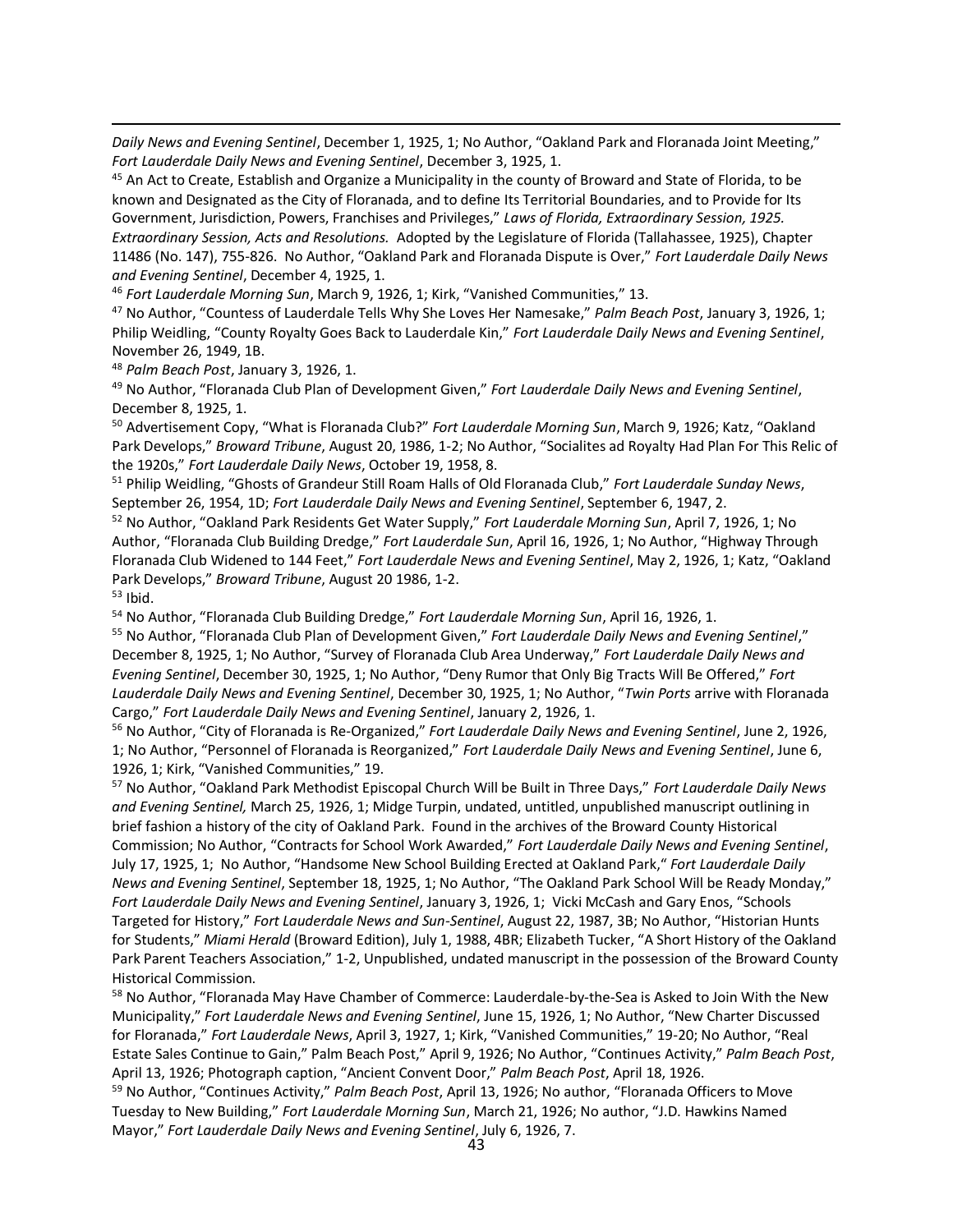<sup>60</sup> No Author, "Floranada Offices to Move Tuesday," *Fort Lauderdale Morning Sun*, March 21, 1926; No Author, "Hawkins Named Mayor," *Fort Lauderdale Daily News and Evening Sentinel*, July 6, 1926, 7.

<sup>61</sup> Transcript of Taped Interview with J. Newton Lummus, Jr., By Susan Powell, February 1, 1972, 3; Historical Association of Southern Florida, Miami; *Miami Herald*, August 18, 1925; New York Times, December 8, 1925; Stuart McIver, *The Greatest Sale on Earth: The Story of the Miami Board of Realtors, 1920-1980* (Miami, 1980), 70. <sup>62</sup> *Fort Lauderdale Daily New and Evening Sentinel*, August 18-19, 1925, 1.  $63$  Ibid.

<sup>64</sup> Historic Property Associates, *Architectural and Historical Survey of Fort Lauderdale Original Town Limits* (St. Augustine, 1985), 55; Historic Property Associates, *Historic Properties Survey, Fort Lauderdale, Florida* (St. Augustine, 1988), 12.

<sup>65</sup> Sessa, "Real Estate Expansion," 283.

 $\overline{\phantom{a}}$ 

<sup>66</sup> *Miami Daily News*, March 31, 1926; *Palm Beach Post*, September 2, 1926; Homer B. Vanderblue, *The Florida Land Boom*, Reprint of article from *Journal of Land and Public Utility Economics*, 3 May, August 1927, 201-21, 27, 29-30, 33; Sessa, "Real Estate Expansion," 355; No Author, "Realty Board to Fight Fraud," *The Miamian*, 6 (November 1925), 3.

<sup>67</sup> No Author, "Municipality Not Involved at Floranada, J. D. Hawkins, Commissioner, Says City Government Will Continue," *Fort Lauderdale Daily New and Evening Sentinel*, May 31, 1926, 1; No Author, "Continues Activity," *Palm Beach Post*, April 13, 1926, 1.

<sup>68</sup> No Author, "Municipality Not Involved," *Fort Lauderdale Daily News and Evening Sentinel*, May 31, 1926, 1; No Author, "Hawkins Named Mayor," *Fort Lauderdale Daily News and Evening Sentinel*, July 6, 1926, 7; Wesley W. Stout, "They Gave it Back," in "The Beachcomber," *Fort Lauderdale Daily News*, March 18, 1953; Weidling, "County Royalty Goes Back," *Fort Lauderdale Daily News and Evening Sentinel*, November 26, 1929, 1B.

<sup>69</sup> No Author "Reorganization of City Government," *Fort Lauderdale Daily News and Evening Sentinel*, July 6, 1926, 7; No Author, "City of Floranada is Re-organized," *Fort Lauderdale Daily News and Evening Sentinel*, June 2, 1926, 1; No Author, "Personnel of Floranada is Reorganized," *Fort Lauderdale Daily News and Evening Sentinel*, June 6, 1926, 1; No Author, "Highway Through Floranada Club Widened to 144 Feet," *Fort Lauderdale Daily News and Evening Sentinel*, May 2, 1926, 1.

 $^{70}$  No Author, "Aid Promised for Floranada by Financier, A.T. Galt, Attorney of Chicago, Said to be Interested in Movement," *Fort Lauderdale Daily New and Evening Sentinel*, June 1, 1926, 1; No Author, "History of Oakland Park Public Safety Department," 2, Unpublished Manuscript, 1981, Found in the office of City Clerk, City Hall, Oakland Park; Notes of Midge Turpen, Oakland Park Historian, Undated, Untitled, Found in File Folder entitled, "Oakland Park—History," Broward County Historical Commission.

<sup>71</sup> No Author, "New Officer of Floranada Chamber of Commerce Named," *Fort Lauderdale Daily News and Evening Sentinel*, June 29, 1926, 1; Eileen Hall, "Oliver James Donovan,: Unpublished Manuscript in the Possession of the Oakland Park Historical Society (Found in the office of City Clerk, City of Oakland Park), 110, 13; No Author, "Floranada Appoints New Chief of Police," *Fort Lauderdale Daily News and Evening Sentinel*, June 16, 1926, 1. <sup>72</sup> Hall, "Oliver James Donovan," 10, 13.

<sup>73</sup> Hall, "Oliver James Donovan," 10, 13; No Author, "New Charter Discussed For Floranada," *Fort Lauderdale Daily News and Evening Sentinel*, April 12, 1927, 3.

<sup>74</sup> No Author, "Bids for Oakland Park Auditorium Received," *Fort Lauderdale Daily News and Evening Sentinel*, June 26, 1927, 2; *Fort Lauderdale Daily News and Evening Sentinel*, July 13, 1927, 1; Darrell Eiland, "School May Make History Books," *Miami Herald* (Broward Edition), undated newspaper clipping (circa late 1980s) found in File Folder, "Oakland Park—History," in the Broward County Historical Commission; Untitled, Undated Notes of Made Turpen.

<sup>75</sup> No Author, "Floranada Will Alter Charter," *Fort Lauderdale Daily News and Evening Sentinel*, March 5, 1929, 1; No Author, "Mass Meeting at Floranada," *Fort Lauderdale Daily News and Evening Sentinel*, May 10, 1929, 1. <sup>76</sup> No Author, "Floranada Groups Seeks Abolishment of Municipality by Legislature," *Fort Lauderdale Daily News and Evening Sentinel*, March 28, 1929, 1; "An Act to Abolish the Present Municipal Government of the City of Floranada, in the County of Broward, and State of Florida; and Establish, Organize and Constitute a Municipality Known as the City of Oakland Park, and to Define its Territorial Boundaries, and to Provide for its Jurisdiction, Powers, and Priorities," Regular and Extraordinary Sessions, 1929, Special Acts Adopted by the Legislature of Florida at Its Twenty-second Regular Session April 2 to May 31, 1929, At Its Extraordinary Session June 1 to June 20, 1929, Under the Constitution of A.D. 1885, v. 2, Part 1 (Tallahassee, 1929) Chapter 14041 (No. 477), 591.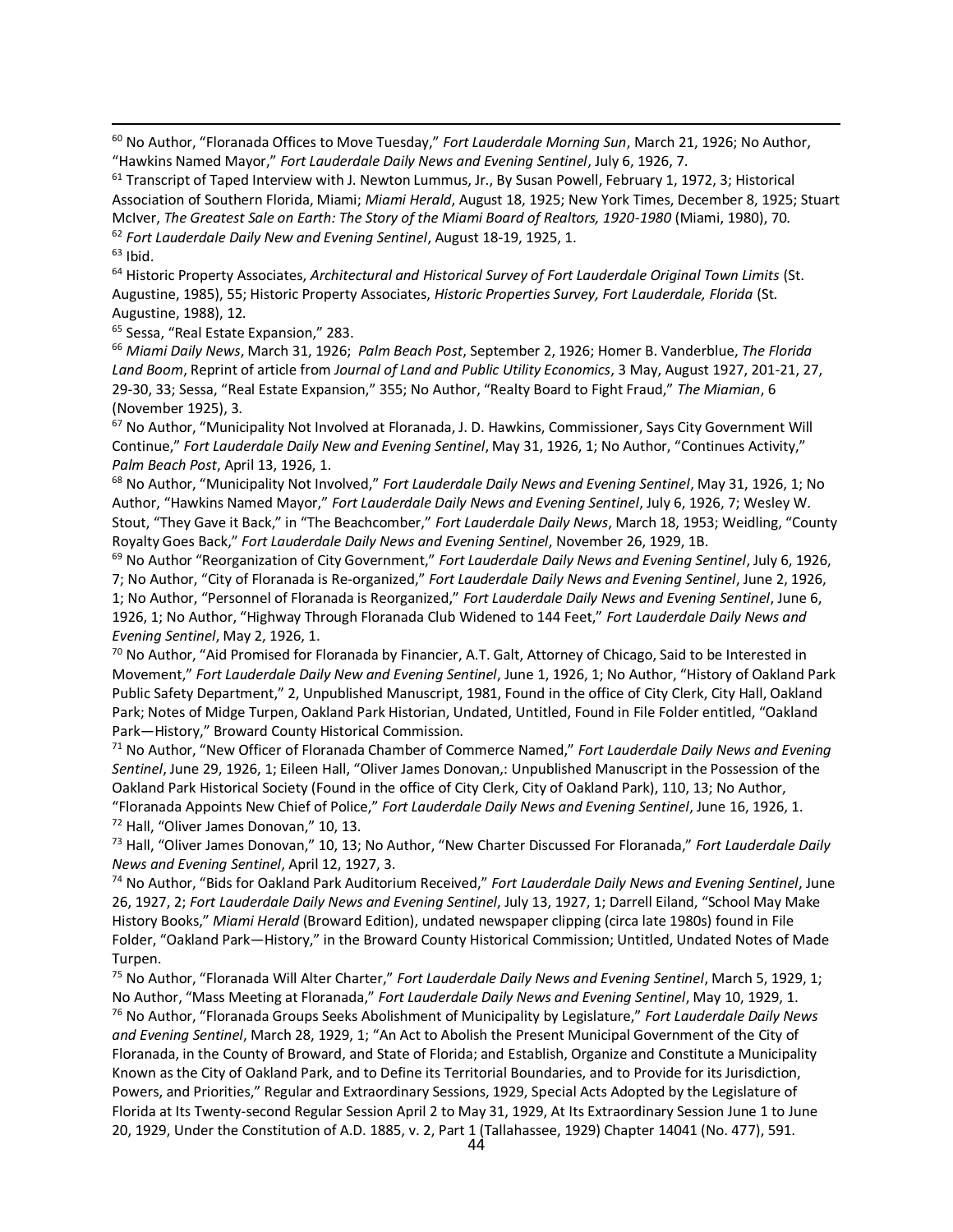$\overline{\phantom{a}}$ <sup>77</sup> No Author, "Mass Meeting at Floranada," *Fort Lauderdale Daily News and Evening Sentinel*, May 10, 1929, 1; No Author, "Floranada to Have Two Days Voting on the Charter Change," *Fort Lauderdale Daily News and Evening Sentinel*, June 18, 1929, 1; Bill McGoun, "Joseph D. Hawkins: Oakland Park's Pioneer," *Miami Herald* (Broward Edition), April 30, 1972, 6BR.

<sup>78</sup> No Author, "Floranada Town Now Abolished," *Fort Lauderdale Daily News and Evening Sentinel*, June 24, 1929, 1; No Author, "Floranada Ceases to Exist Today; Community Henceforth will be Known as Oakland Park as Passed in Election," *Fort Lauderdale Daily News and Evening Sentinel*, July 1, 1929, 1; *Minutes of City Council* (Oakland Park) (hereafter referred to as MCC), July 1, 1929, unpaginated.

<sup>79</sup> No Author, "Oakland Park Has First Council Meeting," *Fort Lauderdale Daily News and Evening Sentinel*, July 2, 1929, 1.

<sup>80</sup> No Author, "Hawkins, Oakland Park Mayor, Ships First Carload of Beans of Season," *Fort Lauderdale Daily News and Evening Sentinel*, November 20, 1929, 1.

<sup>81</sup> *MCC*, September 13, 1929, Unpaginated; Interview with Darleen Mitchell by Paul S. George, Oakland Park, July 9, 1991.

<sup>82</sup> *MCC*, Jul 1, 1929, June 3, 1931, May 4, 1932, Unpaginated; No Author, "Oakland Park Still Debtless," *Fort Lauderdale Daily News and Evening Sentinel*, March 2, 1939, 1.

<sup>83</sup> *MCC*, March 4, 1936, April 1, 1936, December 2, 1936, Unpaginated; McGoun, "Hawkins," *Miami Herald* (Broward Edition), April 30, 1972, 6BR.

<sup>84</sup> Interview with Darleen Mitchell by Paul S. George, July 9, 1991; Stephen d'Oliviera, "Conscientious Clerk," *Fort Lauderdale Sun-Sentinel, City Plus*, August 17, 1983, 3.

<sup>85</sup> No Author, "Canning Plant to Open at Oakland Park," *Fort Lauderdale Daily News and Evening Sentinel*, January 4, 1934, 1.

<sup>86</sup> No Author, "Floranada Rum Capture Big Mystery," *Fort Lauderdale Daily News and Evening Sentinel*, March 30, 1929, 1; No Author, "Al Capone Wanted," *Miami Herald*, March 21, 1930.

<sup>87</sup> Hampton Dunn, *Florida, A Pictorial History* (Norfolk, Virginia, 1988), 219.

<sup>88</sup> No Author, "Miller Prepares Crime Case for Trial Next Week," *Fort Lauderdale Daily News and Evening Sentinel*, June 26, 1936.

<sup>89</sup> No Author, "Oakland Parkers Plan Civic Club to Advance Town," *Fort Lauderdale Daily News and Evening Sentinel*, September 12, 1938; *MCC*, October 5, 1938, Unpaginated; *Fort Lauderdale Daily News and Evening Sentinel*, November 8, 1940; No Author, "Milk Law Passed for Oakland Park," *Fort Lauderdale Daily News*, February 6, 1941, 1.

<sup>90</sup> *MCC*, March 5, 1934, May 3, 1939, August 7, 1939, September 6, 1939, May 1, 1940, March 5, 1941, January 7, 1942, Unpaginated; No Author, "Oakland Park Gets Cemetery Survey," *Fort Lauderdale Daily News and Evening Sentinel*, November 8, 1940; December 8, 1940, 7; No Author, "Twenty Year History of Our Club," A Manuscript Issued by the Shuffleboard Club of Oakland Park," 1961, Unpaginated.

<sup>91</sup> State of Florida, *Sixth Census of the State of Florida*, 1935 (Tallahassee, 1935), 75, 87; No Author, "Organize Firemen at Oakland Park," *Fort Lauderdale Daily News and Evening Sentinel*, October 15, 1941; No Author,

"Citizens in meeting at Oakland Park for Further Organization of Fire Department," November 1, 1941; *MCC*  November 5, 1941, Unpaginated; No Author, "Oakland Park Continues Many Developments," *Fort Lauderdale Daily News and Evening Sentinel*, November 14, 1941; No Author, "History of Oakland park Public Safety Department," Brochure, No Date Nor Place of Publication, 6; d'Oliviera, "Conscientious," *Fort Lauderdale Sun-Sentinel, City Plus*, August 17, 1988.

<sup>92</sup> D'Oliviera, "Conscientious," *Fort Lauderdale Sun-Sentinel*, City Plus, August 17, 1988; "City of Oakland Park, Florida, Demographic and Miscellaneous Statistics," *Comprehensive Annual Financial Report*, 1990, 110; *Fort Lauderdale Daily News*, December 8, 1940, 7; April 3, 1941; "Twenty Year History," Unpaginated; "History of Public Safety Department," 3-4; Untitled, Unpaginated Brochure, Circa 1940, Containing Demographic and Other Information on Oakland Park. Found in Office of City Clerk, Oakland Park.

<sup>93</sup> No Author, "Oakland Park Church Holds Reunion for Old New Groups," *Fort Lauderdale Daily News and Evening Sentinel*, October 6, 1935; No Author, "Young People of Oakland Park Church Have Picnic Dinner," *Fort Lauderdale Daily News and Evening Sentinel*, August 21, 1939; No Author, "Mrs. Delegal Has Party for Group," *Fort Lauderdale Daily News and Evening Sentinel*, September 2, 1939; No Author, "City Donates Permanent Site to Troop," *Fort Lauderdale Daily News and Evening Sentinel*, January 17, 1939, 1; No Author, "Oakland Park Youths Have Barn Party," *Fort Lauderdale Daily News and Evening Sentinel*, June 3, 1939; No Author, "Home Economics Club for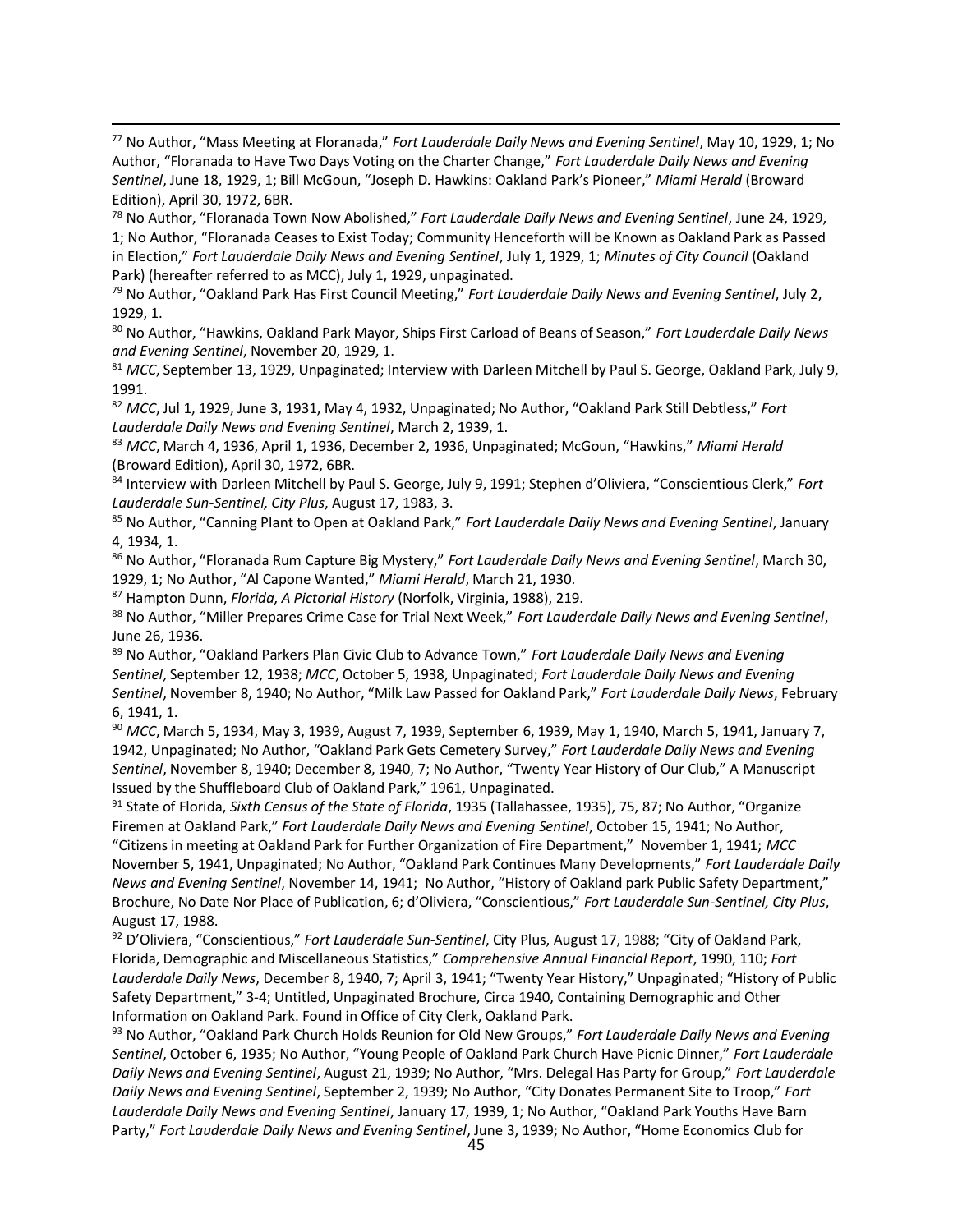Young Girls of Oakland Park Organized," *Fort Lauderdale Daily News and Evening Sentinel*, September 16, 1940; December 8, 1940, 7; No Author, "Oakland Park PTA Has Entertaining Meeting," *Fort Lauderdale Daily News and Evening Sentinel*, April 6, 1941; No Author, "Epworth League of Oakland Park Has Kick Off Party," *Fort Lauderdale Daily News ad Evening Sentinel*, September 28, 1941; November 14, 1941; Paul Heidelberg, "Oldest Church Overcame Some Hurdles in 60 Years," *Fort Lauderdale Sun-Sentinel*, April 28, 1986.

 $\overline{\phantom{a}}$ 

<sup>94</sup> No Author, "Oakland Park Continues Many Developments," *Fort Lauderdale Daily News and Evening Sentinel*, November 14, 1941, 7; *Fort Lauderdale Daily News and Evening Sentinel*, December 8, 1940, 7.

<sup>95</sup> "City of Oakland Park, Florida, Demographic and Miscellaneous Statistics," *Comprehensive Annual Financial Report, 1990*, 110; *MCC*, June 4, 1941.

<sup>96</sup> *MCC*, June 8, 1942, July 1, 1942, Unpaginated; Carol Anne Burger, "Oakland Park's Rich History, " *News* (Oakland Park), March 28, 1990, 1; "Twenty Year History," Unpaginated; *Fort Lauderdale Daily News and Evening Sentinel*, October 29, 1940, February 17, 1942; No Author, Unnamed, Undated Manuscript found in Office of City Clerk, Oakland Park City Hall.

<sup>97</sup> Burger, "Rich," *News*, March 28, 1990, 1; "Twenty Year History"; No Author, Unnamed, Undated Manuscript found in office of City Clerk, Oakland Park City Hall.

<sup>98</sup> *MCC*, May 6, 1942, May 5, 1943, Unpaginated; No Author, "Oakland Park Continues Many Developments," *Fort Lauderdale Daily News and Evening Sentinel*, November 14, 1941, 1.

<sup>99</sup> No Author, "Colohatchee (Women's) Club Has Memorial Program Meeting," *Fort Lauderdale Daily News and Evening Sentinel*, October 17, 1941; No Author, "Oakland Park Continues Many Developments," *Fort Lauderdale Daily News and Evening Sentinel*, November 13, 1941, 1; No Author, "Church is Growing at Oakland Park," *Fort Lauderdale Daily News and Evening Sentinel*, November 11, 1940; *MCC*, April 5, 1944, June 7, 1944, September 6, 1944.

<sup>100</sup> *MCC*, September 6, 1944, Unpaginated; *Fort Lauderdale Daily News and Evening Sentinel*, August 15, 1945, 1; August 16, 1945, 6.

<sup>101</sup> Jean Marbella, "Museum holds reminders of a rural past," *Fort Lauderdale Daily News*, August 2, 1982, 1B. <sup>102</sup> Marbella, "Museum holds," *Fort Lauderdale Daily News*, August 2, 1982, 2B; *MCC*, April 29, 1938, December 7, 1938.

<sup>103</sup> Gina Carroll, "In '48, bride viewed home as a real wilderness area," *Fort Lauderdale Sun Sentinel*, City Plus, March 14, 1990.

<sup>104</sup> "City of Oakland Park Demographic and Miscellaneous Statistics," *Comprehensive Annual Financial Report*, 1990, 110.

<sup>105</sup> *MCC*, March 5, 25, 1947;No Author, "Annexation Issue at Oakland Park," *Fort Lauderdale Daily News and Evening Sentinel*, September 1, 1947, 1; No Author, "Memories of 1925 Boom Reawakened," *Fort Lauderdale Daily News and Evening Sentinel*, September 6, 1947, 1.

<sup>106</sup> No Author, "Suit hits limits of Oakland Park, *Fort Lauderdale Daily News and Evening Sentinel*, January 15, 1948, 1.

<sup>107</sup> No Author, "New Oakland Park Boundaries Upheld," *Fort Lauderdale Daily News and Evening Sentinel*, January 14, 1949, 1; No Author, "Oakland Park Fails to get annexed land," *Fort Lauderdale Daily News and Evening Sentinel*, October 14, 1949, 1.

<sup>108</sup> Letter from Arthur T. Galt to Thomas C. Moore, Secretary, Oakland Park Lion's Club, February 21, 1949; *MCC*, February 28, 1951, May 23, 1951, 1; No Author, "Fort Lauderdale Growth Stunted," *Fort Lauderdale Daily News*, June 2, 1951, 1; No Author, "Oakland Park Sets election on annexation," *Fort Lauderdale Daily News and Evening Sentinel*, August 2, 1951; No Author, "Oakland Park Vote Annexes Galt Property," *Fort Lauderdale Daily News and Evening Sentinel*, September 9, 1951, 1.

<sup>109</sup> No Author, "Land undeveloped, Suit filed to Remove Galt Property from Oakland Park," *Fort Lauderdale Daily News and Evening Sentinel*, December 27, 1951, 1; No Author, "2,466 Acre Galt Tract Sold for \$19,389,000," *Fort Lauderdale Sunday News*, October 25, 1953, 1; No Author, "Galt Agrees to City's Plan for Annexation of Property," *Fort Lauderdale Daily News and Evening Sentinel*, March 13, 1953, 1. Burghard, *Checkered*, 254.

<sup>110</sup> *MCC*, April 28, 1952, 1; June 2, 9, 16, 1952, 1; May 11, 1953, 1; May 20, 1953, 1; No Author, "After Six Years Greater Oakland Park Vote is Scheduled for August 4," *Fort Lauderdale Daily News and Evening Sentinel*, July 11, 1953, 1; No Author, "Voting Light on Four Bills at Oakland Park," *Fort Lauderdale Daily News and Evening Sentinel*, August 4, 1953, 1B; No Author, "Oakland Park Okays Four Bills in Light Vote," *Fort Lauderdale Daily News and Evening Sentinel*, August 5, 1953, 1B; *Fort Lauderdale Daily News and Evening Sentinel*, May 16, 1953, 1A.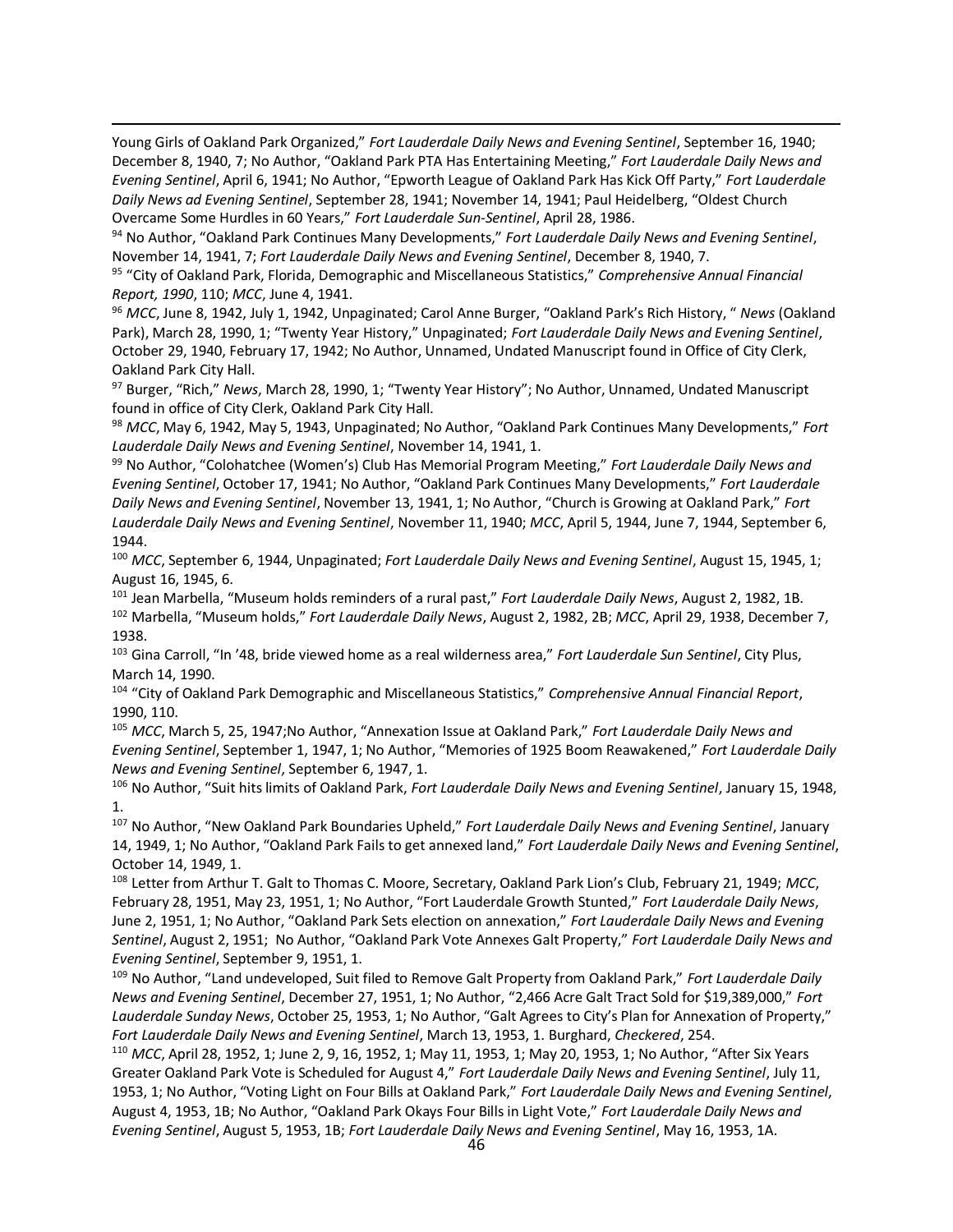<sup>111</sup> *MCC*, September 4, 1946.

 $\overline{\phantom{a}}$ 

<sup>112</sup> No Author, "Oakland Park Liquor Store Vote Deferred," *Fort Lauderdale Daily News and Evening Sentinel*," February 18, 1946, 1; No Author, "Oakland Park Votes to Quit Dry Spot Role," *Fort Lauderdale Daily News and Evening Sentinel*," February 21, 1948, 1; No Author, "Oakland Park License Approved," *Fort Lauderdale Daily News and Evening Sentinel*, March 14, 1948, 1; *Fort Lauderdale Sun-Sentinel*, December 12, 1975.

<sup>113</sup> *MCC*, May 15, 1946, February 15, 1946; No Author, "Oakland Park has its first paid fireman," *Fort Lauderdale News*, February 7, 1958; *Fort Lauderdale Sun-Sentinel*, December 12, 1975.

<sup>114</sup> *MCC*, May 15, 1946, January 1950, 2; January 21, 1953, 1; No Author, "Oakland Park Buses Okayed," *Fort Lauderdale Daily News and Evening Sentinel*," January 3, 1947.

<sup>115</sup> *Fort Lauderdale Daily News and Evening Sentinel*, February 8, 1950; No Author, "\$220,000 Issue Sold—Water System Bonds Signed for Oakland Park Project," *Fort Lauderdale Daily News and Evening Sentinel*, September 26, 1951, 1; No Author, "Plant Serves 500 Patrons," *Fort Lauderdale Daily News and Evening Sentinel*, May 9, 1952; No Author, "Oakland Park Ready to Give Water Service," *Fort Lauderdale Daily News and Evening Sentinel*, June 25, 1952, 1; No Author, "Home Delivery of Mail Begins in Oakland Park," *Fort Lauderdale Daily News*, Undated, Circa 1956, newspaper clipping found in file folder entitled "Oakland Park," in Broward County Historical Commission. <sup>116</sup> *MCC*, June 5, 1946, June 12, 1946, May 4, 1949.

<sup>117</sup> *MCC*, September 22, 1945, September 16, 1953, October 7, 1953, May 15, 1957, June 19, 1957.

<sup>118</sup> *MCC*, June 5, 1946, August 7, 1946, February 4, 1948, 1; December 5, 1951, 1; Katz, "Oakland Park Develops," *Broward Tribune*, August 20, 1986, 1-2.

<sup>119</sup> No Author, "Oakland Park Elects Woman as Councilman," *Fort Lauderdale Daily News and Evening Sentinel*, December 4, 1945, 1.

<sup>120</sup> No Author, "Oakland Park mayor to end 21 year reign," *Fort Lauderdale Daily News and Evening Sentinel*, November 26, 1947, 1.

<sup>121</sup> No Author, "Hawkins Declines Candidacy," *Fort Lauderdale Daily News and Evening Sentinel*, November 26, 1947, 1.

<sup>122</sup> No Author, "Ex-Oakland Mayor Dies, Area Mourns Death of Dewey Hawkins," *Fort Lauderdale Daily News*, November 17, 1959, 1; McGoun, "Hawkins," *Miami Herald* (Broward Edition), April 30, 1972, 6BR.

<sup>123</sup> John Hopkins, "OP Resident Shot to Death in Home," *Fort Lauderdale Daily News and Evening Sentinel*, March 12, 1953, 1B; No Author, "Second Degree Murder Charge Filed in Slaying," *Fort Lauderdale Daily News and Evening Sentinel*, March 14, 1953, 1B; Interview with Darleen Mitchell by Paul S. George, July 24, 1991, Fort Lauderdale. <sup>124</sup> No Author, "Barnhill denies he threatened Georgia Visitors," *Fort Lauderdale Daily News and Evening Sentinel*, August 21, 1951; No Author, "Two Councilmen explain firing of police chief," *Fort Lauderdale Daily News and Evening Sentinel,*" January 27, 1954, 1.

<sup>125</sup> No Author, "Delegal quits street post," *Fort Lauderdale Daily News*, May 7, 1959, 1.  $126$  Ibid.

<sup>127</sup> No Author, "Two Councilmen offer to resign, defend secrecy in Oakland Park," *Fort Lauderdale Daily News*, July 2, 1959, 1; No Author, "Oakland Park Eyes Free Water Probe," *Fort Lauderdale Daily News*, August 23, 1959; No Author, "Stevens Corrects pipe line charge," *Fort Lauderdale Daily News*, August 25, 1959.

<sup>128</sup> No Author, "Soldier's Family Unable to Find Living Quarters," Fort Lauderdale Daily News and Evening Sentinel, November 17, 1945; No Author, "Service Wife Fails to Find a Home in Hunt," *Fort Lauderdale Daily News and Evening Sentinel*, November 26, 1945; *MCC*, January 9, 1946, February 22, 1946, September 3, 26, 1947, May 5, 1948.

<sup>129</sup> *Fort Lauderdale Daily News and Evening Sentinel*, March 18, 1953; *MCC*, March 6, 1957, June 19, 1957, 2, August 21, 1957, 1.

<sup>130</sup> No Author, "Oakland Park Bridge opening slated April 15," *Fort Lauderdale Daily News*, March 5, 1956; *MCC*, July 16, 1958, 1, December 2, 1959, 1; No Author, "Allocation from city?" *Fort Lauderdale Daily News*, August 7, 1959, 2B.

<sup>131</sup> *MCC*, October 17, 1956, 1; *Fort Lauderdale Daily News and Evening Sentinel*, May 19, 1950, June 6, 1954; *Fort Lauderdale Daily News and Evening Sentinel,* May 6, 1955, February 10, 1958; Citation from City of Oakland Park to Mai Kai Restaurant on the occasion of the twenty-fifth anniversary of its opening, 1991, found in Office of City Clerk, Oakland Park; Katz, "Oakland Park," *Broward Tribune*, August 20, 1986, 1; No Author, "Oakland Park Tent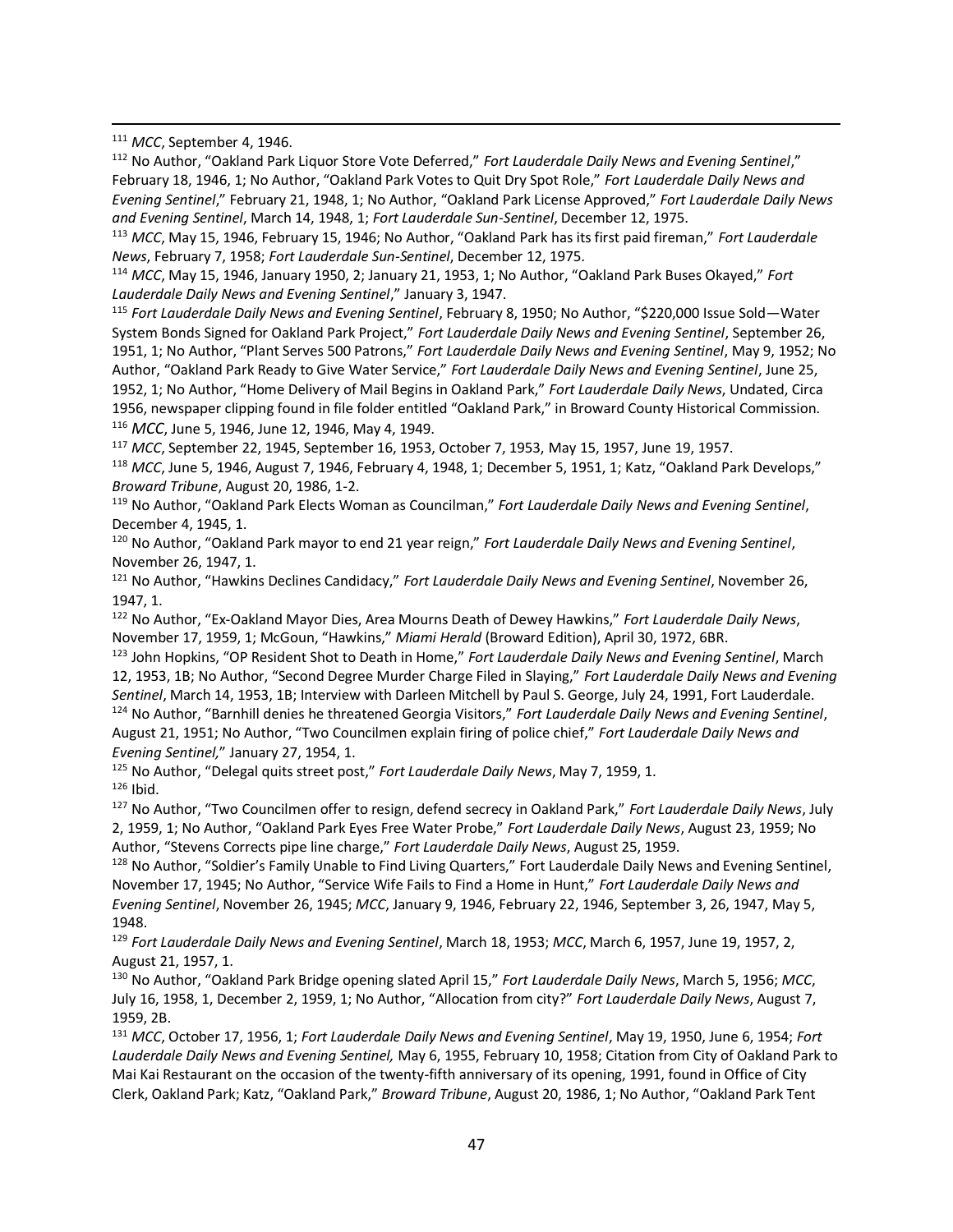Theater is Proposed," *Fort Lauderdale Daily News*, October 22, 1957; No Author, "Oakland Park Tent Theater, " *Fort Lauderdale Daily News*, December 9, 1957.

<sup>132</sup> City of Oakland Park, *Comprehensive Annual Financial Report for the Fiscal Year Ended September 30, 1990*, 110. <sup>133</sup> Curtis Morgan, "Census Consensus: Racial, ethnic mix," *Miami Herald* (Broward edition), March 7, 1991, 1BR, 7BR; Population Program, Bureau of Economics and Business Research, College of Business Administration, University of Florida, *Florida Population: Census Summary 1990* (Gainesville, 1991); No Author, "Bean Fields Now a Flourishing City," *Fort Lauderdale News*, October 2, 1971. In 1971, city officials announced that seventy-five percent of Oakland Park was developed.

<sup>134</sup> Morgan, "Census Consensus," *Miami Herald* (Broward edition), March 7, 1991, 1, 7BR.

 $\overline{\phantom{a}}$ 

<sup>135</sup> No Author, "To Bailey Volunteers Oakland Park Sells unused fire truck," *Fort Lauderdale Daily News*, May 15, 1959, 2B; No Author, "Oakland Park Council Okays Annexation of Wedge, Leavitt hits Late Move," *Fort Lauderdale Daily News*, May 21, 1960; No Author, "Oakland Park Favored by Acres," *Fort Lauderdale Daily News*, June 1, 1960; No Author, "Oakland Park Annexes 700 Acres," *Fort Lauderdale Daily News*, June 21, 1960; No Author, "In Annexation Oakland Park Size Doubles," *Fort Lauderdale Daily News*, June 22, 1960; No Author, "Oakland Annex Vote Set," *Fort Lauderdale Daily News*, July 22, 196\_; Marjorie Valbrun, "Renewal brings spirit to old neighborhood," *Fort Lauderdale Sen-Sentinel, City Plus*, June 8, 1989, 3-4.

<sup>136</sup> Fred Schneger, "Oakland Park revises annexation plans, deletes Fort Lauderdale tract," *Fort Lauderdale Sun-Sentinel*, December 19, 1978, 1B; Linda Kleindienst, "Area gets temporary reprieve from Oakland Park annexation plan," *Fort Lauderdale Sun-Sentinel*, February 27, 1979; Claire Bergen, "OP gets piece of Rock Island and residents don't like it," *Fort Lauderdale Sun-Sentinel*, August 8, 1979, 3B; *Miami Herald* (Broward edition) December 27, 1981, 5BR; No Author, "Oakland Park rejects annexation," *Fort Lauderdale Sun-Sentinel*, January 19, 1989; Interview with Richard Buckeye by Paul S. George.

<sup>137</sup> *MCC*, June 11, 1962; No Author, "County Stymied," *Fort Lauderdale Daily News*, April 7, 1960; No Author, "Floranada Span Opening Soon, Within Two Weeks," *Fort Lauderdale Daily News*, July 3, 1960; Seth Bransom, *Speedway to Sunshine, The Story of the Florida East Coast Railway* (Erin, Ontario, Canada, ca. 1984), 176. <sup>138</sup> No Author, "Bean Fields Now a Flourishing City," unnamed, newspaper clipping, circa 1971, found in file folder "Oakland Park—History, Oakland Park Library.

<sup>139</sup> Seth Borenstein, "Buying the Farm," *Fort Lauderdale Sun-Sentinel*, March 28, 1991, 1B.

<sup>140</sup> Kenneth Powell, "A Case Study Into the City of Oakland Park's Government," Unpublished Manuscript, 1970, 1. Found in Office of City Clerk, Oakland Park; *Comprehensive Annual Report, 1990*, 110.

<sup>141</sup> *Fort Lauderdale Daily News*, July 6, 1960; Jean Marbella, "Life Goes on as Usual in Oakland Park," *Fort Lauderdale Daily News*, ca. June 1983; Jenni Bergal, "Mayor Vetoes gun measure." *Fort Lauderdale News*, June 8, 1981; *Fort Lauderdale Sun-Sentinel, City Plus*, January 1, 1986, 3CP.

<sup>142</sup> Stephen d'Oliveira, "Oakland Park Okays restraint on mayor," *Fort Lauderdale Sun-Sentinel*, circa 1986, clipping found in scrapbook in Office of City Clerk, City Hall, Oakland Park; Sheri Spires, "Small-Town Politics Entwined in Abortion Issue," *Oakland Park Post*, March 3, 1985.

<sup>143</sup> Stephen d'Oliveira, "Oakland Park officials Brace for Laveratt rule," *Fort Lauderdale Sun-Sentinel, City Plus*, March 16, 1986; Kelly Leon, "Council Cuts Duties of Mayor," *Fort Lauderdale Sun-Sentinel*, October 20, 1986; Patty Shillington, "Feeling Stripped of Power, mayor sues her city," *Miami Herald* (Broward edition) January 16, 1987; Interview with Darleen Mitchell by Paul S. George, July 24, 1991, Oakland Park.

<sup>144</sup> No Author, "Obscene Smoker Lures Throng," *Fort Lauderdale Daily News*, January 13, 1960, 1C; No Author, "600 at Smoker; witnesses are Scarce," *Fort Lauderdale Daily News*, January 17, 1960; No Author, "State to Enter Girl Show Probe," *Fort Lauderdale Daily News*, January 19, 1960; No Author, "4 Arrests due over Stag Show," *Fort Lauderdale News*, February 2, 1960; No Author, "News Photographer Assaulted," *Fort Lauderdale Daily News*, March 15, 1960; No Author, "Oakland Park Show Facing Federal Tax," *Fort Lauderdale Daily News*, March 17, 1960. <sup>145</sup> Ellen Stein, "Shut-down disco disrupted neighborhood, residents says," *Fort Lauderdale Sun-Sentinel*, May 11, 1984, 4B; Stephen d'Oliveira, "Oakland Park leader pushes for restrictions on X-rated," *Fort Lauderdale Sun-Sentinel*, Mary 14, 1986; Jennifer B. Heit, "Oakland Park Battles against nude dancing," Unnamed newspaper clipping, November 8, 1989, found in scrapbook in Office of City Clerk, City Hall, Oakland Park; No Author, (photograph caption), "Stripping the Past," Unnamed newspaper clipping, circa 1985, found in scrapbook in Office of City Clerk, Oakland Park.